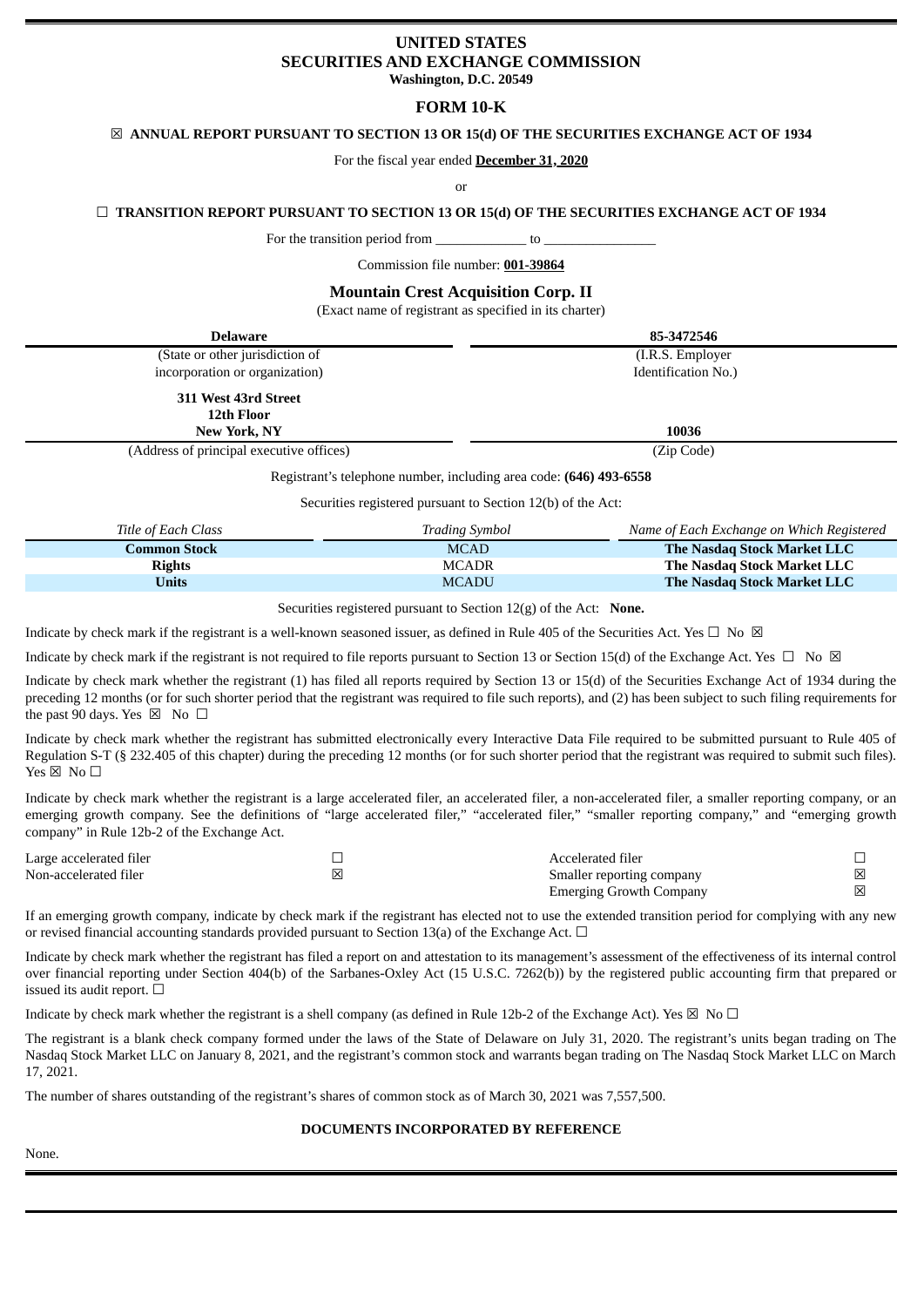# **MOUNTAIN CREST ACQUISITION CORP. II**

# **Annual Report on Form 10-K for the Year Ended December 31, 2020**

| <b>PART I</b>   |                                                                                                                 |                |
|-----------------|-----------------------------------------------------------------------------------------------------------------|----------------|
| ITEM 1.         | <b>BUSINESS</b>                                                                                                 | $\mathbf{1}$   |
| <b>ITEM 1A.</b> | <b>RISK FACTORS</b>                                                                                             | $\overline{2}$ |
| ITEM 1B.        | <b>UNRESOLVED STAFF COMMENTS</b>                                                                                | $\overline{2}$ |
| ITEM 2.         | <b>PROPERTIES</b>                                                                                               | $\overline{2}$ |
| ITEM 3.         | <b>LEGAL PROCEEDINGS</b>                                                                                        | $\overline{2}$ |
| ITEM 4.         | <b>MINE SAFETY DISCLOSURES</b>                                                                                  | $\overline{2}$ |
| <b>PART II</b>  |                                                                                                                 |                |
| ITEM 5.         | MARKET FOR REGISTRANT'S COMMON EQUITY, RELATED STOCKHOLDER MATTERS AND ISSUER<br>PURCHASES OF EQUITY SECURITIES | 3              |
| ITEM 6.         | <b>SELECTED FINANCIAL DATA</b>                                                                                  | 3              |
| ITEM 7.         | MANAGEMENT'S DISCUSSION AND ANALYSIS OF FINANCIAL CONDITION AND RESULTS OF OPERATIONS                           | 3              |
| ITEM 7A.        | <b>QUANTITATIVE AND QUALITATIVE DISCLOSURES ABOUT MARKET RISK</b>                                               | 5              |
| ITEM 8.         | FINANCIAL STATEMENTS AND SUPPLEMENTARY DATA                                                                     | 5              |
| ITEM 9.         | CHANGES IN AND DISAGREEMENTS WITH ACCOUNTANTS ON ACCOUNTING AND FINANCIAL DISCLOSURE                            | 5              |
| ITEM 9A.        | <b>CONTROLS AND PROCEDURES</b>                                                                                  | 6              |
| ITEM 9B.        | <b>OTHER INFORMATION</b>                                                                                        | 6              |
| <b>PART III</b> |                                                                                                                 |                |
| <b>ITEM 10.</b> | DIRECTORS, EXECUTIVE OFFICERS AND CORPORATE GOVERNANCE                                                          | $\overline{7}$ |
| ITEM 11.        | <b>EXECUTIVE COMPENSATION</b>                                                                                   | 9              |
| <b>ITEM 12.</b> | SECURITY OWNERSHIP OF CERTAIN BENEFICIAL OWNERS AND MANAGEMENT AND RELATED<br><b>STOCKHOLDER MATTERS</b>        | 10             |
| <b>ITEM 13.</b> | <b>CERTAIN RELATIONSHIPS AND RELATED TRANSACTIONS, AND DIRECTOR INDEPENDENCE</b>                                | 10             |
| <b>ITEM 14.</b> | PRINCIPAL ACCOUNTANT FEES AND SERVICES                                                                          | $11\,$         |
| <b>PART IV</b>  |                                                                                                                 |                |
| <b>ITEM 15.</b> | EXHIBIT AND FINANCIAL STATEMENT SCHEDULES                                                                       | 12             |
| ITEM 16.        | <b>FORM 10-K SUMMARY</b>                                                                                        | 13             |
|                 |                                                                                                                 |                |

i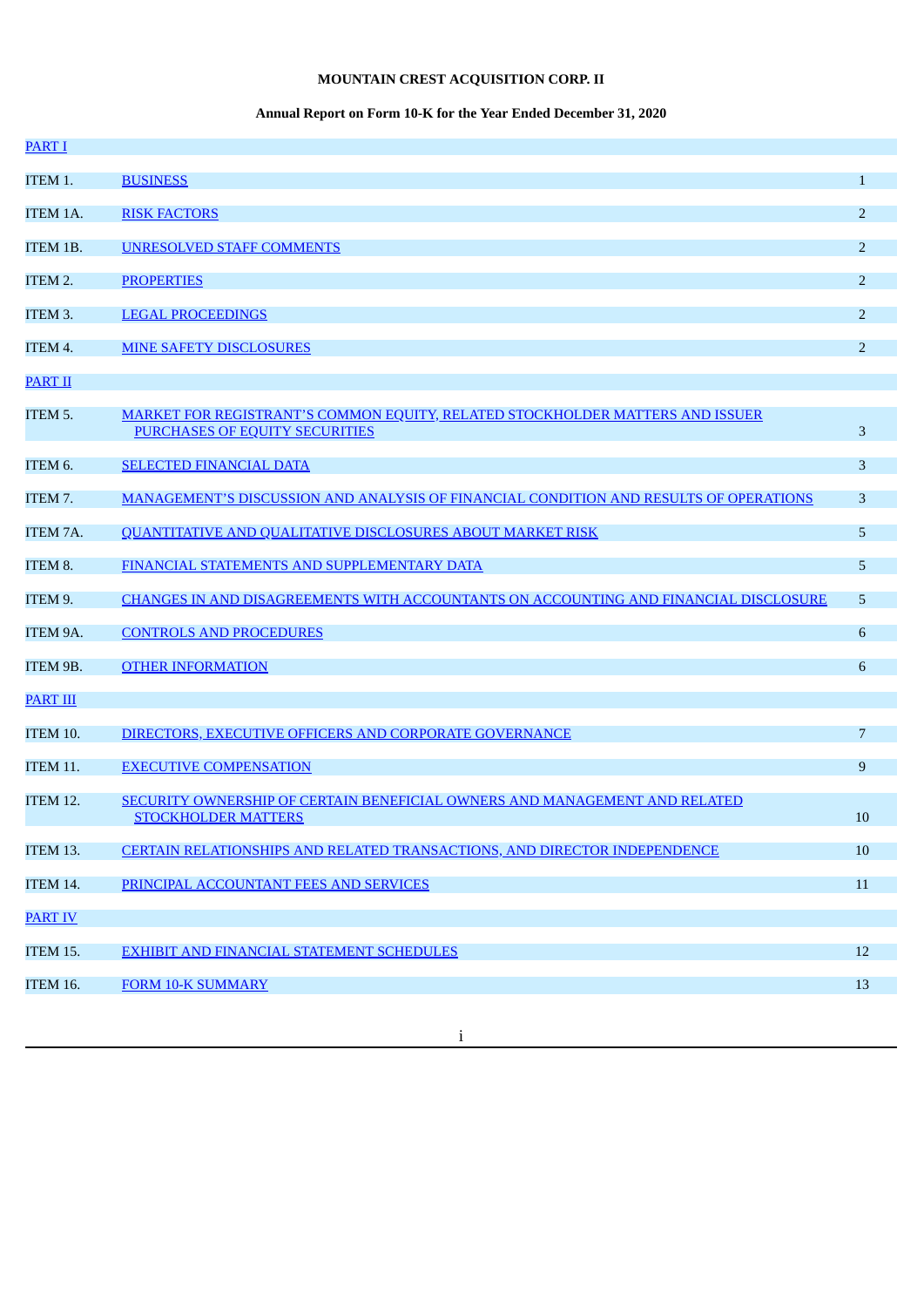# **FORWARD LOOKING STATEMENTS**

This Annual Report on Form 10-K contains forward-looking statements within the meaning of Section 27A of the Securities Act of 1933, or the Securities Act, and Section 21E of the Securities Exchange Act of 1934, or the Exchange Act. The statements contained in this report that are not purely historical are forward-looking statements. Our forward-looking statements include, but are not limited to, statements regarding our or our management's expectations, hopes, beliefs, intentions or strategies regarding the future. In addition, any statements that refer to projections, forecasts or other characterizations of future events or circumstances, including any underlying assumptions, are forward-looking statements. The words "anticipates," "believe," "continue," "could," "estimate," "expect," "intend," "may," "might," "plan," "possible," "potential," "predict," "project," "should," "would" and similar expressions may identify forward-looking statements, but the absence of these words does not mean that a statement is not forward-looking. Forward-looking statements in this report may include, for example, statements about:

- our ability to complete our initial business combination, particularly in light of disruption that may result from limitations imposed by the COVID-19 pandemic;
- our success in retaining or recruiting, or changes required in, our officers, key employees or directors following our initial business combination;
- our officers and directors allocating their time to other businesses and potentially having conflicts of interest with our business or in approving our initial business combination, as a result of which they would then receive expense reimbursements and other benefits;
- our potential ability to obtain additional financing to complete our initial business combination;
- our pool of prospective target businesses;
- the ability of our officers and directors to generate a number of potential investment opportunities;
- the delisting of our securities from Nasdaq or an inability to have our securities listed on Nasdaq following a business combination;
- our potential change in control if we acquire one or more target businesses for stock;
- the potential liquidity and trading of our securities;
- the lack of a market for our securities;
- use of proceeds not held in the trust account or available to us from interest income on the trust account balance; or
- our financial performance.

The forward-looking statements contained in this report are based on our current expectations and beliefs concerning future developments and their potential effects on us. There can be no assurance that future developments affecting us will be those that we have anticipated. These forward-looking statements involve a number of risks, uncertainties (some of which are beyond our control) or other assumptions that may cause actual results or performance to be materially different from those expressed or implied by these forward-looking statements. These risks and uncertainties include, but are not limited to, those factors described under the heading "Risk Factors" in our filings from time to time with the United States Securities and Exchange Commission (the "SEC"). Should one or more of these risks or uncertainties materialize, or should any of our assumptions prove incorrect, actual results may vary in material respects from those projected in these forward-looking statements. We undertake no obligation to update or revise any forwardlooking statements, whether as a result of new information, future events or otherwise, except as may be required under applicable securities laws and/or if and when management knows or has a reasonable basis on which to conclude that previously disclosed projections are no longer reasonably attainable.

ii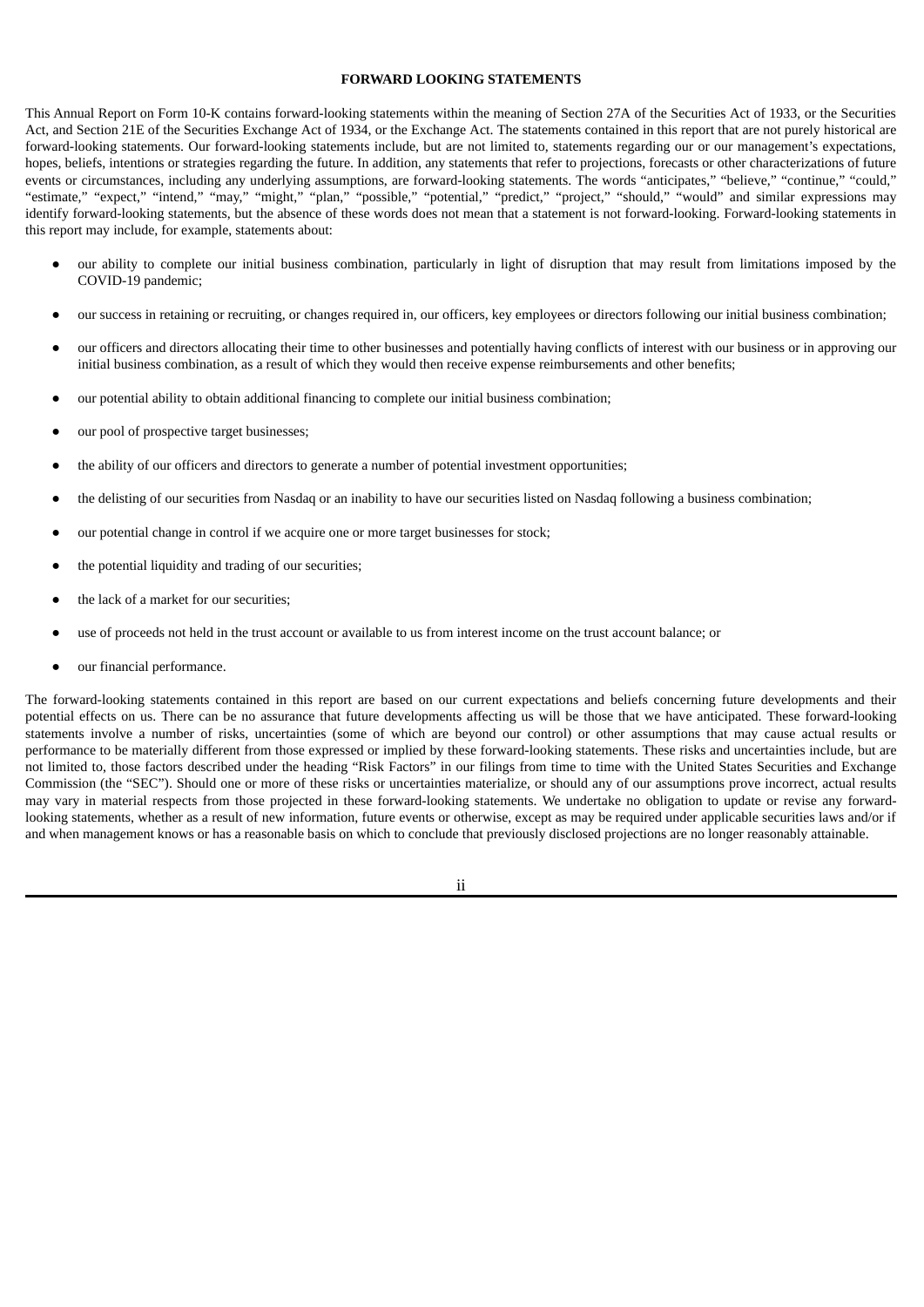### **PART I**

#### <span id="page-3-1"></span><span id="page-3-0"></span>**ITEM 1. BUSINESS**

#### **Introduction**

Mountain Crest Acquisition Corp. II (the "Company") is a blank check company formed under the laws of the State of Delaware on July 31, 2020. We were formed for the purpose of effecting a merger, share exchange, asset acquisition, share purchase, recapitalization, reorganization or similar business combination with one or more businesses, which we refer to herein as our "initial business combination." Our efforts to identify a prospective target business will not be limited to a particular geographic region or industry, although it is our intention to pursue prospective targets that are in North America.

On January 12, 2021, the Company consummated its initial public offering (the "IPO") of 5,000,000 units (the "Units"). Each Unit consists of one share of common stock, \$0.0001 par value ("Common Stock"), and one right ("Right") to receive one-tenth (1/10) of a share of common stock upon the consummation of an initial business combination. The Units were sold at an offering price of \$10.00 per Unit, generating gross proceeds of \$50,000,000.

Simultaneously with the closing of the IPO, the Company consummated the private placement ("Private Placement") with Mountain Crest Capital LLC and Chardan Capital Markets, LLC of 185,000 units (the "Private Units"), generating total proceeds of \$1,850,000. The Private Units are identical to the Units sold as part of the public Units in our initial public offering. Additionally, such initial purchasers agreed not to transfer, assign or sell any of the Private Units or underlying securities (except in limited circumstances, as described in the Registration Statement) until the completion of the Company's initial business combination. Such initial purchasers were granted certain demand and piggyback registration rights in connection with the purchase of the Private Units.

On January 14, 2021, the underwriters exercised the over-allotment option and the Company issued the over-allotment option Units to the underwriters. The total aggregate issuance by the Company of the over-allotment option Units at a price of \$10.00 per unit resulted in total gross proceeds of \$7,500,000. On January 14, 2021, simultaneously with the sale of the over-allotment option Units, the Company consummated the private sale of an additional 15,000 Private Units, generating gross proceeds of \$150,000. The Private Units were issued pursuant to Section 4(a)(2) of the Securities Act of 1933, as amended, as the transactions did not involve a public offering.

A total of \$57,500,000 of the net proceeds from the sale of Units in the initial public offering (including the over-allotment option Units) and the Private Placements on January 12, 2021 and January 14, 2021, were placed in a trust account maintained by Continental Stock Transfer & Trust Company, acting as trustee, established for the benefit of the Company's public shareholders. None of the funds held in trust will be released from the trust account, other than to pay our income or other tax obligations until the earlier of (i) the consummation of the Company's initial business combination, and (ii) the Company's liquidation due to its failure to consummate a business combination within 9 months from the closing of the Company's initial public offering (or 12 or 15 months, as applicable).

#### **Emerging Growth Company Status and Other Information**

We are an emerging growth company as defined in Section 2(a) of the Securities Act of 1933, as amended, or the Securities Act, as modified by the Jumpstart Our Business Startups Act of 2012 (which we refer to herein as the JOBS Act). As such, we are eligible to take advantage of certain exemptions from various reporting requirements that are applicable to other public companies that are not emerging growth companies including, but not limited to, not being required to comply with the auditor attestation requirements of Section 404 of the Sarbanes-Oxley Act of 2002, or the Sarbanes-Oxley Act, reduced disclosure obligations regarding executive compensation in our periodic reports and proxy statements, and exemptions from the requirements of holding a non-binding advisory vote on executive compensation and stockholder approval of any golden parachute payments not previously approved. If some investors find our securities less attractive as a result, there may be a less active trading market for our securities and the prices of our securities may be more volatile.

Further, Section 102(b)(1) of the JOBS Act exempts emerging growth companies from being required to comply with new or revised financial accounting standards until private companies (that is, those that have not had a Securities Act registration statement declared effective or do not have a class of securities registered under the Exchange Act) are required to comply with the new or revised financial accounting standards. The JOBS Act provides that a company can elect to opt out of the extended transition period and comply with the requirements that apply to non-emerging growth companies but any such an election to opt out is irrevocable. The Company has elected not to opt out of such extended transition period which means that when a standard is issued or revised, and it has different application dates for public or private companies, the Company, as an emerging growth company, can adopt the new or revised standard at the time private companies adopt the new or revised standard. This may make comparison of the Company's financial statement with another public company which is neither an emerging growth company nor an emerging growth company which has opted out of using the extended transition period difficult or impossible because of the potential differences in accounting standards used.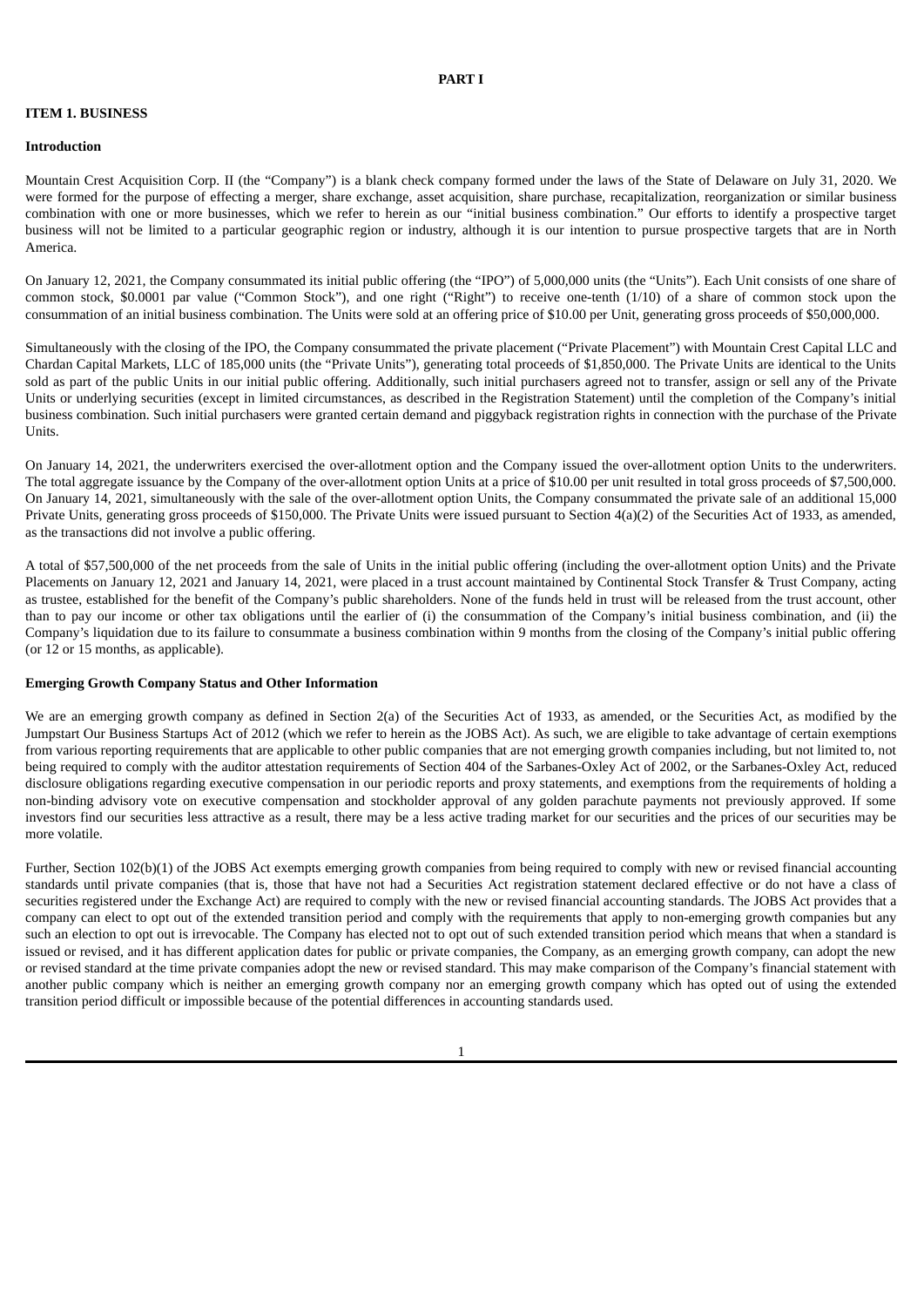We will remain an emerging growth company until the earlier of (1) the last day of the fiscal year (a) following the fifth anniversary of the date of the IPO. (b) in which we have total annual gross revenue of at least \$1.07 billion, or (c) in which we are deemed to be a large accelerated filer, which means the market value of our shares of common stock that are held by non-affiliates exceeds \$700 million on the last day of the second fiscal quarter of any given fiscal year, and (2) the date on which we have issued more than \$1.0 billion in non-convertible debt during the prior three year period.

# **Competition**

In identifying, evaluating and selecting a target business for our initial business combination, we may encounter intense competition from other entities having a business objective similar to ours, including other blank check companies, private equity groups and leveraged buyout funds, and operating businesses seeking strategic acquisitions. Many of these entities are well established and have significant experience identifying and effecting business combinations directly or through affiliates. Moreover, many of these competitors possess greater financial, technical, human and other resources than us. Our ability to acquire larger target businesses will be limited by our available financial resources. This inherent limitation gives others an advantage in pursuing the acquisition of a target business. Furthermore, the requirement that we acquire a target business or businesses having a fair market value equal to at least 80% of the value of the trust account (excluding any taxes payable) at the time of the agreement to enter into the business combination, our obligation to pay cash in connection with our public stockholders who exercise their redemption rights and the number of our outstanding warrants and the future dilution they potentially represent, may not be viewed favorably by certain target businesses. Any of these factors may place us at a competitive disadvantage in successfully negotiating our initial business combination.

#### **Employees**

We have two executive officers. These individuals are not obligated to devote any specific number of hours to our matters and intend to devote only as much time as they deem necessary to our affairs. The amount of time they will devote in any time period will vary based on whether a target business has been selected for the business combination and the stage of the business combination process the company is in. Accordingly, once a suitable target business to consummate our initial business combination with has been located, management will spend more time investigating such target business and negotiating and processing the business combination (and consequently spend more time on our affairs) than had been spent prior to locating a suitable target business. We presently expect our executive officers to devote an average of approximately 10 hours per week to our business. We do not intend to have any full time employees prior to the consummation of our initial business combination.

## <span id="page-4-0"></span>**ITEM 1A. RISK FACTORS**

As a smaller reporting company, we are not required to make disclosures under this Item.

# <span id="page-4-1"></span>**ITEM 1B. UNRESOLVED STAFF COMMENTS**

Not applicable.

#### <span id="page-4-2"></span>**ITEM 2. PROPERTIES**

We currently maintain our executive offices at 311 West 43rd Street, 12th Floor, New York, NY 10036. Mountain Crest Capital, LLC ("Sponsor") is making this space available to us free of charge. We consider our current office space adequate for our current operations.

### <span id="page-4-3"></span>**ITEM 3. LEGAL PROCEEDINGS**

We may be subject to legal proceedings, investigations and claims incidental to the conduct of our business from time to time. We are not currently a party to any material litigation or other legal proceedings brought against us. We are also not aware of any legal proceeding, investigation or claim, or other legal exposure that has a more than remote possibility of having a material adverse effect on our business, financial condition or results of operations.

# <span id="page-4-4"></span>**ITEM 4. MINE SAFETY DISCLOSURES**

Not Applicable.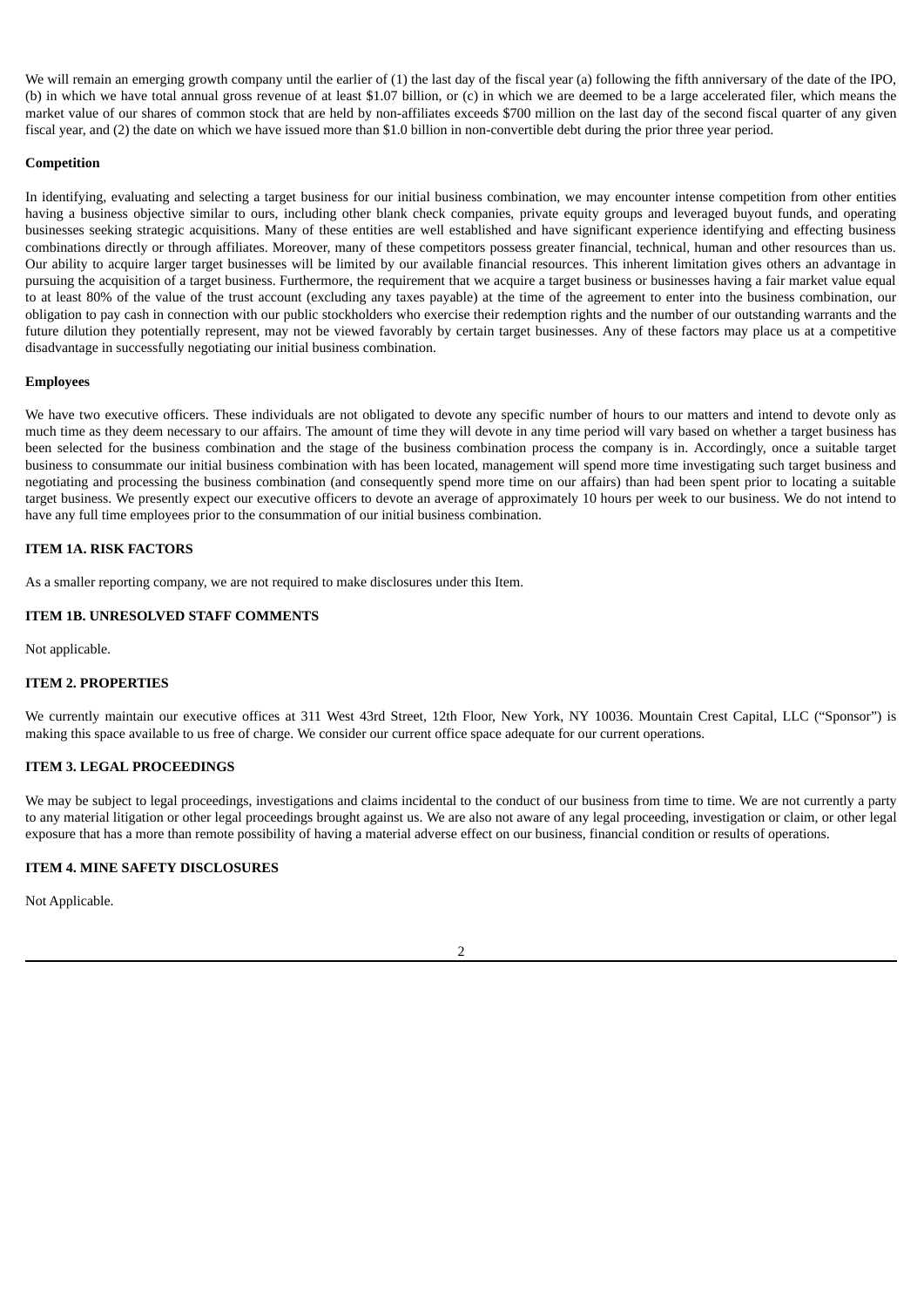#### **PART II**

# <span id="page-5-1"></span><span id="page-5-0"></span>**ITEM 5. MARKET FOR REGISTRANT'S COMMON EQUITY, RELATED STOCKHOLDER MATTERS AND ISSUER PURCHASES OF EQUITY SECURITIES**

Our units, common stock and rights trade on The Nasdaq Capital Market, or Nasdaq, under the symbols "MCADU," "MCAD" and "MCADR," respectively.

#### **Holders of Record**

As of March 30, 2021, there were 7,557,500 shares of common stock issued and outstanding held by 7 stockholders of record. The number of record holders was determined from the records of our transfer agent and does not include beneficial owners of shares of common stock whose shares are held in the names of various security brokers, dealers, and registered clearing agencies.

#### **Dividends**

We have not paid any cash dividends on our common stock to date, and do not intend to pay cash dividends prior to the completion of an initial business combination. The payment of cash dividends in the future will be dependent upon our revenues and earnings, if any, capital requirements and general financial condition subsequent to completion of a business combination. The payment of any dividends subsequent to a business combination will be within the discretion of our board of directors at such time. It is the present intention of our board of directors to retain all earnings, if any, for use in our business operations and, accordingly, our board of directors does not anticipate declaring any dividends in the foreseeable future. In addition, our board of directors is not currently contemplating and does not anticipate declaring any share dividends in the foreseeable future. Further, if we incur any indebtedness, our ability to declare dividends may be limited by restrictive covenants we may agree to in connection therewith.

#### **Securities Authorized for Issuance Under Equity Compensation Plans**

None.

# **Recent Sales of Unregistered Securities**

There were no unregistered securities to report which have not been previously included in the Company's registration statement on Form S-1 or a Current Report on Form 8-K.

#### **Purchases of Equity Securities by the Issuer and Affiliated Purchasers**

None.

#### <span id="page-5-2"></span>**ITEM 6. SELECTED FINANCIAL DATA**

As a smaller reporting company, we are not required to make disclosures under this Item.

#### <span id="page-5-3"></span>**ITEM 7. MANAGEMENT'S DISCUSSION AND ANALYSIS OF FINANCIAL CONDITION AND RESULTS OF OPERATIONS**

The following discussion and analysis of the Company's financial condition and results of operations should be read in conjunction with our audited financial statements and the notes related thereto which are included in "Item 8. Financial Statements and Supplementary Data" of this Annual Report on Form 10-K. Certain information contained in the discussion and analysis set forth below includes forward-looking statements. Our actual results may differ materially from those anticipated in these forward-looking statements as a result of many factors, including those set forth under "Special Note Regarding Forward-Looking Statements," "Item 1A. Risk Factors" and elsewhere in this Annual Report on Form 10-K.

#### **Overview**

We are a blank check company formed under the laws of the State of Delaware on July 31, 2020, for the purpose of effecting a merger, capital stock exchange, asset acquisition, stock purchase, reorganization or other similar business combination with one or more businesses. We intend to effectuate our Business Combination using cash from the proceeds of the Initial Public Offering and the sale of the Private Units, our capital stock, debt or a combination of cash, stock and debt.

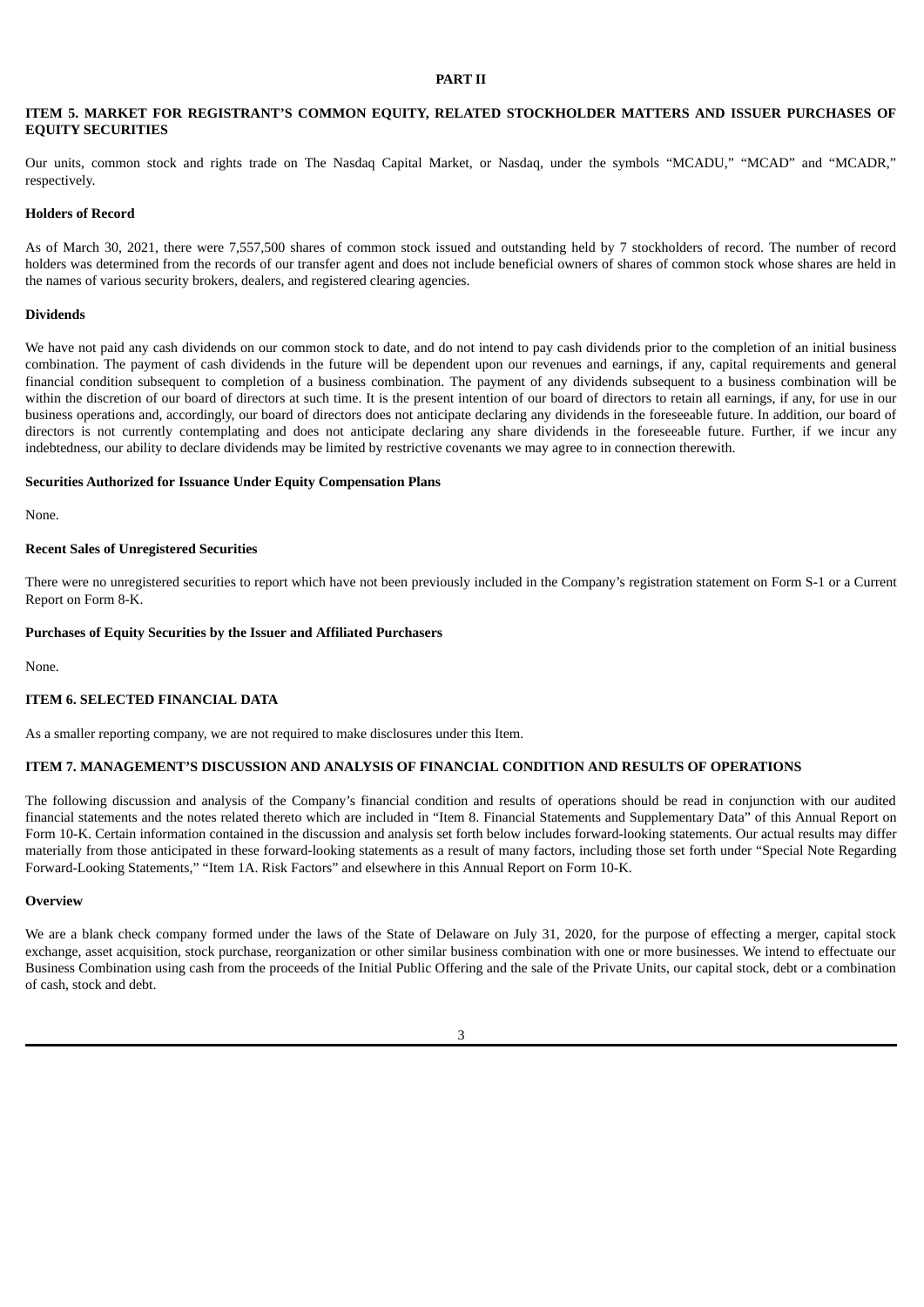We expect to continue to incur significant costs in the pursuit of our acquisition plans. We cannot assure you that our plans to complete a Business Combination will be successful.

### **Results of Operations**

We have neither engaged in any operations nor generated any operating revenues to date. Our only activities from inception through December 31, 2020 were organizational activities and those necessary to prepare for the Initial Public Offering, described below. We do not expect to generate any operating revenues until after the completion of our initial Business Combination. We expect to generate non-operating income in the form of interest income on marketable securities held after the Initial Public Offering. We expect that we will incur increased expenses as a result of being a public company (for legal, financial reporting, accounting and auditing compliance), as well as for due diligence expenses in connection with searching for, and completing, a Business Combination.

For the period from July 31, 2020 (inception) through December 31, 2020, we had a net loss of \$1,686, which consisted of formation and operating expenses.

### **Liquidity and Capital Resources**

As of December 31, 2020, we had cash of \$24,764. Until the consummation of the Initial Public Offering, our only source of liquidity was an initial purchase of common stock by the Sponsor and loans from our Sponsor.

On January 12, 2021, we consummated the Initial Public Offering of 5,000,000 Units, at a price of \$10.00 per Unit, generating gross proceeds of \$50,000,000. Simultaneously with the closing of the Initial Public Offering, we consummated the sale of 185,000 Private Units to the Sponsor at a price of \$10.00 per Private Unit generating gross proceeds of \$1,850,000.

On January 14, 2021, the underwriters fully exercised their over-allotment option, resulting in an additional 750,000 Units issued for an aggregate amount of \$7,500,000. In connection with the underwriters' full exercise of their over-allotment option, the Company also consummated the sale of an additional 15,000 Private Units at \$10.00 per Private Unit, generating total proceeds of \$7,650,000.

Following the Initial Public Offering, the full exercise of the over-allotment option and the sale of the Private Units, a total of \$57,500,000 was placed in the Trust Account. We incurred \$4,844,093 in transaction costs, including \$1,150,000 of underwriting fees, \$1,725,000 of deferred underwriting fees and \$1,969,093 of other offering costs.

We intend to use substantially all of the funds held in the Trust Account, including any amounts representing interest earned on the Trust Account (less any deferred underwriting commissions and net of amounts previously released to the Company to pay its tax obligation), to complete our Business Combination. To the extent that our capital stock or debt is used, in whole or in part, as consideration to complete our Business Combination, the remaining proceeds held in the Trust Account will be used as working capital to finance the operations of the target business or businesses, make other acquisitions and pursue our growth strategies.

We intend to use the funds held outside the Trust Account primarily to identify and evaluate target businesses, perform business due diligence on prospective target businesses, travel to and from the offices, plants or similar locations of prospective target businesses or their representatives or owners, review corporate documents and material agreements of prospective target businesses, and structure, negotiate and complete a Business Combination.

In order to fund working capital deficiencies or finance transaction costs in connection with a Business Combination, our Sponsor or an affiliate of our Sponsor or certain of our officers and directors may, but are not obligated to, loan us funds as may be required. If we complete a Business Combination, we may repay such loaned amounts out of the proceeds of the Trust Account released to us. In the event that a Business Combination does not close, we may use a portion of the working capital held outside the Trust Account to repay such loaned amounts, but no proceeds from our Trust Account would be used for such repayment. Up to \$1,500,000 of such loans may be convertible into private units, at a price of \$10.00 per unit, at the option of the lender. The private units would be identical to the private units.

We do not believe we will need to raise additional funds in order to meet the expenditures required for operating our business. However, if our estimate of the costs of identifying a target business, undertaking in-depth due diligence and negotiating a Business Combination are less than the actual amount necessary to do so, we may have insufficient funds available to operate our business prior to our Business Combination. Moreover, we may need to obtain additional financing either to complete our Business Combination or because we become obligated to redeem a significant number of our public shares upon consummation of our Business Combination, in which case we may issue additional securities or incur debt in connection with such Business Combination. Subject to compliance with applicable securities laws, we would only complete such financing simultaneously with the completion of our Business Combination. If we are unable to complete our Business Combination because we do not have sufficient funds available to us, we will be forced to cease operations and liquidate the Trust Account. In addition, following our Business Combination, if cash on hand is insufficient, we may need to obtain additional financing in order to meet our obligations.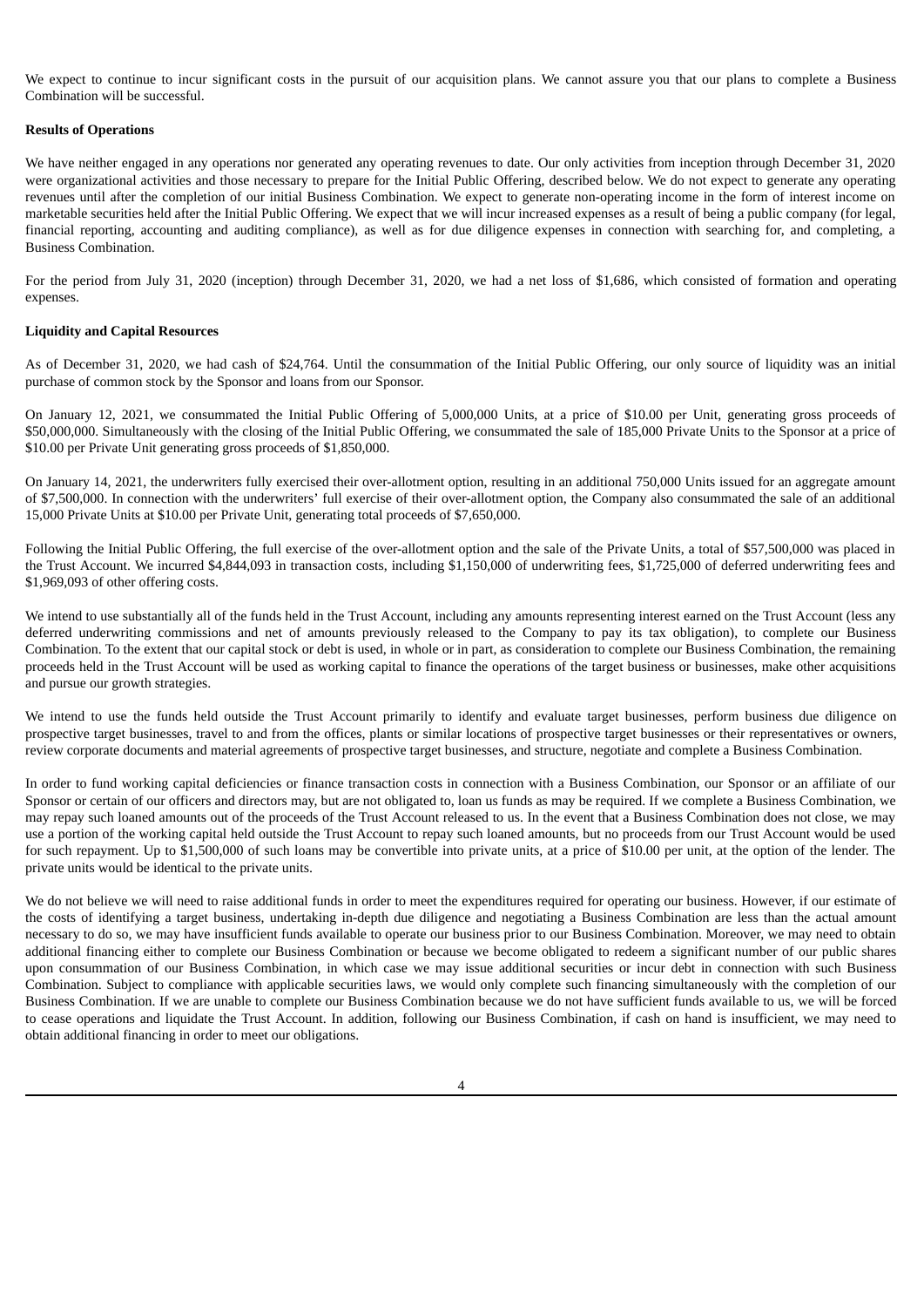### **Off-Balance Sheet Financing Arrangements**

We have no obligations, assets or liabilities, which would be considered off-balance sheet arrangements as of December 31, 2020. We do not participate in transactions that create relationships with unconsolidated entities or financial partnerships, often referred to as variable interest entities, which would have been established for the purpose of facilitating off-balance sheet arrangements. We have not entered into any off-balance sheet financing arrangements, established any special purpose entities, guaranteed any debt or commitments of other entities, or purchased any non-financial assets.

### **Contractual Obligations**

We do not have any long-term debt, capital lease obligations, operating lease obligations or long-term liabilities, other than described below.

We have an agreement to pay the Sponsor a monthly fee of \$10,000 for office space, utilities and secretarial and administrative support services. We began incurring these fees on January 12, 2021 and will continue to incur these fees monthly until the earlier of the completion of the Business Combination and our liquidation.

The underwriters are entitled to a deferred fee of \$0.30 per unit, or \$1,725,000 in the aggregate. The deferred fee will become payable to the underwriters from the amounts held in the Trust Account solely in the event that we complete a Business Combination, subject to the terms of the underwriting agreement.

We have agreed to issue Chardan and/or its designees at the close of a Business Combination, a deferred discount equal to 0.5% of the amount sold in the Initial Public Offering in the form of the Company's shares of common stock, at a price of \$10.00 per share (28,750 shares). Certain investors identified by our Sponsor purchased at our initial public offering at the initial public offering price. The underwriters did not receive any underwriting discounts or commissions on units sold in our initial public offering that were purchased by certain investors identified by the sponsor.

### **Critical Accounting Policies**

The preparation of financial statements and related disclosures in conformity with accounting principles generally accepted in the United States of America requires management to make estimates and assumptions that affect the reported amounts of assets and liabilities, disclosure of contingent assets and liabilities at the date of the financial statements, and income and expenses during the periods reported. Actual results could materially differ from those estimates. We have not identified any critical accounting policies.

### **Recent Accounting Standards**

Management does not believe that any other recently issued, but not yet effective, accounting standards, if currently adopted, would have a material effect on our financial statements.

# <span id="page-7-0"></span>**Item 7A. Quantitative and Qualitative Disclosures about Market Risk**

Following the consummation of our IPO, the proceeds held in the trust account have been invested in U.S. government treasury bills, notes or bonds with a maturity of 180 days or less or in certain money market funds that invest solely in US treasuries. Due to the short-term nature of these investments, we believe there will be no associated material exposure to interest rate risk.

# <span id="page-7-1"></span>**ITEM 8. FINANCIAL STATEMENTS AND SUPPLEMENTARY DATA**

All financial statements and supplementary data required by this Item are listed in Part IV, Item 15 of this Annual Report on Form 10-K (or are incorporated therein by reference) and are presented beginning on Page F-1.

# <span id="page-7-2"></span>**ITEM 9. CHANGES IN AND DISAGREEMENTS WITH ACCOUNTANTS ON ACCOUNTING AND FINANCIAL DISCLOSURE**

Not applicable.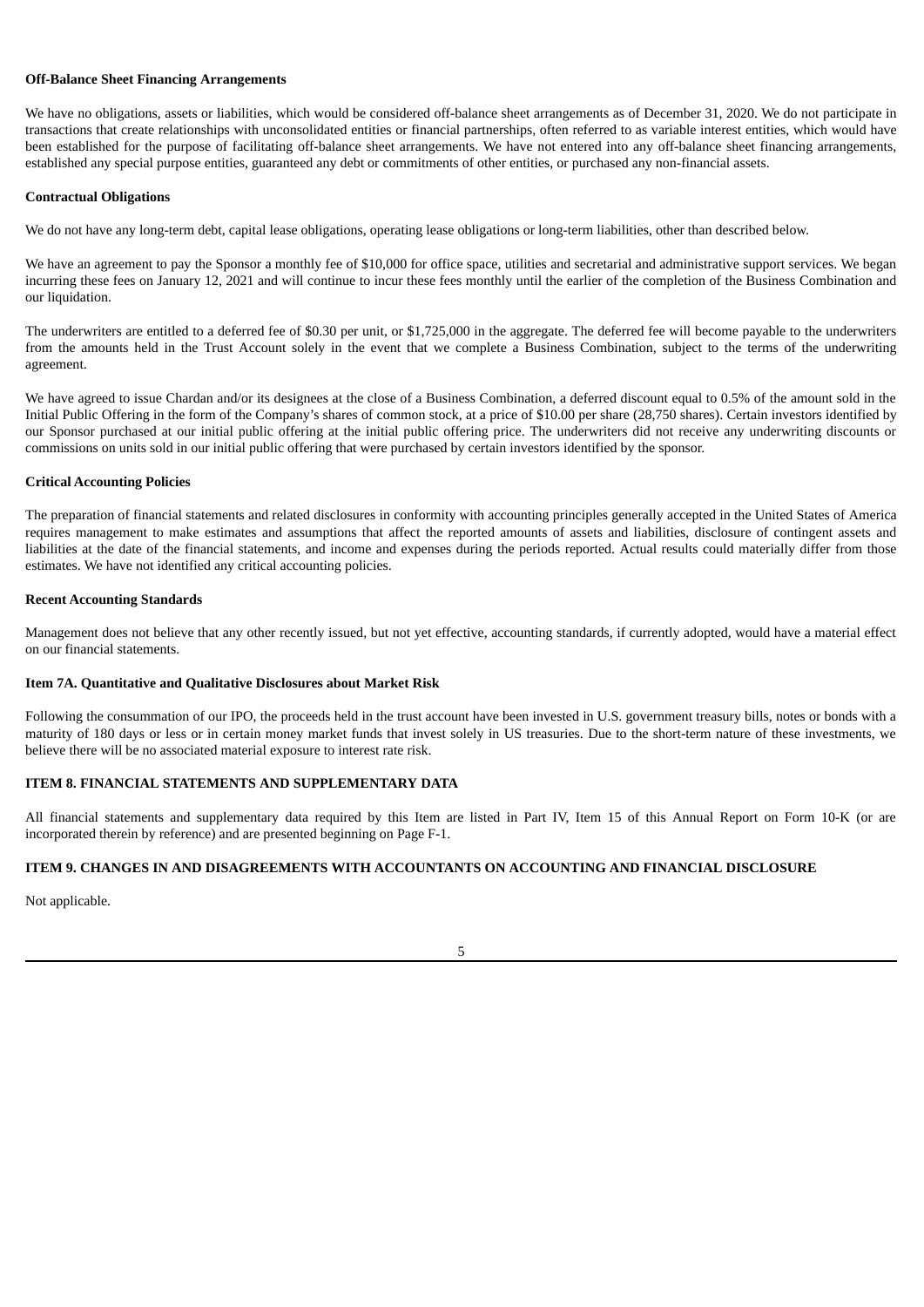### <span id="page-8-0"></span>**Item 9A. Controls and Procedures.**

### **Evaluation of Disclosure Controls and Procedures**

Disclosure controls are procedures that are designed with the objective of ensuring that information required to be disclosed in our reports filed under the Exchange Act, such as this report, is recorded, processed, summarized, and reported within the time period specified in the SEC's rules and forms. Disclosure controls are also designed with the objective of ensuring that such information is accumulated and communicated to our management, including the chief executive officer and chief financial officer, as appropriate to allow timely decisions regarding required disclosure. Our management evaluated, with the participation of our current chief executive officer and chief financial officer (our "Certifying Officers"), the effectiveness of our disclosure controls and procedures as of December 31, 2020, pursuant to Rule 13a-15(b) under the Exchange Act. Based upon that evaluation, our Certifying Officers concluded that, as of December 31, 2020, our disclosure controls and procedures were effective.

We do not expect that our disclosure controls and procedures will prevent all errors and all instances of fraud. Disclosure controls and procedures, no matter how well conceived and operated, can provide only reasonable, not absolute, assurance that the objectives of the disclosure controls and procedures are met. Further, the design of disclosure controls and procedures must reflect the fact that there are resource constraints, and the benefits must be considered relative to their costs. Because of the inherent limitations in all disclosure controls and procedures, no evaluation of disclosure controls and procedures can provide absolute assurance that we have detected all our control deficiencies and instances of fraud, if any. The design of disclosure controls and procedures also is based partly on certain assumptions about the likelihood of future events, and there can be no assurance that any design will succeed in achieving its stated goals under all potential future conditions.

#### **Management's Report on Internal Controls Over Financial Reporting**

This Annual Report on Form 10-K does not include a report of management's assessment regarding internal control over financial reporting or an attestation report of our independent registered public accounting firm due to a transition period established by rules of the SEC for newly public companies.

### **Changes in Internal Control over Financial Reporting**

Not applicable.

### <span id="page-8-1"></span>**ITEM 9B. OTHER INFORMATION**

Not applicable.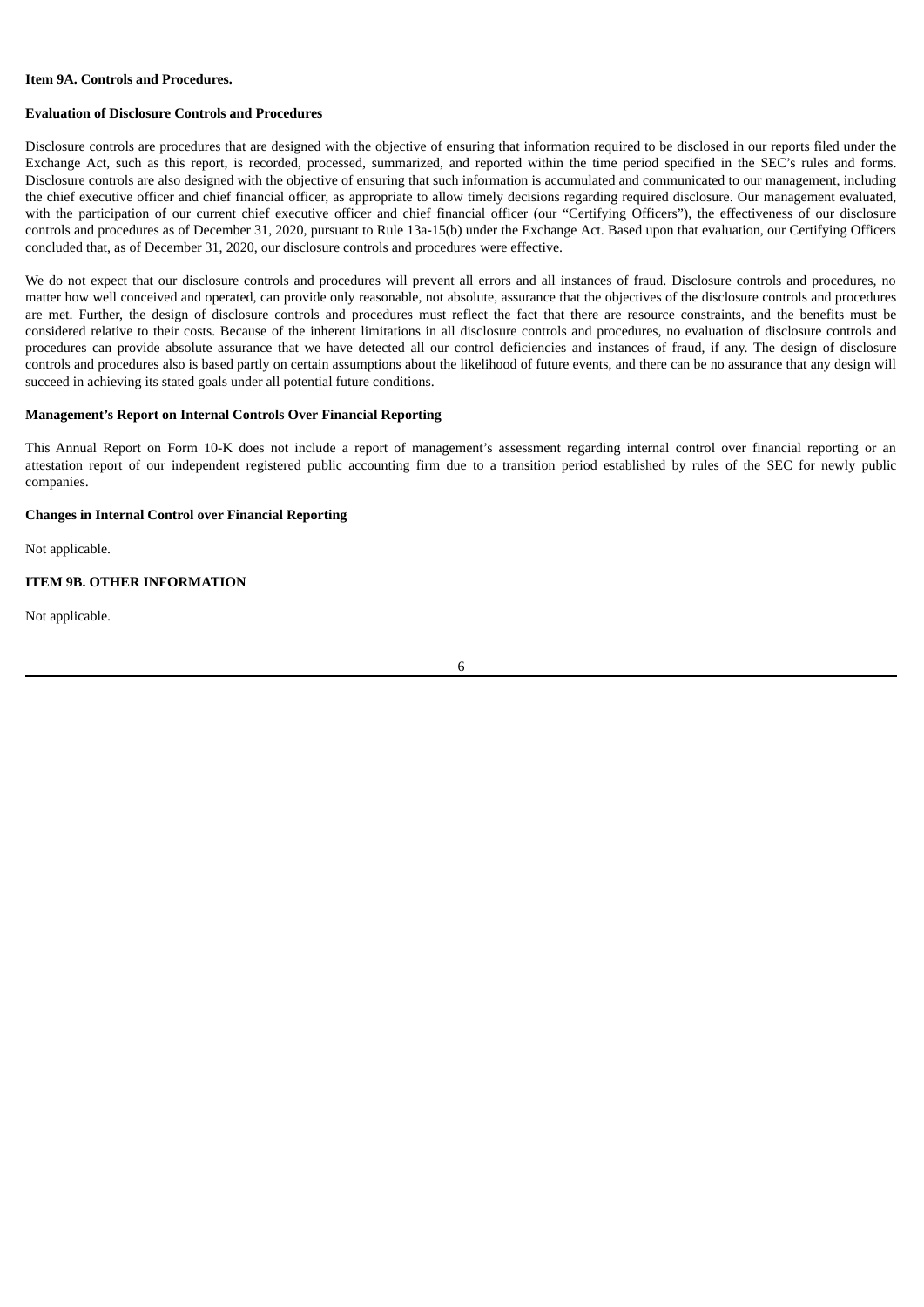# **PART III**

# <span id="page-9-1"></span><span id="page-9-0"></span>**ITEM 10. DIRECTORS, EXECUTIVE OFFICERS AND CORPORATE GOVERNANCE**

Our current directors and executive officers are as follows:

| <b>Name</b>   | Age | <b>Position</b>                      |
|---------------|-----|--------------------------------------|
| Suying Liu    | 33  | Chairman and Chief Executive Officer |
| Dong Liu      | 35  | Chief Financial Officer and Director |
| Nelson Haight | 56  | <b>Director</b>                      |
| Todd Milbourn | 52  | <b>Director</b>                      |
| Wenhua Zhang  | 51  | <b>Director</b>                      |

**Dr. Suying Liu** has been our Chairman and Chief Executive Officer since inception. Dr. Liu has been a director of PLBY Group, Inc. (Nasdaq: PLBY) since it closed its business combination with Mountain Crest Acquisition Corp (Nasdaq: MCAC) in February 2021. He was the Chairman and Chief Executive Officer of Mountain Crest Acquisition Corp from November 2019 until it closed its business combination with PLBY Group, Inc. He served as the Head of Corporate Strategy of Hudson Capital Inc. (Nasdaq: HUSN) between May 2020 and September 2020, where he led the company's strategic development for both general operations and specific growth areas. Between November 2018 and April 2020, Dr. Liu served as the Chief Strategist of Mansion Capital LLC, a privately-held real estate investment firm with brokerage and property management operations serving clients from both North America and Asia for their investments in the U.S. real estate market. Prior to joining Mansion Capital, Dr. Liu was an investment strategist at J.P. Morgan Chase & Co. from July 2015 to October 2018, providing investment strategies to major Wall Street institutions spanning private equity, hedge funds and insurance companies, with a primary focus in commercial mortgages. Dr. Liu began his career in academia, teaching a variety of degree programs from bachelor's to executive education at Washington University Olin Business School between January 2013 and May 2015 while completing his doctoral studies, for which he received a PhD in finance in May 2015. Dr. Liu obtained a master's in finance in December 2012 and his BA in economics and mathematics summa cum laude in May 2010 from Washington University in St. Louis.

**Mr. Dong Liu** has been our Chief Financial Officer and a member of our board of directors since inception. He was the Chief Financial Officer and Director of Mountain Crest Acquisition Corp (Nasdaq: MCAC) from November 2019 to February 2021. He has been the Chief Financial Officer of Dongguan Zhishang Photoelectric Technology Co., Ltd., a regional designer, manufacturer and distributor of LED lights serving commercial customers throughout Southern China since November 2016, at which time he led a syndicate of investments into the firm. Mr. Liu has since overseen the financials of Dongguan Zhishang as well as provided strategic guidance to its board of directors, advising on operational efficiency and cash flow performance. From March 2010 to October 2016, Mr. Liu was the Head of Finance at Feidiao Electrical Group Co., Ltd., a leading Chinese manufacturer of electrical outlets headquartered in Shanghai and with businesses in the greater China region as well as Europe.

**Mr. Nelson Haight** has been a member of our board of directors since October 2020. He served as a member of the board of directors of Mountain Crest Acquisition Corp (Nasdaq: MCAC) from January 2020 to February 2021. A veteran in the oil and gas industry with over 30 years of professional experience, Mr. Haight currently serves as Senior Vice President, Chief Financial Officer and Treasurer for Key Energy Services, Inc., which he joined in June 2020. From September 2019 to June 2020, Mr. Haight was the interim Chief Financial Officer for Element Markets, LLC, an environmental commodities firm. From November 2018 to June 2019, Mr. Haight was the interim Chief Financial Officer for Epic Companies, LLC, a family office backed oilfield service company. Epic Companies filed for bankruptcy in August 2019. Between July 2017 and September 2018, Mr. Haight was the Chief Financial Officer of Castleton Resources, LLC, a privately held exploration and production company. From December 2011 to July 2017, Mr. Haight served in various capacities from Vice President to Chief Financial Officer at Midstates Petroleum Company, Inc., an exploration and production company founded in 1993 and focused on the application of modern drilling and completion techniques to oil/liquids-prone resources in previously discovered yet underdeveloped hydrocarbon trends. In 2015, Mr. Haight led the team that raised \$625 million in new capital for Midstates Petroleum. Midstates Petroleum filed for Chapter 11 bankruptcy in April 2016, and Mr. Haight was instrumental in its successful reorganization and emergence from bankruptcy in October 2016. Mr. Haight received an MPA and BBA from the University of Texas at Austin in May 1988 and is a Certified Public Accountant and member of the American Institute of Certified Public Accountants.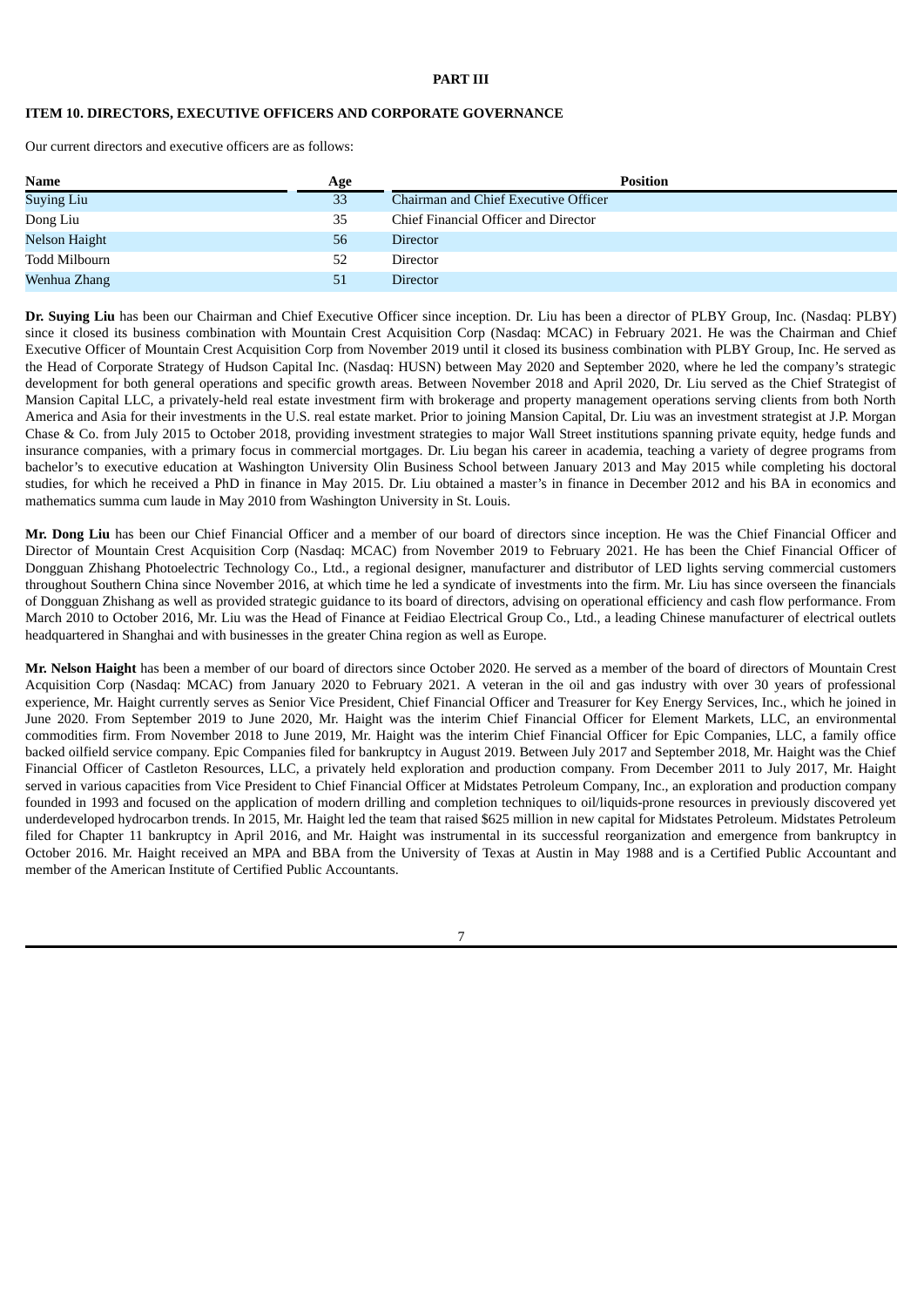**Dr. Todd Milbourn** has been a member of our board of directors since October 2020. He served as a member of the board of directors of Mountain Crest Acquisition Corp (Nasdaq: MCAC) from January 2020 to February 2021. Dr. Milbourn is the Vice Dean and Hubert C. and Dorothy R. Moog Professor of Finance at Washington University Olin Business School, where he has researched and built academic programs in the areas of corporate finance, executive compensation and credit ratings since June 2000. With expertise on valuation, corporate finance, corporate governance, executive compensation and corporate risk-taking, Dr. Milbourn has been retained as an expert by private firms as well as the U.S. Department of Justice in cases related to fair rates of return, breach of contract damages and executive compensation programs, among others. Dr. Milbourn is also the Director and Chair of the Audit Committee of the Xanthus Fund at Oppenheimer. Dr. Milbourn obtained his PhD in finance from Indiana University Kelly School of Business in December 1995 and BA in economics and mathematics from Augustana College in May 1991.

**Mr. Wenhua Zhang** has been a member of our board of directors since October 2020. He served as a member of the board of directors of Mountain Crest Acquisition Corp (Nasdaq: MCAC) from January 2020 to February 2021. Mr. Zhang has been a Partner at Azia Capital Fund LP, a private investment firm, since October 2014. Mr. Zhang began his career in the financial industry as the Vice President of Equity Research in the technology, media and telecom sector with T. Rowe Price from August 2001 to May 2008, and later joined Bain Capital as Director of the Brookside Fund, a long short equity investments fund, between July 2008 and December 2010. From February 2011 to August 2012, Mr. Zhang was Senior Vice President and Portfolio Manager at Harvard Management Company, a wholly owned subsidiary of Harvard University charged with managing the university's endowment assets, and then as Partner and Portfolio Manager at Newport Asia LLC between October 2012 and October 2014, investing in Asia's high-growth companies on behalf of clients from institutions, endowments, and family offices. Mr. Zhang received an MBA with dual majors in finance and technology innovation from the Wharton School at the University of Pennsylvania in May 2001.

### **Officer and Director Qualifications**

Our officers and board of directors are composed of a diverse group of leaders with a wide array of professional roles. In these roles, they have gained experience in core management skills, such as strategic and financial planning, financial reporting, compliance, risk management, and leadership development. Many of our officers and directors also have experience serving on boards of directors and board committees of other companies, and have an understanding of corporate governance practices and trends, which provides an understanding of different business processes, challenges, and strategies. Further, our officers and directors also have other experience that makes them valuable, managing and investing assets or facilitating the consummation of business combinations.

We, along with our officers and directors, believe that the above-mentioned attributes, along with the leadership skills and other experiences of our officers and board members, provide us with a diverse range of perspectives and judgment necessary to facilitate our goals of consummating an acquisition transaction.

### **Board Committees**

The Board has a standing audit committee and a standing compensation committee. Each committee has a charter, in the form previously filed with the SEC as exhibits to the Company's Registration Statement on Form S-1, as amended, adopted in connection with the consummation of the IPO.

We do not have a standing nominating committee, though we intend to form a corporate governance and nominating committee as and when required to do so by law or NASDAQ rules. The board of directors believes that the independent directors can satisfactorily carry out the responsibility of properly selecting or approving director nominees without the formation of a standing nominating committee. Nelson Haight, Dr. Todd Milbourn and Wenhua Zhang participate in the consideration and recommendation of director nominees. As there is no standing nominating committee, we do not have a nominating committee charter in place.

#### *Audit Committee*

The Audit Committee, which is established in accordance with Section 3(a)(58)(A) of the Exchange Act, engages the Company's independent accountants, reviewing their independence and performance; reviews the Company's accounting and financial reporting processes and the integrity of its financial statements; the audits of the Company's financial statements and the appointment, compensation, qualifications, independence and performance of the Company's independent auditors; the Company's compliance with legal and regulatory requirements; and the performance of the Company's internal audit function and internal control over financial reporting. The Audit Committee held no formal meetings during the fiscal year of 2020 as the Company does not have any underlying business or employees, relying on monthly reports and written approvals as required.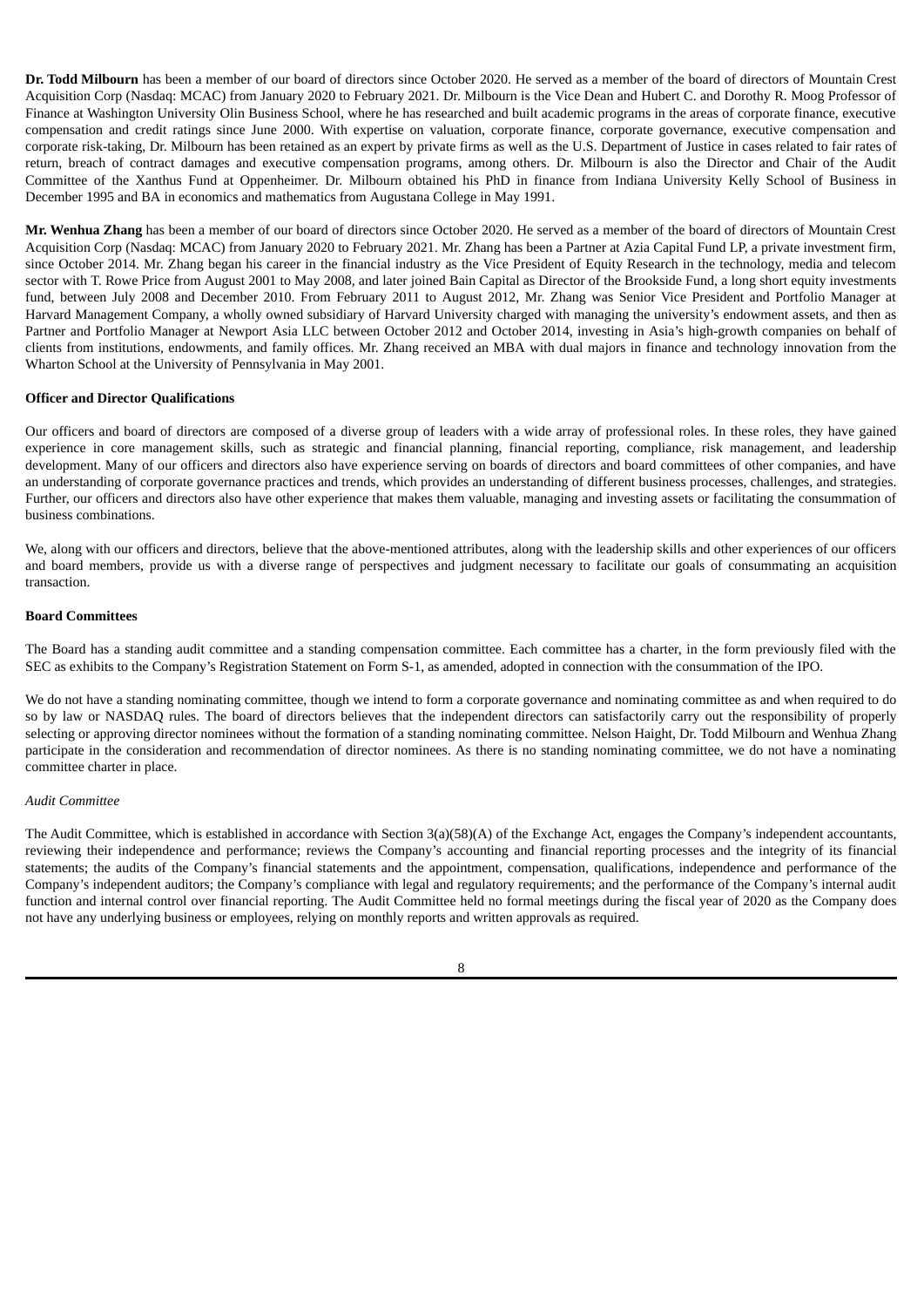The members of the Audit Committee are Nelson Haight, Dr. Todd Milbourn and Wenhua Zhang, each of whom is an independent director under Nasdaq's listing standards. Dr. Milbourn is the Chairperson of the Audit Committee. The Board has determined that Dr. Milbourn qualifies as an "audit committee financial expert," as defined under the rules and regulations of Nasdaq and the SEC.

# *Compensation Committee*

The Compensation Committee reviews annually the Company's corporate goals and objectives relevant to the officers' compensation, evaluates the officers' performance in light of such goals and objectives, determines and approves the officers' compensation level based on this evaluation; makes recommendations to the Board regarding approval, disapproval, modification, or termination of existing or proposed employee benefit plans, makes recommendations to the Board with respect to non-CEO and non-CFO compensation and administers the Company's incentive-compensation plans and equity-based plans. The Compensation Committee has the authority to delegate any of its responsibilities to subcommittees as it may deem appropriate in its sole discretion. The chief executive officer of the Company may not be present during voting or deliberations of the Compensation Committee with respect to his compensation. The Company's executive officers do not play a role in suggesting their own salaries. Neither the Company nor the Compensation Committee has engaged any compensation consultant who has a role in determining or recommending the amount or form of executive or director compensation. The Compensation Committee did not meet during the fiscal year of 2020.

Notwithstanding the foregoing, as indicated above, no compensation of any kind, including finders, consulting or other similar fees, will be paid to any of our existing stockholders, including our directors, or any of their respective affiliates, prior to, or for any services they render in order to effectuate, the consummation of a business combination. Accordingly, it is likely that prior to the consummation of an initial business combination, the compensation committee will only be responsible for the review and recommendation of any compensation arrangements to be entered into in connection with such initial business combination.

The members of the Compensation Committee are Nelson Haight, Dr. Todd Milbourn and Wenhua Zhang, each of whom is an independent director under Nasdaq's listing standards. Wenhua Zhang is the Chairperson of the Compensation Committee.

### **Code of Ethics**

We adopted a code of conduct and ethics applicable to our directors, officers and employees in accordance with applicable federal securities laws. The code of ethics codifies the business and ethical principles that govern all aspects of our business.

# **Section 16(a) Beneficial Ownership Reporting Compliance**

Section 16(a) of the Securities Exchange Act of 1934, as amended, or the Exchange Act, requires our executive officers, directors and persons who beneficially own more than 10% of a registered class of our equity securities to file with the SEC initial reports of ownership and reports of changes in ownership of our shares of common stock and other equity securities. These executive officers, directors, and greater than 10% beneficial owners are required by SEC regulation to furnish us with copies of all Section 16(a) forms filed by such reporting persons.

Based solely on our review of such forms furnished to us and written representations from certain reporting persons, we believe that all filing requirements applicable to our executive officers, directors and greater than 10% beneficial owners were filed in a timely manner.

## <span id="page-11-0"></span>**ITEM 11. EXECUTIVE COMPENSATION**

#### **Employment Agreements**

We have not entered into any employment agreements with our executive officers and have not made any agreements to provide benefits upon termination of employment.

# **Executive Officers and Director Compensation**

No executive officer has received any cash compensation for services rendered to us. No compensation of any kind, including finders, consulting or other similar fees, will be paid to any of our existing stockholders, including our directors, or any of their respective affiliates, prior to, or for any services they render in order to effectuate, the consummation of a business combination. However, such individuals will be reimbursed for any out-of-pocket expenses incurred in connection with activities on our behalf such as identifying potential target businesses and performing due diligence on suitable business combinations. There is no limit on the amount of these out-of-pocket expenses and there will be no review of the reasonableness of the expenses by anyone other than our board of directors and Audit Committee, which includes persons who may seek reimbursement, or a court of competent jurisdiction if such reimbursement is challenged.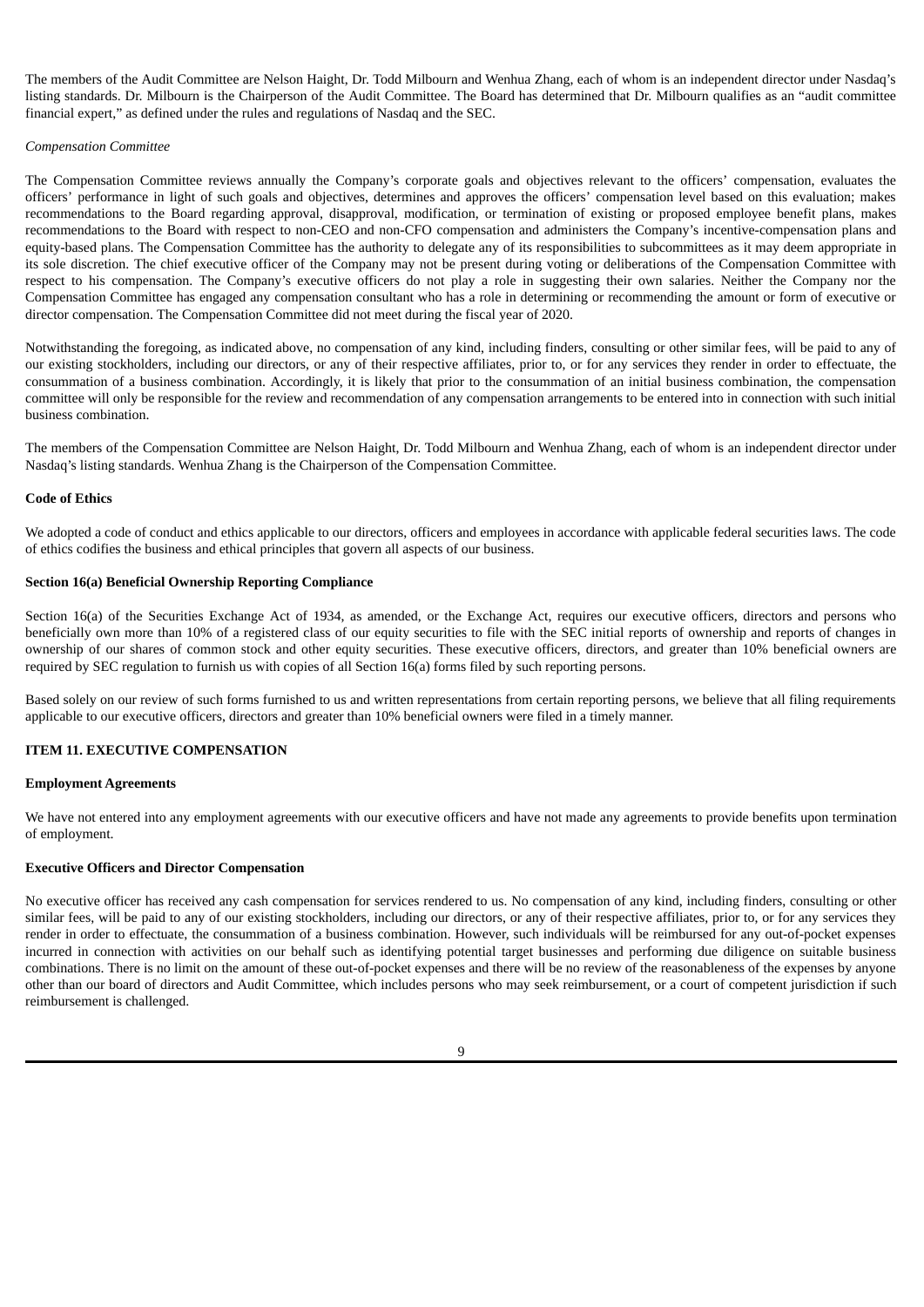# <span id="page-12-0"></span>**ITEM 12. SECURITY OWNERSHIP OF CERTAIN BENEFICIAL OWNERS AND MANAGEMENT AND RELATED STOCKHOLDER MATTERS**

The following table sets forth, as of March 30, 2021, certain information regarding beneficial ownership of the Company's common stock by each person who is known by the Company to beneficially own more than 5% of the Company's common stock. The table also identifies the stock ownership of each of the Company's directors and officers, and all directors and officers as a group. Except as otherwise indicated, the stockholders listed in the table have sole voting and investment powers with respect to the shares indicated.

Shares of common stock which an individual or group has a right to acquire within 60 days pursuant to the exercise or conversion of options, warrants or other similar convertible or derivative securities are deemed to be outstanding for the purpose of computing the percentage ownership of such individual or group, but are not deemed to be outstanding for the purpose of computing the percentage ownership of any other person shown in the table.

| Ownership of<br>Name and Address of Beneficial Owner <sup>(1)</sup> |           | Approximate<br>Percentage of<br><b>Outstanding</b><br><b>Shares of</b><br>Common<br>Stock <sup>(7)</sup> |  |
|---------------------------------------------------------------------|-----------|----------------------------------------------------------------------------------------------------------|--|
| Mountain Crest Capital LLC (our sponsor) <sup>3)</sup>              | 1,431,500 | 18.94%                                                                                                   |  |
| Suying $Liu(4)$                                                     | 1,431,500 | 18.94%                                                                                                   |  |
| Dong Liu                                                            | 1,431,500 | 18.94%                                                                                                   |  |
| Helson Haight                                                       | 2,000     | $*$                                                                                                      |  |
| Todd T. Milbourn                                                    | 2,000     | $\ast$                                                                                                   |  |
| Wenhua Zhang                                                        | 2,000     | $\ast$                                                                                                   |  |
| All officers and directors as a group (5 individuals)               | 1,437,000 | 19.02%                                                                                                   |  |
| K2 Principal Fund, L.P. <sup>(5)</sup>                              | 500,000   | 6.62%                                                                                                    |  |
| Space Summit Capital LLC <sup>(6</sup>                              | 342,700   | 4.53%                                                                                                    |  |
|                                                                     |           |                                                                                                          |  |

Less than 1%.

- (2) Excludes shares issuable pursuant to rights to receive one-tenth (1/10) of a share of common stock upon the consummation of our initial business combination which were issued in connection with the our IPO, as such rights are not exercisable until after the consummation of the Company's initial business combination and thus these shares are not deemed to be outstanding as of the date of this annual report.
- (3) Dr. Suying Liu and Dong Liu have voting and dispositive power over the shares owned by Mountain Crest Capital LLC.
- (4) Consists of shares owned Mountain Crest Capital LLC, over which Dr. Suying Liu and Dong Liu have voting and dispositive power.
- (5) The information reported is based on a Schedule 13G filed on January 20, 2021. According to the Schedule 13G, as of January 21, 2021 Shawn Kimel Investments, Inc., an Ontario corporation ("SKI"), The K2 Principal Fund, L.P., an Ontario limited partnership (the "Fund"), K2 Genpar 2017 Inc., an Ontario corporation and the General Partner to the Fund ("Genpar 2017"), and K2 & Associates Investment Management Inc., an Ontario corporation ("K2 & Associates") together have sole and dispositive power with respect to 500,000 shares of our common stock. Mr. Daniel Gosselin is Vice president of SKI, Secretary of Genpar 2017, and President of K2 & Associates. K2 & Associates is a direct 66.5% owned subsidiary of SKI, and is the investment manager of the Fund. The address of each of the aforementioned entities is 2 Bloor St West, Suite 801, Toronto, Ontario, M4W 3E2
- (6) The information reported is based on a Schedule 13G filed on March 12, 2021. According to the Schedule 13G, as of March 3, 2021, Space Summit Capital LLC ("Space Summit") has sole voting and dispositive power over 342,700 shares of our common stock. The address for Space Summit is 15455 Albright Street, Pacific Palisades, CA 90272.
- (7) Based on 7,557,500 shares of common stock issued and outstanding as of March 30, 2021.

# <span id="page-12-1"></span>**ITEM 13. CERTAIN RELATIONSHIPS AND RELATED TRANSACTIONS, AND DIRECTOR INDEPENDENCE**

In August 2020, Mountain Crest Capital LLC agreed to loan us up to an aggregate amount of \$500,000 to cover expenses related to our IPO. At December 31, 2020, the Company had \$61,894 in borrowings outstanding under the Promissory Note. The promissory note was repaid at the closing of the IPO on January 12, 2021.

In addition, at the closing of the IPO, Mountain Crest Capital LLC and Chardan Capital Markets, LLC purchased from the Company an aggregate of 185,000 Private Units at \$10.00 per Private Unit (for a total purchase price of \$1,850,000).

<sup>(1)</sup> Unless otherwise indicated, the business address of each of the officers and directors is  $c$  Mountain Crest Acquisition Corp. II, 311 West 43<sup>rd</sup> Street, 12 th Floor, New York, New York 10036.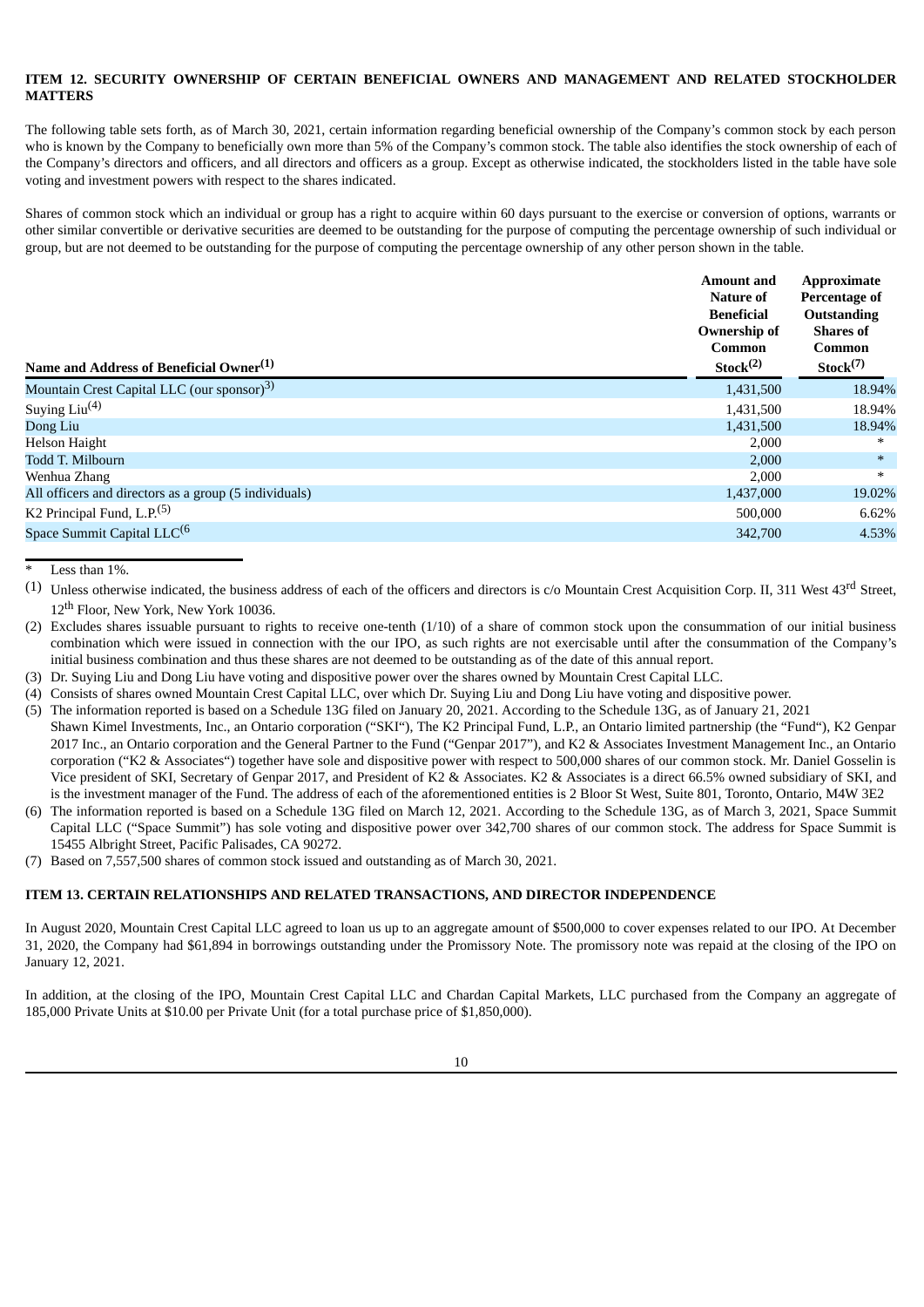# **Related Party Policy**

Our Code of Ethics requires us to avoid, wherever possible, all related party transactions that could result in actual or potential conflicts of interests, except under guidelines approved by the board of directors (or the Audit Committee). Related-party transactions are defined as transactions in which (1) the aggregate amount involved will or may be expected to exceed \$120,000 in any calendar year, (2) we or any of our subsidiaries is a participant, and (3) any (a) executive officer, director or nominee for election as a director, (b) greater than 5% beneficial owner of our shares of common stock, or (c) immediate family member, of the persons referred to in clauses (a) and (b), has or will have a direct or indirect material interest (other than solely as a result of being a director or a less than 10% beneficial owner of another entity). A conflict of interest situation can arise when a person takes actions or has interests that may make it difficult to perform his or her work objectively and effectively. Conflicts of interest may also arise if a person, or a member of his or her family, receives improper personal benefits as a result of his or her position.

We also require each of our directors and executive officers to annually complete a directors' and officers' questionnaire that elicits information about related party transactions.

Our Audit Committee, pursuant to its written charter, is responsible for reviewing and approving related-party transactions to the extent we enter into such transactions. All ongoing and future transactions between us and any of our officers and directors or their respective affiliates will be on terms believed by us to be no less favorable to us than are available from unaffiliated third parties. Such transactions will require prior approval by our Audit Committee and a majority of our disinterested independent directors, or the members of our board of directors who do not have an interest in the transaction, in either case who had access, at our expense, to our attorneys or independent legal counsel. We will not enter into any such transaction unless our Audit Committee and a majority of our disinterested independent directors determine that the terms of such transaction are no less favorable to us than those that would be available to us with respect to such a transaction from unaffiliated third parties. Additionally, we require each of our directors and executive officers to complete a directors' and officers' questionnaire that elicits information about related party transactions.

These procedures are intended to determine whether any such related party transaction impairs the independence of a director or presents a conflict of interest on the part of a director, employee or officer.

To further minimize conflicts of interest, we have agreed not to consummate our initial business combination with an entity that is affiliated with any of our officers, directors or other insiders, unless we have obtained (i) an opinion from an independent investment banking firm that the business combination is fair to our unaffiliated stockholders from a financial point of view and (ii) the approval of a majority of our disinterested and independent directors (if we have any at that time). In no event will our insiders or any of the members of our management team be paid any finder's fee, consulting fee or other similar compensation prior to, or for any services they render in order to effectuate, the consummation of our initial business combination (regardless of the type of transaction that it is).

### **Director Independence**

Nasdaq listing standards require that a majority of our board of directors be independent. For a description of the director independence, see above Part III, Item 10 - Directors, Executive Officers and Corporate Governance.

# <span id="page-13-0"></span>**ITEM 14. PRINCIPAL ACCOUNTANT FEES AND SERVICES**

The following is a summary of fees paid or to be paid to Marcum LLP, or Marcum, for services rendered.

*Audit Fees.* Audit fees consist of fees billed for professional services rendered for the audit of our year-end financial statements and services that are normally provided by Marcum in connection with regulatory filings. The aggregate fees billed by Marcum for professional services rendered for the audit of our annual financial statements, and other required filings with the SEC for the period from July 31, 2020 (inception) through December 31, 2020 totaled \$35,000. The above amounts include interim procedures and audit fees, as well as attendance at audit committee meetings.

*Audit-Related Fees.* Audit-related services consist of fees billed for assurance and related services that are reasonably related to performance of the audit or review of our financial statements and are not reported under "Audit Fees." These services include attest services that are not required by statute or regulation and consultations concerning financial accounting and reporting standards. We did not pay Marcum for consultations concerning financial accounting and reporting standards for the period from July 31, 2020 (inception) through December 31, 2020.

*Tax Fees*. We did not pay Marcum for tax planning and tax advice for the period from July 31, 2020 (inception) through December 31, 2020.

*All Other Fees*. We did not pay Marcum for other services for the period from July 31, 2020 (inception) through December 31, 2020.

#### **Pre-Approval Policy**

Our audit committee was formed upon the consummation of our Initial Public Offering. As a result, the audit committee did not pre-approve all of the foregoing services, although any services rendered prior to the formation of our audit committee were approved by our board of directors. Since the formation of our audit committee, and on a going-forward basis, the audit committee has and will pre-approve all auditing services and permitted non-audit services to be performed for us by our auditors, including the fees and terms thereof (subject to the de minimis exceptions for non-audit services described in the Exchange Act which are approved by the audit committee prior to the completion of the audit).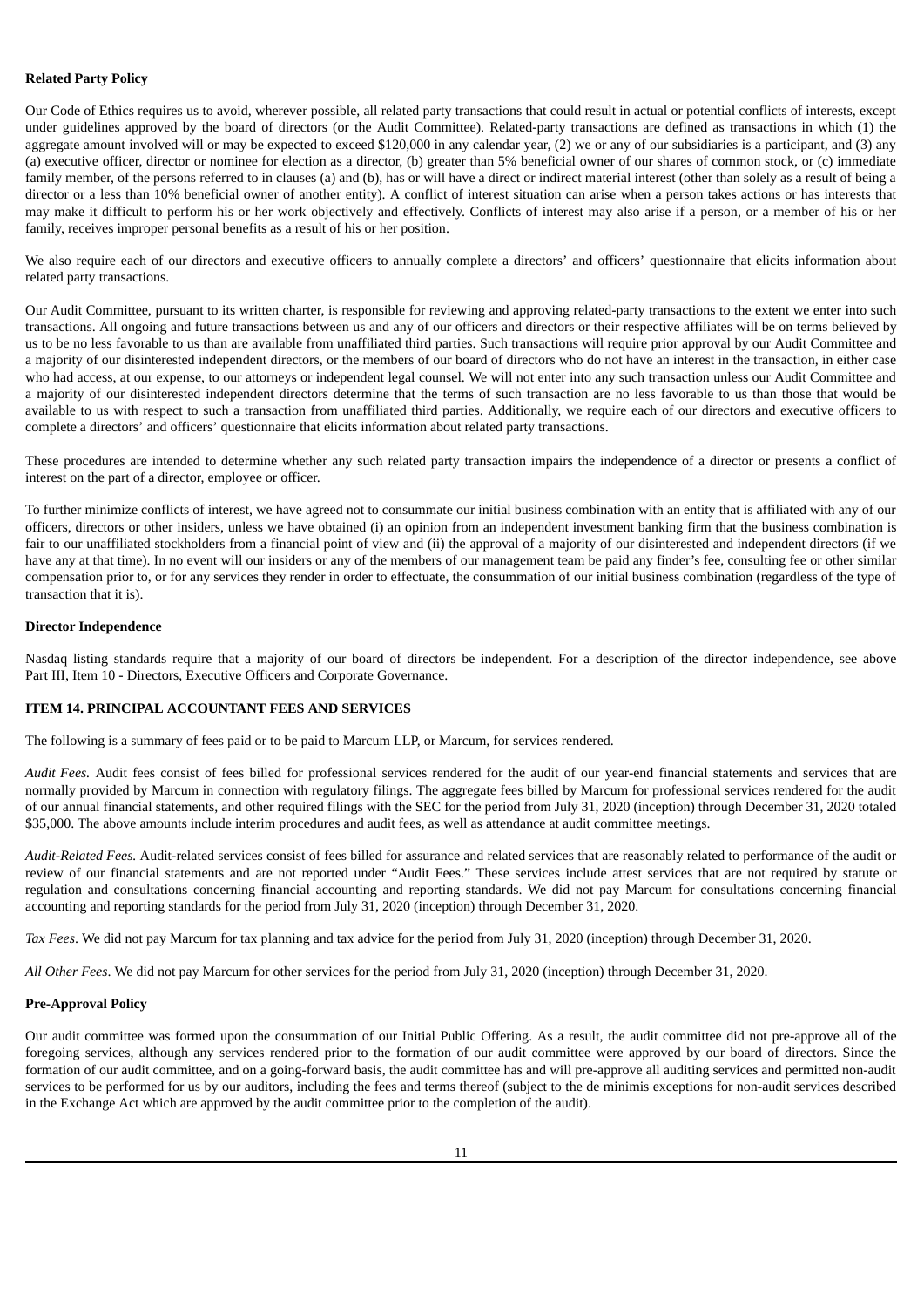# **PART IV**

# <span id="page-14-1"></span><span id="page-14-0"></span>**ITEM 15. EXHIBIT AND FINANCIAL STATEMENT SCHEDULES**

- (a) The following are filed with this report:
	- (1) The financial statements listed on the Index to Financial Statements
	- (2) Not applicable

# (b) Exhibits

The following exhibits are filed with this report. Exhibits which are incorporated herein by reference can be obtained from the SEC's website at http://www.sec.gov.

| Exhibit No.    | Description                                                                                                                                                                                                                                                              |
|----------------|--------------------------------------------------------------------------------------------------------------------------------------------------------------------------------------------------------------------------------------------------------------------------|
| 1.1            | Underwriting Agreement, dated January 7, 2021, by and between the Company and Chardan Capital Markets, LLC. (incorporated by                                                                                                                                             |
|                | reference to Exhibit 1.1 to the Current Report on Form 8-K filed with the Securities and Exchange Commission on January 13, 2021)                                                                                                                                        |
| 3.1            | Amended and Restated Certificate of Incorporation (incorporated by reference to Exhibit 3.1 to the Current Report on Form 8-K filed with                                                                                                                                 |
|                | the Securities and Exchange Commission on January 13, 2021)                                                                                                                                                                                                              |
| 3.2            | By-laws (incorporated by reference to Exhibit 3.3 to the Registration Statement on Form S-1 filed with the Securities and Exchange                                                                                                                                       |
|                | Commission on December 21, 2020)                                                                                                                                                                                                                                         |
| 4.1            | Specimen Unit Certificate (incorporated by reference to Exhibit 4.1 to the Registration Statement on Form S-1/A filed with the Securities                                                                                                                                |
|                | and Exchange Commission on January 4, 2021)                                                                                                                                                                                                                              |
| 4.2            | Specimen Common Stock Certificate (incorporated by reference to Exhibit 4.2 to the Registration Statement on Form S-1/A filed with the                                                                                                                                   |
|                | Securities and Exchange Commission on January 4, 2021)                                                                                                                                                                                                                   |
| 4.3            | Specimen Right Certificate (incorporated by reference to Exhibit 4.3 to the Registration Statement on Form S-1/A filed with the Securities                                                                                                                               |
|                | and Exchange Commission on January 4, 2021)                                                                                                                                                                                                                              |
| 4.4            | Rights Agreement, dated January 7, 2021, by and between Continental Stock Transfer & Trust Company and the Company (incorporated<br>by reference to Exhibit 4.1 to the Current Report on Form 8-K filed with the Securities and Exchange Commission on January 13, 2021) |
|                |                                                                                                                                                                                                                                                                          |
| $4.5*$<br>10.1 | <b>Description of Securities</b><br>Letter Agreements, dated January 7, 2021, among the Company and the Company's officers, directors and initial stockholders                                                                                                           |
|                | (incorporated by reference to Exhibit 10.1 to the Current Report on Form 8-K filed with the Securities and Exchange Commission on                                                                                                                                        |
|                | January 13, 2021)                                                                                                                                                                                                                                                        |
| 10.2           | Investment Management Trust Agreement, dated January 7, 2021, by and between the Company and Continental Stock Transfer & Trust                                                                                                                                          |
|                | Company (incorporated by reference to Exhibit 10.2 to the Current Report on Form 8-K filed with the Securities and Exchange                                                                                                                                              |
|                | Commission on January 13, 2021)                                                                                                                                                                                                                                          |
| 10.3           | Stock Escrow Agreement, dated January 7, 2021, by and between the Company and Continental Stock Transfer & Trust Company                                                                                                                                                 |
|                | (incorporated by reference to Exhibit 10.3 to the Current Report on Form 8-K filed with the Securities and Exchange Commission on                                                                                                                                        |
|                | <b>January 13, 2021)</b>                                                                                                                                                                                                                                                 |
| 10.4           | Registration Rights Agreement, dated January 7, 2021, by and between the Company and the initial stockholders of the Company                                                                                                                                             |
|                | (incorporated by reference to Exhibit 10.4 to the Current Report on Form 8-K filed with the Securities and Exchange Commission on                                                                                                                                        |
|                | January 13, 2021)                                                                                                                                                                                                                                                        |
| 10.5           | Indemnity Agreements, dated January 7, 2021, by and between the Company and the directors and officers of the Company (incorporated                                                                                                                                      |
|                | by reference to Exhibit 10.5 to the Current Report on Form 8-K filed with the Securities and Exchange Commission on January 13, 2021)                                                                                                                                    |
| 10.6           | Subscription Agreement, dated January 7, 2021, by and between the Company and Mountain Crest Capital LLC (incorporated by                                                                                                                                                |
|                | reference to Exhibit 10.6 to the Current Report on Form 8-K filed with the Securities and Exchange Commission on January 13, 2021)                                                                                                                                       |
| 10.7           | Subscription Agreement, dated January 7, 2021, by and between the Company and Mountain Crest Capital LLC (incorporated by                                                                                                                                                |
|                | reference to Exhibit 10.6 to the Current Report on Form 8-K filed with the Securities and Exchange Commission on January 13, 2021)                                                                                                                                       |
| 14.1           | Form of Code of Ethics (incorporated by reference to Exhibit 14 to the Registration Statement on Form S-1/A filed with the Securities and                                                                                                                                |
|                | <b>Exchange Commission on January 4, 2021)</b>                                                                                                                                                                                                                           |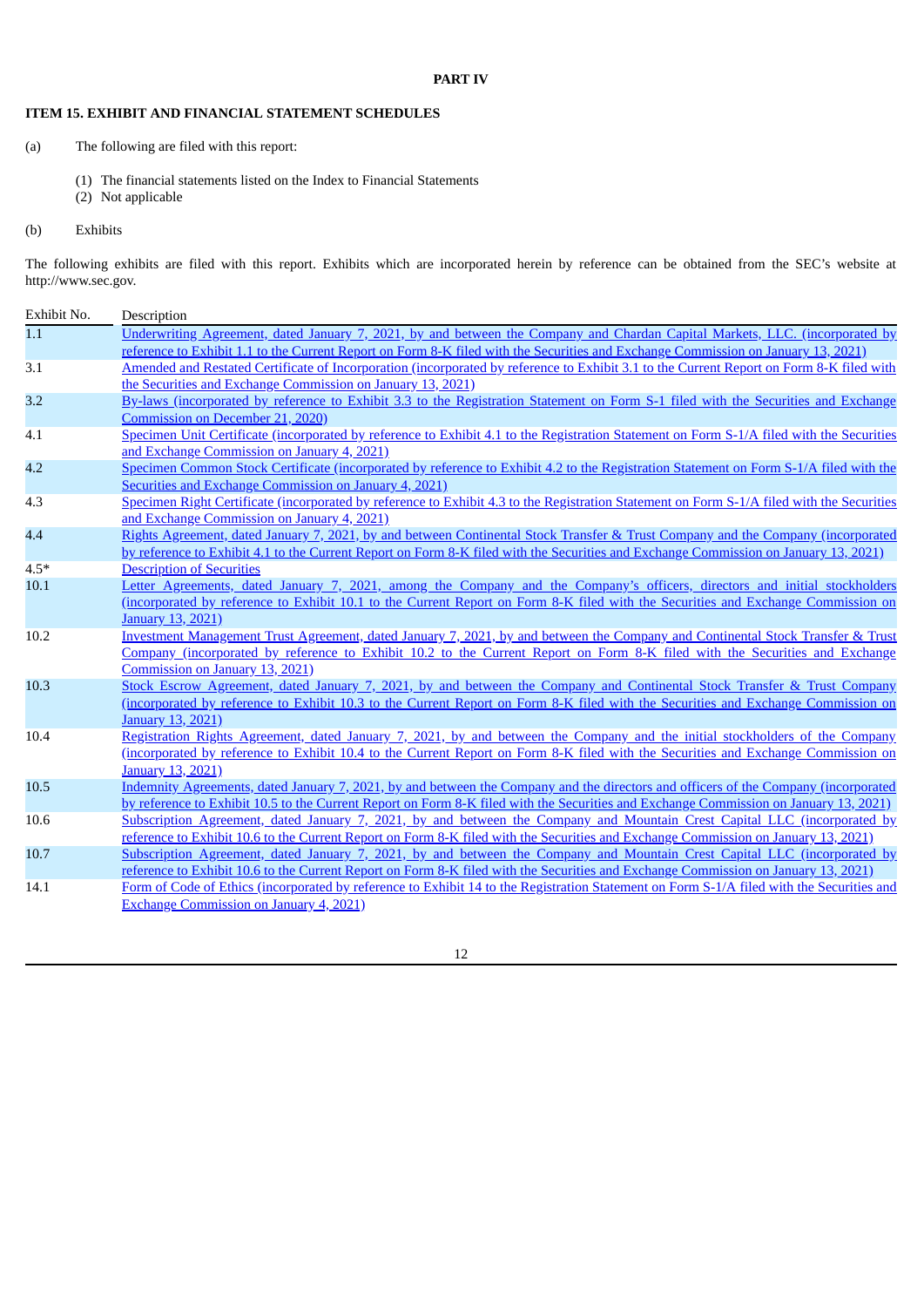| $31.1*$  | Certification of Principal Executive Officer pursuant to Rules 13a-14(a) and 15d-14(a) under the Securities Exchange Act of 1934, as    |
|----------|-----------------------------------------------------------------------------------------------------------------------------------------|
|          | adopted pursuant to Section 302 of the Sarbanes-Oxley Act of 2002.                                                                      |
| $31.2*$  | Certification of Principal Financial Officer pursuant to Rules 13a-14(a) and 15d-14(a) under the Securities Exchange Act of 1934, as    |
|          | adopted pursuant to Section 302 of the Sarbanes-Oxley Act of 2002.                                                                      |
| $32.1**$ | Certification of Principal Executive Officer and Principal Financial Officer pursuant to 18 U.S.C. Section 1350, as adopted pursuant to |
|          | Section 906 of the Sarbanes-Oxley Act of 2002.                                                                                          |
| 99.1     | Form of Audit Committee Charter (incorporated by reference to Exhibit 99.1 to the Registration Statement on Form S-1/A filed with the   |
|          | Securities and Exchange Commission on January 4, 2021)                                                                                  |
| 99.2     | Form of Compensation Committee Charter (incorporated by reference to Exhibit 99.2 to the Registration Statement on Form S-1/A filed     |
|          | with the Securities and Exchange Commission on January 4, 2021)                                                                         |
| 101.INS  | <b>XBRL Instance Document</b>                                                                                                           |
| 101.SCH  | <b>XBRL Taxonomy Extension Schema Document</b>                                                                                          |
| 101.CAL  | XBRL Taxonomy Extension Calculation Linkbase Document                                                                                   |
| 101.DEF  | XBRL Taxonomy Extension Definition Linkbase Document                                                                                    |
| 101.LAB  | XBRL Taxonomy Extension Label Linkbase Document                                                                                         |
| 101.PRE  | XBRL Taxonomy Extension Presentation Linkbase Document                                                                                  |
|          |                                                                                                                                         |

\* Filed herewith.

\*\* Furnished herewith. This certification is being furnished solely to accompany this report pursuant to 18 U.S.C. Section 1350, and is not being filed for purposes of Section 18 of the Exchange Act of 1934, as amended, and is not to be incorporated by reference into any filings of the Company, whether made before or after the date hereof, regardless of any general incorporation language in such filing.

# <span id="page-15-0"></span>**ITEM 16. FORM 10-K SUMMARY**

Not applicable.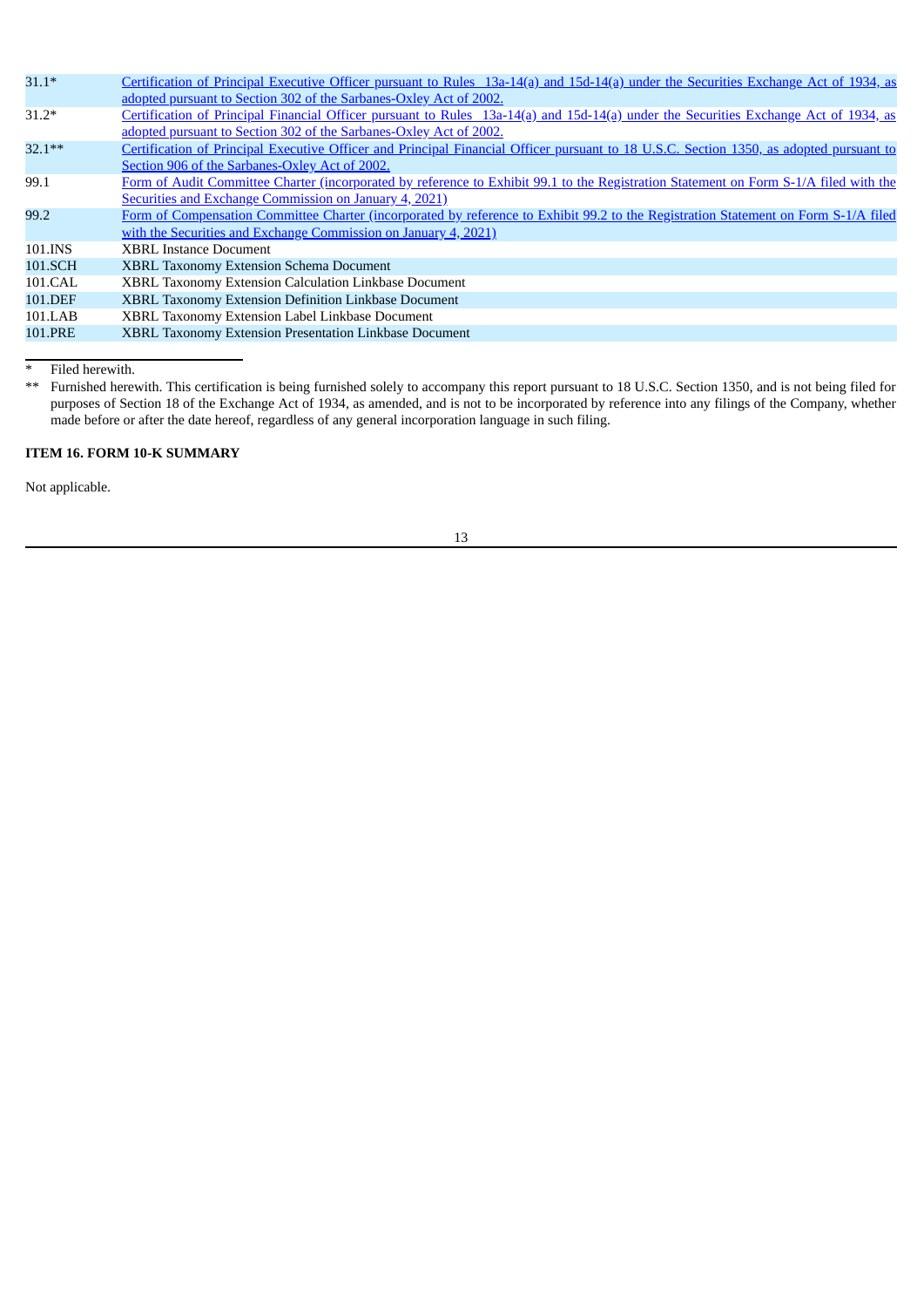# **SIGNATURES**

Pursuant to the requirements of Section 13 or 15(d) of the Exchange Act of 1934, the registrant caused this report to be signed on its behalf by the undersigned, thereunto duly authorized.

# MOUNTAIN CREST ACQUISITION CORP. II

Dated: March 30, 2021 By: /s/ Suying Liu Name: Suying Liu Title: Chief Executive Officer

Pursuant to the requirements of the Securities Exchange Act of 1934, this report has been signed below by the following persons on behalf of the registrant and in the capacities and on the dates indicated.

Pursuant to the requirements of the Securities Act of 1933, this report has been signed below by the following persons in the capacities and on the dates indicated.

| Signature                          | <b>Title</b>                                                                         | <b>Date</b>    |  |
|------------------------------------|--------------------------------------------------------------------------------------|----------------|--|
| /s/ Suying Liu<br>Suying Liu       | Chief Executive Officer<br>(Principal executive officer) and Chairman                | March 30, 2021 |  |
| /s/ Dong Liu<br>Dong Liu           | Chief Financial Officer<br>(Principal financial and accounting officer) and Director | March 30, 2021 |  |
| /s/ Nelson Haight<br>Nelson Haight | <b>Independent Director</b>                                                          | March 30, 2021 |  |
| /s/ Todd Milbourn<br>Todd Milbourn | <b>Independent Director</b>                                                          | March 30, 2021 |  |
| /s/ Wenhua Zhang<br>Wenhua Zhang   | <b>Independent Director</b>                                                          | March 30, 2021 |  |
|                                    |                                                                                      |                |  |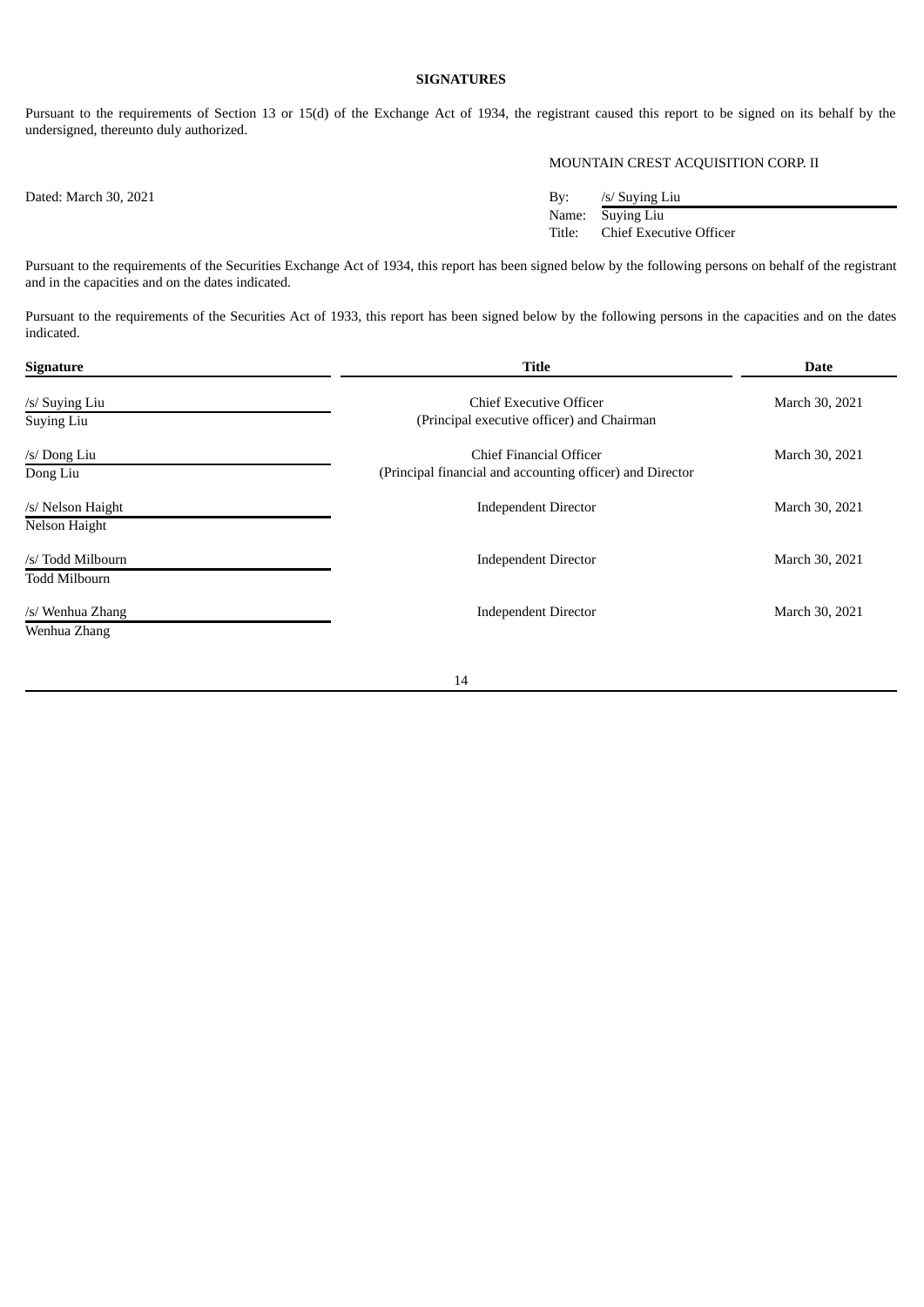# **MOUNTAIN CREST ACQUISITION CORP. II**

# **INDEX TO FINANCIAL STATEMENTS**

| <b>Report of Independent Registered Public Accounting Firm</b> | $F-2$           |
|----------------------------------------------------------------|-----------------|
| <b>Financial Statements:</b>                                   |                 |
| <b>Balance Sheet</b>                                           | $F-3$           |
| <b>Statement of Operations</b>                                 | $F-4$           |
| <b>Statement of Changes in Stockholder's Equity</b>            | $F-5$           |
| <b>Statement of Cash Flows</b>                                 | F-6             |
| <b>Notes to Financial Statements</b>                           | $F-7$ to $F-13$ |
|                                                                |                 |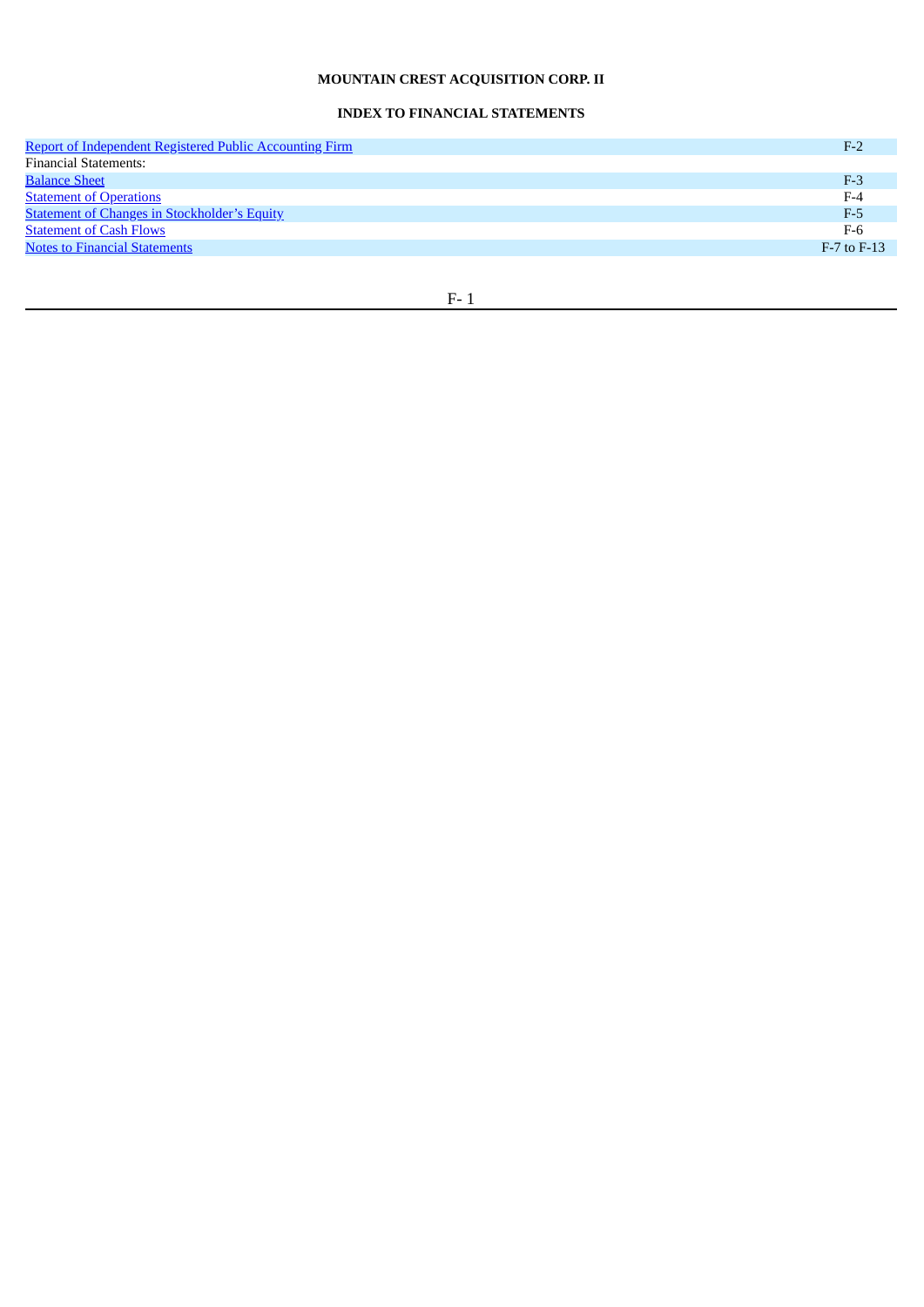### **REPORT OF INDEPENDENT REGISTERED PUBLIC ACCOUNTING FIRM**

<span id="page-18-0"></span>To the Shareholder and Board of Directors of Mountain Crest Acquisition Corp. II

#### **Opinion on the Financial Statements**

We have audited the accompanying balance sheet of Mountain Crest Acquisition Corp. II. (the "Company") as of December 31, 2020, the related statements of operations, changes in stockholder's equity and cash flows for the period from July 31, 2020 (inception) through December 31, 2020, and the related notes (collectively referred to as the "financial statements"). In our opinion, the financial statements present fairly, in all material respects, the financial position of the Company as of December 31, 2020, and the results of its operations and its cash flows for the period from July 31, 2020 (inception) through December 31, 2020, in conformity with accounting principles generally accepted in the United States of America.

### **Basis for Opinion**

These financial statements are the responsibility of the Company's management. Our responsibility is to express an opinion on the Company's financial statements based on our audit. We are a public accounting firm registered with the Public Company Accounting Oversight Board (United States) (the "PCAOB") and are required to be independent with respect to the Company in accordance with the U.S. federal securities laws and the applicable rules and regulations of the Securities and Exchange Commission and the PCAOB.

We conducted our audit in accordance with the standards of the PCAOB. Those standards require that we plan and perform the audit to obtain reasonable assurance about whether the financial statements are free of material misstatement, whether due to error or fraud. The Company is not required to have, nor were we engaged to perform, an audit of its internal control over financial reporting. As part of our audit, we are required to obtain an understanding of internal control over financial reporting but not for the purpose of expressing an opinion on the effectiveness of the Company's internal control over financial reporting. Accordingly, we express no such opinion.

Our audit included performing procedures to assess the risks of material misstatement of the financial statements, whether due to error or fraud, and performing procedures that respond to those risks. Such procedures included examining, on a test basis, evidence regarding the amounts and disclosures in the financial statements. Our audit also included evaluating the accounting principles used and significant estimates made by management, as well as evaluating the overall presentation of the financial statements. We believe that our audit provides a reasonable basis for our opinion.

/S/ Marcum LLP

Marcum LLP

We have served as the Company's auditor since 2020.

New York, NY March 30, 2021

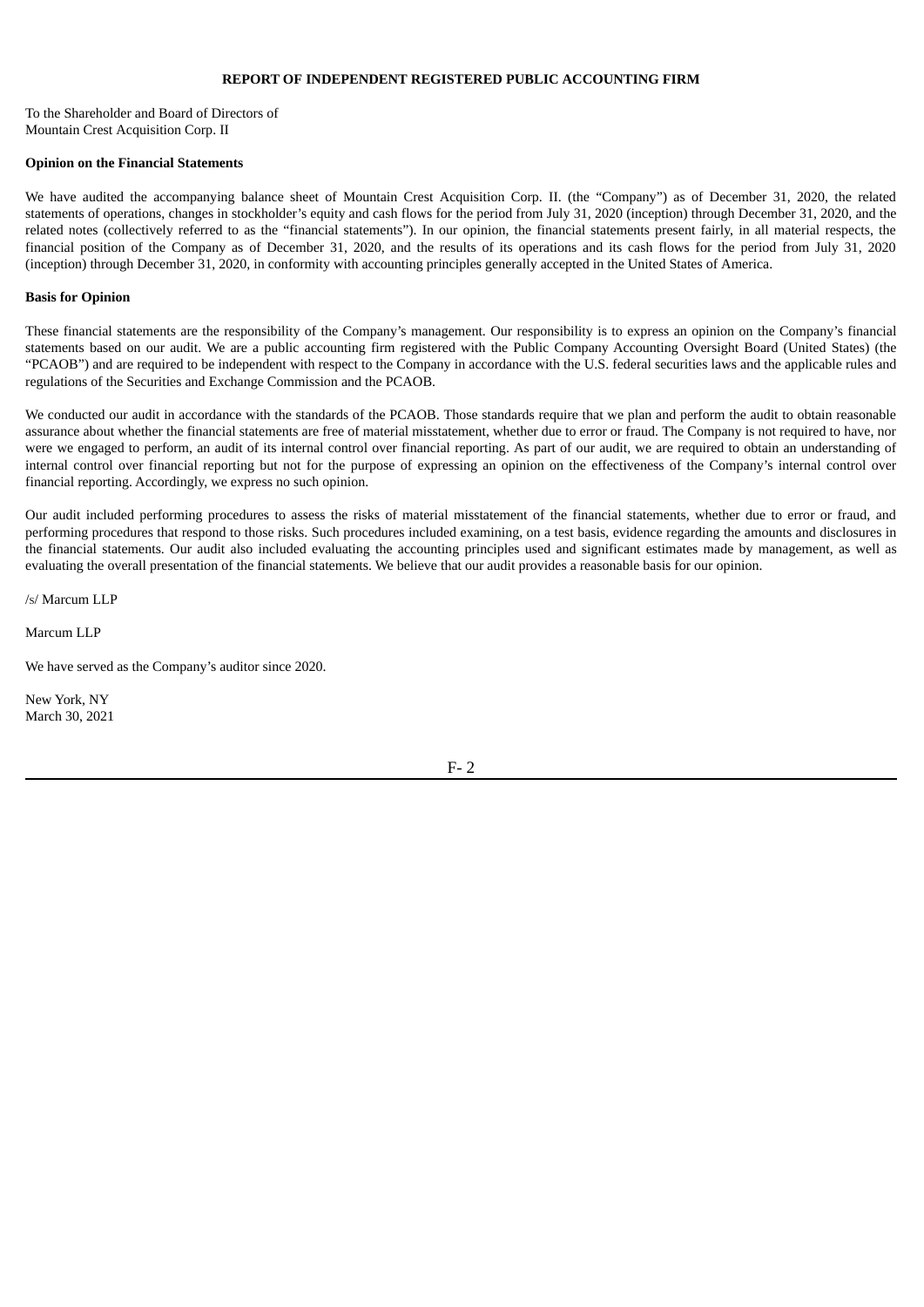# **MOUNTAIN CREST ACQUISITION CORP. II BALANCE SHEET DECEMBER 31, 2020**

<span id="page-19-0"></span>

| <b>ASSETS</b>                                                                                              |              |
|------------------------------------------------------------------------------------------------------------|--------------|
| Current asset - cash                                                                                       | \$<br>24,764 |
| Deferred offering costs                                                                                    | 61,894       |
| <b>TOTAL ASSETS</b>                                                                                        | 86,658       |
|                                                                                                            |              |
| <b>LIABILITIES AND STOCKHOLDER'S EQUITY</b>                                                                |              |
| Current liabilities                                                                                        |              |
| Accrued expenses                                                                                           | \$<br>1,450  |
| Promissory note - related party                                                                            | 61,894       |
| <b>Total Current Liabilities</b>                                                                           | 63,344       |
| <b>Commitments and Contingencies</b>                                                                       |              |
|                                                                                                            |              |
| <b>Stockholder's Equity</b>                                                                                |              |
| Common stock, \$0.0001 par value; 5,000,000 shares authorized; 1,437,500 shares issued and outstanding (1) | 144          |
| Additional paid-in capital                                                                                 | 24,856       |
| Accumulated deficit                                                                                        | (1,000)      |

Accumulated deficit (1,686) **Total Stockholder's Equity 23,314 TOTAL LIABILITIES AND STOCKHOLDER'S EQUITY \$ 86,658**

(1) Included up to 187,500 shares subject to forfeiture if the over-allotment option is not exercised in full or in part by the underwriters (see Note 5).

*The accompanying notes are an integral part of the financial statements.*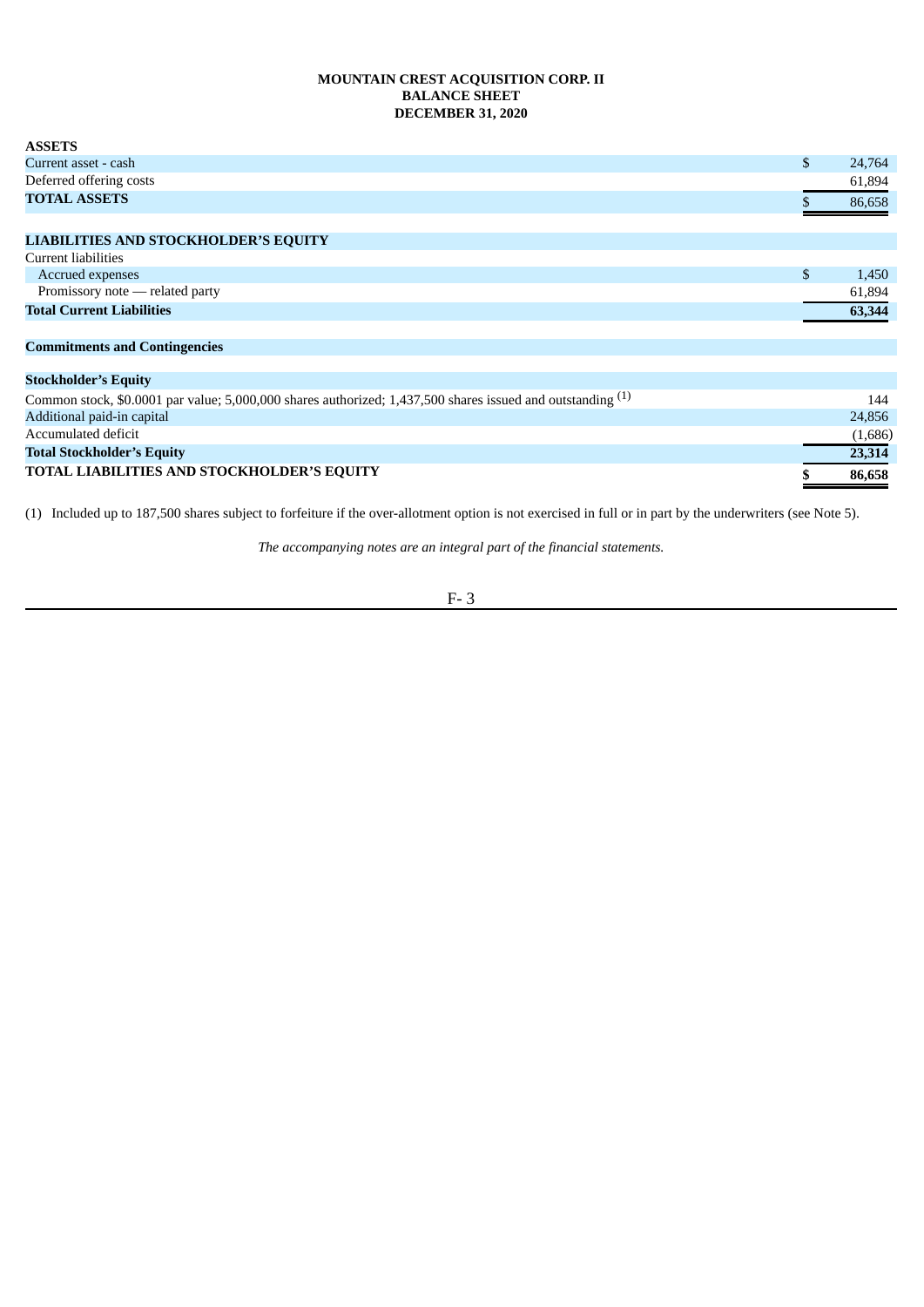# **MOUNTAIN CREST ACQUISITION CORP. II STATEMENT OF OPERATIONS FOR THE PERIOD FROM JULY 31, 2020 (INCEPTION) THROUGH DECEMBER 31, 2020**

<span id="page-20-0"></span>

| Formation and operating costs                                | 1,686     |
|--------------------------------------------------------------|-----------|
| <b>Net Loss</b>                                              | (1,686)   |
|                                                              |           |
| Weighted average shares outstanding, basic and diluted $(1)$ | 1,250,000 |
|                                                              |           |
| Basic and diluted net loss per common share                  | (0.00)    |

(1) Excluded an aggregate of up to 187,500 shares subject to forfeiture if the over-allotment option is not exercised in full or in part by the underwriters (see Note 5).

*The accompanying notes are an integral part of the financial statements.*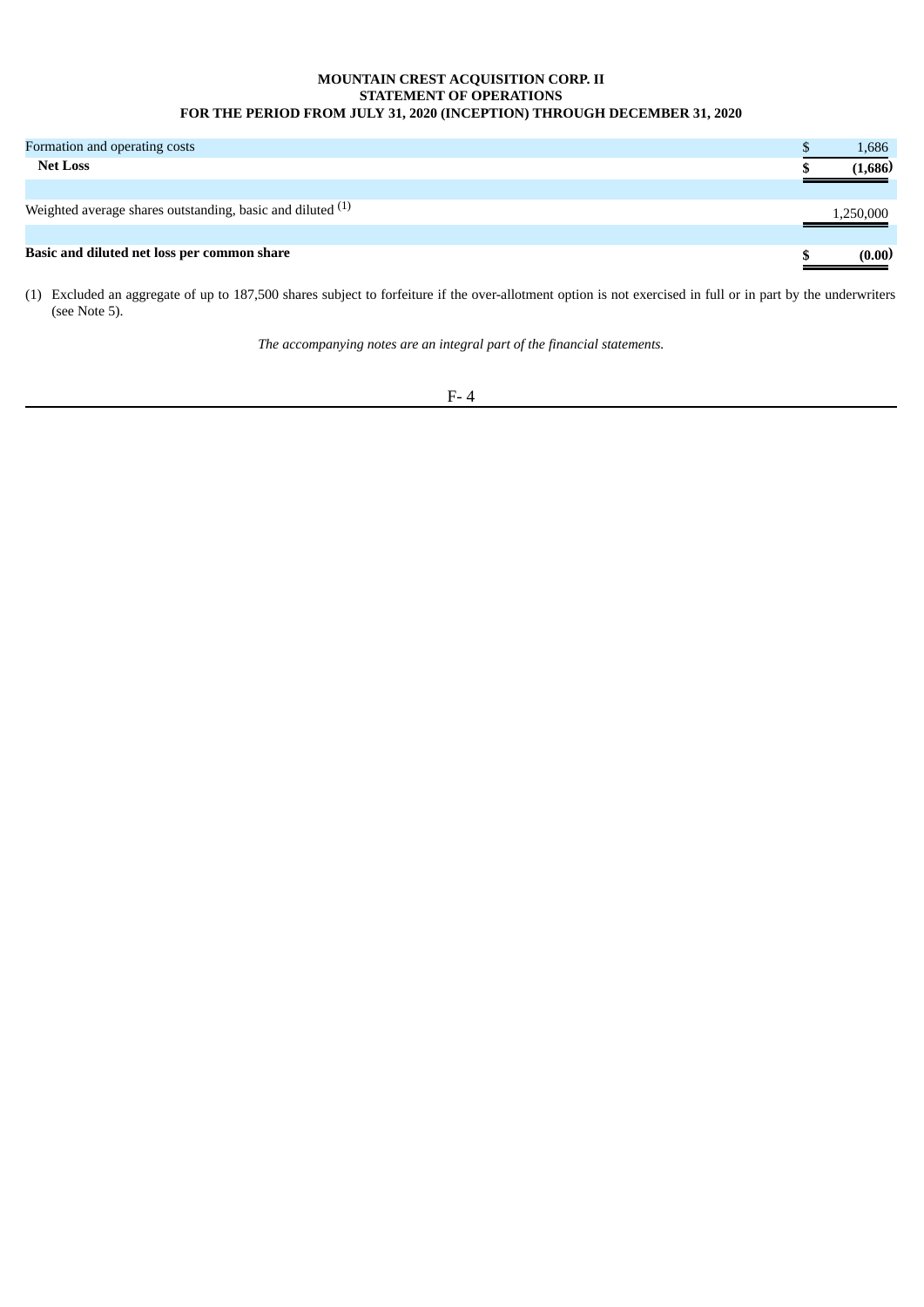# **MOUNTAIN CREST ACQUISITION CORP. II STATEMENT OF CHANGES IN STOCKHOLDER'S EQUITY FOR THE PERIOD FROM JULY 31, 2020 (INCEPTION) THROUGH DECEMBER 31, 2020**

<span id="page-21-0"></span>

|                                                      | <b>Common Stock</b> |    |               | <b>Additional</b><br>Paid-in |                | Accumulated |         | <b>Total</b><br>Stockholder's |               |  |
|------------------------------------------------------|---------------------|----|---------------|------------------------------|----------------|-------------|---------|-------------------------------|---------------|--|
|                                                      | <b>Shares</b>       |    | <b>Amount</b> |                              | <b>Capital</b> |             | Deficit |                               | <b>Equity</b> |  |
| Balance — July 31, 2020 (inception)                  | —                   |    |               |                              |                |             | —       |                               |               |  |
|                                                      |                     |    |               |                              |                |             |         |                               |               |  |
| Issuance of Founder Shares to Sponsor <sup>(1)</sup> | 1,437,500           |    | 144           |                              | 24,856         |             |         |                               | 25,000        |  |
|                                                      |                     |    |               |                              |                |             |         |                               |               |  |
| Net loss                                             |                     |    |               |                              |                |             | (1,686) |                               | (1,686)       |  |
|                                                      |                     |    |               |                              |                |             |         |                               |               |  |
| Balance — December 31, 2020                          | 1,437,500           | \$ | 144           | -S                           | 24,856         | \$.         | (1,686) |                               | 23,314        |  |

(1) Included 187,500 shares subject to forfeiture if the over-allotment option is not exercised in full or in part by the underwriters (see Note 5).

*The accompanying notes are an integral part of the financial statements.*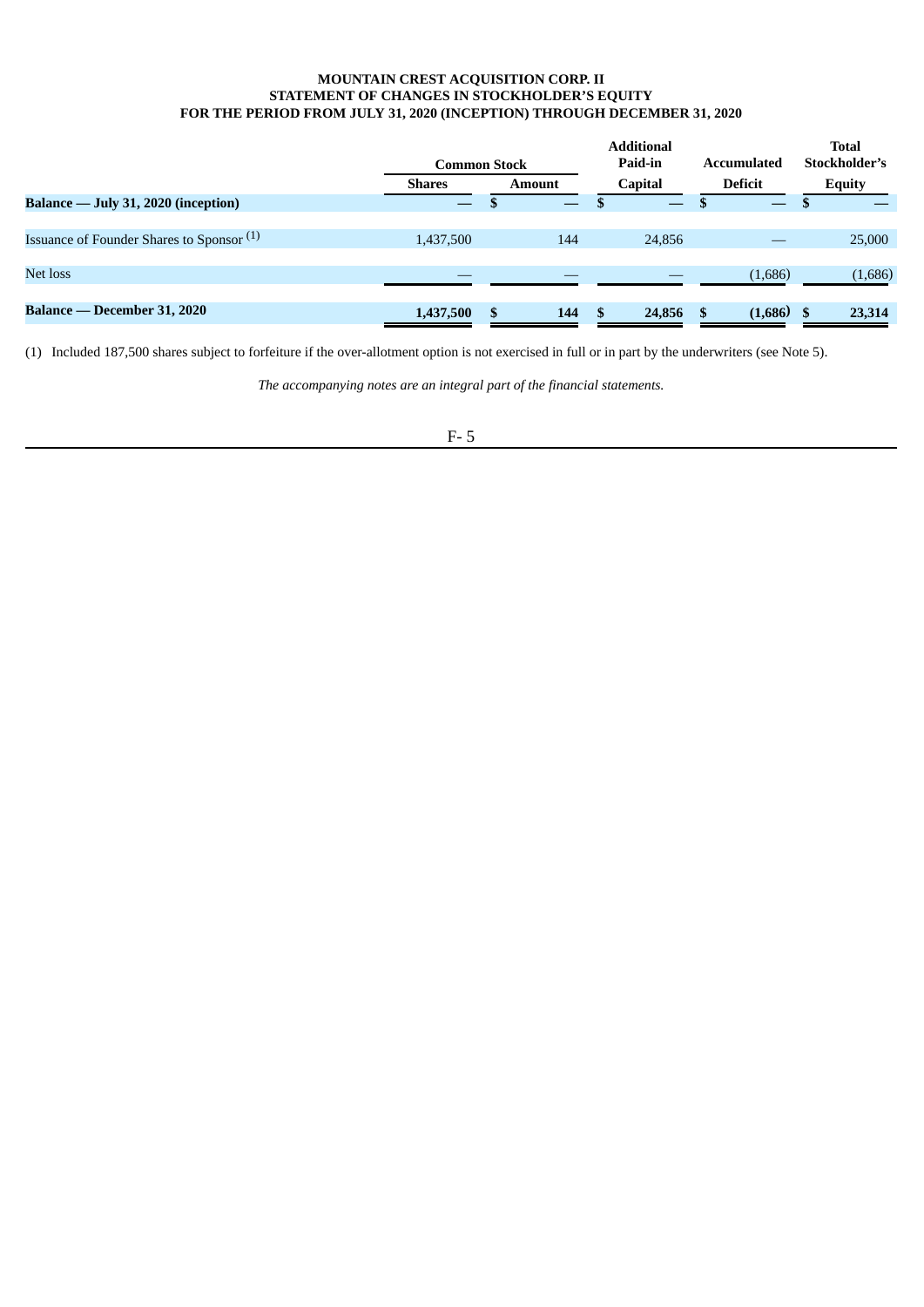# **MOUNTAIN CREST ACQUISITION CORP. II STATEMENT OF CASH FLOWS FOR THE PERIOD FROM JULY 31, 2020 (INCEPTION) THROUGH DECEMBER 31, 2020**

<span id="page-22-0"></span>

| <b>Cash Flows from Operating Activities:</b>                                |               |
|-----------------------------------------------------------------------------|---------------|
| Net loss                                                                    | \$<br>(1,686) |
| Adjustments to reconcile net loss to net cash used in operating activities: |               |
| Changes in operating assets and liabilities:                                |               |
| Accrued expenses                                                            | 1,450         |
| Net cash used in operating activities                                       | (236)         |
|                                                                             |               |
| <b>Cash Flows from Financing Activities:</b>                                |               |
| Proceeds from issuance of common stock to the Sponsor                       | 25,000        |
| Proceeds from promissory note - related party                               | 61,894        |
| Payment of offering costs                                                   | (61, 894)     |
| Net cash provided by financing activities                                   | 25,000        |
|                                                                             |               |
| <b>Net Change in Cash</b>                                                   | 24,764        |
| $Cash - Beginning$                                                          |               |
| <b>Cash – Ending</b>                                                        | 24.764        |
|                                                                             |               |

*The accompanying notes are an integral part of the financial statements.*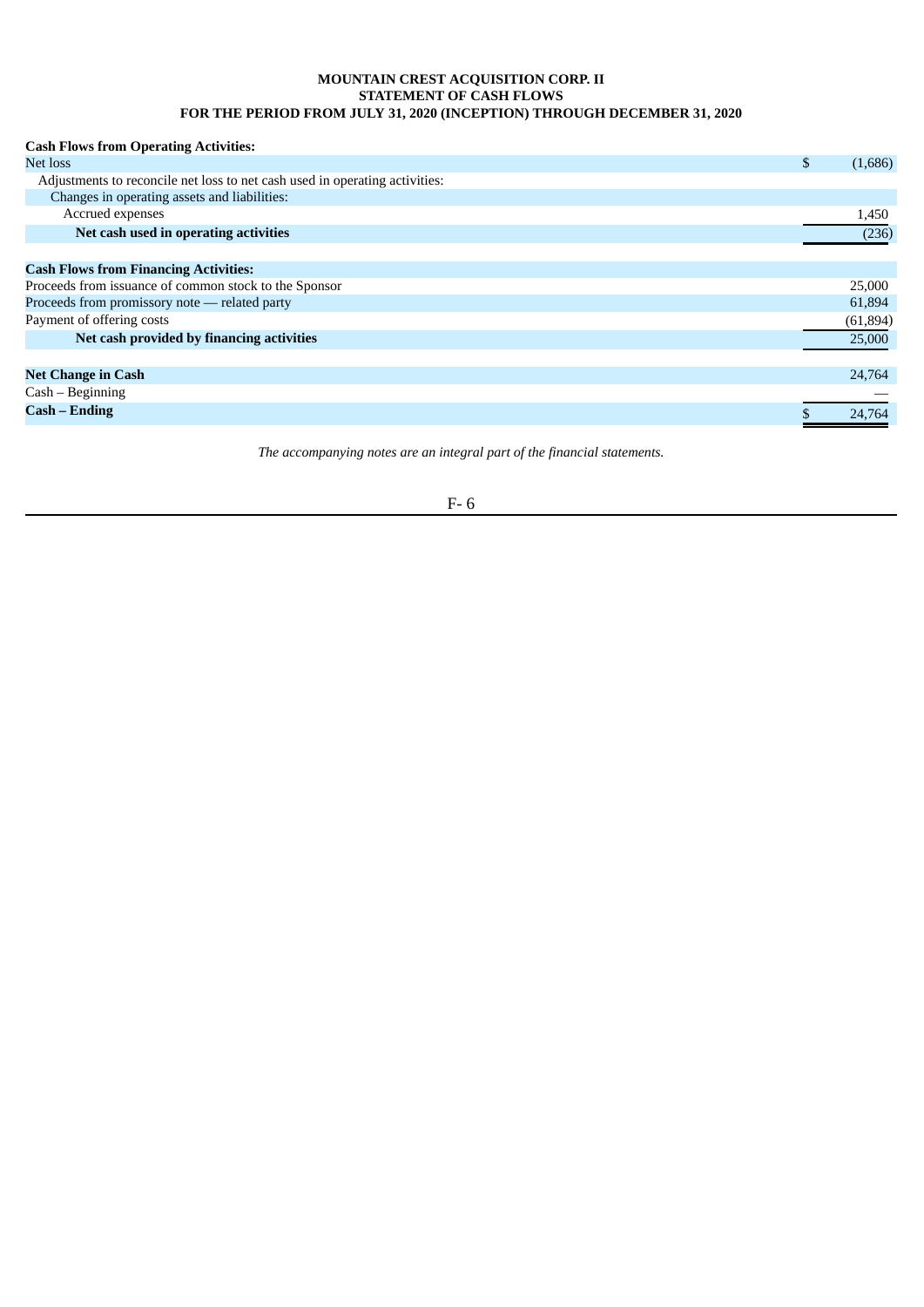# <span id="page-23-0"></span>**NOTE 1 — DESCRIPTION OF ORGANIZATION AND BUSINESS OPERATIONS**

Mountain Crest Acquisition Corp. II (the "Company") was incorporated in Delaware on July 31, 2020. The Company was formed for the purpose of entering into a merger, share exchange, asset acquisition, stock purchase, reorganization or other similar business transaction with one or more businesses that the Company has not yet identified (a "Business Combination").

The Company is not limited to a particular industry or geographic region for purposes of consummating a Business Combination. The Company is an early stage and emerging growth company and, as such, the Company is subject to all of the risks associated with early stage and emerging growth companies.

As of December 31, 2020, the Company had not commenced any operations. All activity for the period from July 31, 2020 (inception) through December 31, 2020 relates to the Company's formation and the initial public offering ("Initial Public Offering"), which is described below. The Company will not generate any operating revenues until after the completion of a Business Combination, at the earliest. The Company will generate non-operating income in the form of interest income from the proceeds derived from the Initial Public Offering.

The registration statement for the Company's Initial Public Offering was declared effective on January 7, 2021. On January 12, 2021, the Company consummated the Initial Public Offering of 5,000,000 units (the "Units") "and, with respect to the shares of common stock included in the Units sold, the "Public Shares at \$10.00 per Unit, generating gross proceeds of \$50,000,000, which is described in Note 3.

Simultaneously with the closing of the Initial Public Offering, the Company consummated the sale of 185,000 units (the "Private Units") at a price of \$10.00 per Private Unit in a private placement to Mountain Crest Capital LLC (the "Sponsor") and Chardan Capital Markets, LLC ("Chardan"), generating gross proceeds of \$1,850,000, which is described in Note 4.

Following the closing of the Initial Public Offering on January 12, 2021, an amount of \$50,000,000 (\$10.00 per Unit) from the net proceeds of the sale of the Units in the Initial Public Offering and the sale of the Private Units was placed in a trust account (the "Trust Account"), of which \$500,000 was deposited on January 13, 2021, and invested in U.S. government securities, within the meaning set forth in Section 2(a)(16) of the Investment Company Act of 1940, as amended (the "Investment Company Act"), with a maturity of 180 days or less or in any open-ended investment company that holds itself out as a money market fund meeting the conditions of Rule 2a-7 of the Investment Company Act, as determined by the Company, until the earlier of: (i) the consummation of a Business Combination or (ii) the distribution of the funds in the Trust Account as described below.

On January 14, 2021, the underwriters fully exercised their over-allotment option, resulting in an additional 750,000 Units issued for an aggregate amount of \$7,500,000. In connection with the underwriters' full exercise of their over-allotment option, the Company also consummated the sale of an additional 15,000 Private Units at \$10.00 per Private Unit, generating total proceeds of \$7,650,000. A total of \$7,500,000 was deposited into the Trust Account, bringing the aggregate proceeds held in the Trust Account to \$57,500,000 (see Note 8).

Transaction costs amounted to \$4,844,093 consisting of \$1,150,000 of underwriting fees, \$1,725,000 of deferred underwriting fees and \$1,969,093 of other offering costs.

The Company's management has broad discretion with respect to the specific application of the net proceeds of the Initial Public Offering and the sale of the Private Units, although substantially all of the net proceeds are intended to be applied generally toward consummating a Business Combination. The Company's initial Business Combination must be with one or more target businesses that together have a fair market value equal to at least 80% of the balance in the Trust Account (less any deferred underwriting commissions and net of amounts previously released to the Company to pay its tax obligations) at the time of the signing of an agreement to enter into a Business Combination. The Company will only complete a Business Combination if the post-Business Combination company owns or acquires 50% or more of the outstanding voting securities of the target or otherwise acquires a controlling interest in the target sufficient for it not to be required to register as an investment company under the Investment Company Act. There is no assurance that the Company will be able to successfully effect a Business Combination.

The Company will provide its holders of the outstanding Public Shares (the "public stockholders") with the opportunity to redeem all or a portion of their Public Shares upon the completion of a Business Combination either (i) in connection with a stockholder meeting called to approve the Business Combination or (ii) by means of a tender offer. The decision as to whether the Company will seek stockholder approval of a Business Combination or conduct a tender offer will be made by the Company, solely in its discretion. The stockholders will be entitled to redeem their shares for a pro rata portion of the amount then on deposit in the Trust Account (initially \$10.00 per share, plus any pro rata interest earned on the funds held in the Trust Account and not previously released to the Company to pay its tax obligations). The per-share amount to be distributed to stockholders who redeem their shares will not be reduced by the deferred underwriting commission the Company will pay to the underwriters (as discussed in Note 6).

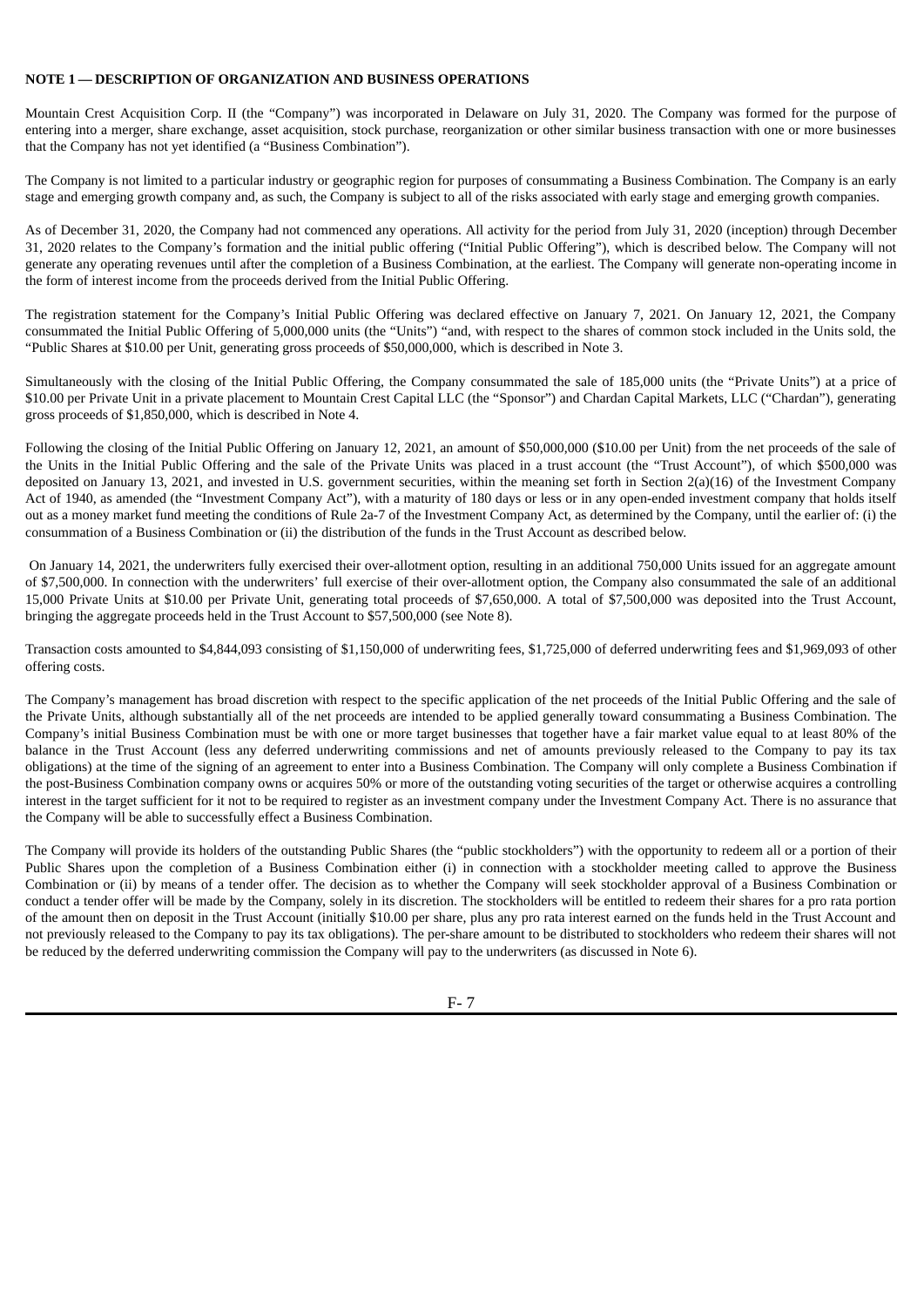The Company will proceed with a Business Combination if the Company has net tangible assets of at least \$5,000,001 immediately prior to or upon such consummation of a Business Combination and, if the Company seeks stockholder approval, a majority of the outstanding shares voted are voted in favor of the Business Combination. If a stockholder vote is not required by law and the Company does not decide to hold a stockholder vote for business or other legal reasons, the Company will, pursuant to its Amended and Restated Certificate of Incorporation, conduct the redemptions pursuant to the tender offer rules of the Securities and Exchange Commission ("SEC"), and file tender offer documents with the SEC prior to completing a Business Combination. If, however, stockholder approval of the transaction is required by law, or the Company decides to obtain stockholder approval for business or other legal reasons, the Company will offer to redeem shares in conjunction with a proxy solicitation pursuant to the proxy rules and not pursuant to the tender offer rules. If the Company seeks stockholder approval in connection with a Business Combination, the Company's Sponsor has agreed to (a) vote its Founder Shares (as defined in Note 5), Private Shares (as defined in Note 4) and any Public Shares held by it in favor of a Business Combination and (b) not to redeem any shares in connection with a stockholder vote to approve a Business Combination or sell any such shares to the Company in a tender offer in connection with a Business Combination. Additionally, each public stockholder may elect to redeem their Public Shares irrespective of whether they vote for or against the proposed transaction.

Notwithstanding the above, if the Company seeks stockholder approval of a Business Combination and it does not conduct redemptions pursuant to the tender offer rules, the Amended and Restated Certificate of Incorporation provides that a public stockholder, together with any affiliate of such stockholder or any other person with whom such stockholder is acting in concert or as a "group" (as defined under Section 13 of the Securities Exchange Act of 1934, as amended (the "Exchange Act")), will be restricted from redeeming its shares with respect to more than an aggregate of 20% or more of the Public Shares, without the prior consent of the Company.

The Sponsor has agreed to (i) waive its redemption rights with respect to Founder Shares, Private Shares and any Public Shares it may acquire during or after the Initial Public Offering in connection with the consummation of a Business Combination and (ii) not to propose an amendment to the Company's Amended and Restated Certificate of Incorporation that would affect the substance or timing of the Company's obligation to redeem 100% of its Public Shares if the Company does not complete a Business Combination, unless the Company provides the public stockholders an opportunity to redeem their Public Shares in conjunction with any such amendment. However, the Sponsor will be entitled to liquidating distributions with respect to any Public Shares acquired if the Company fails to consummate a Business Combination or liquidates within the Combination Period (defined below).

The Company has until October 12, 2021 (or until April 12, 2022 if the Company has executed a definitive agreement for a Business Combination by October 12, 2021 but has not completed the Business Combination within such 9-month period) to consummate a Business Combination. However, if the Company anticipates that it may not be able to consummate a Business Combination by October 12, 2021, and the Company has not entered into a definitive agreement for a Business Combination by such date, the Company may extend the period of time to consummate a Business Combination up to two times, each by an additional three months (for a total of 15 months to complete a Business Combination (the "Combination Period"). In order to extend the time available for the Company to consummate a Business Combination, the Sponsor or its affiliate or designees must deposit into the Trust Account \$500,000, or \$575,000 if the underwriters' over-allotment option is exercised in full (\$0.10 per Public Share in either case, or an aggregate of \$1,000,000 (or \$1,150,000 if the over-allotment option is exercised in full)), on or prior to the date of the applicable deadline, for each three month extension.

If the Company is unable to complete a Business Combination within the Combination Period, the Company will (i) cease all operations except for the purpose of winding up, (ii) as promptly as reasonably possible but not more than ten business days thereafter, redeem the Public Shares, at a per-share price, payable in cash, equal to the aggregate amount then on deposit in the Trust Account including interest earned on the funds held in the Trust Account and not previously released to the Company to pay taxes, divided by the number of then outstanding Public Shares, which redemption will completely extinguish public stockholders' rights as stockholders (including the right to receive further liquidating distributions, if any), subject to applicable law, and (iii) as promptly as reasonably possible following such redemption, subject to the approval of the Company's remaining stockholders and the Company's board of directors, dissolve and liquidate, subject in the case of clauses (ii) and (iii) to the Company's obligations under Delaware law to provide for claims of creditors and the requirements of other applicable law.

The Sponsor has agreed to waive its liquidation rights with respect to the Private Shares if the Company fails to complete a Business Combination within the Combination Period. However, if the Sponsor or any of its respective affiliates acquire Public Shares after the Initial Public Offering, such Public Shares will be entitled to liquidating distributions from the Trust Account if the Company fails to complete a Business Combination within the Combination Period. The underwriters have agreed to waive their rights to their deferred underwriting commission (see Note 6) held in the Trust Account in the event the Company does not complete a Business Combination within the Combination Period and, in such event, such amounts will be included with the other funds held in the Trust Account that will be available to fund the redemption of the Public Shares. In the event of such distribution, it is possible that the per share value of the assets remaining available for distribution will be less than the Initial Public Offering price per Unit (\$10.00).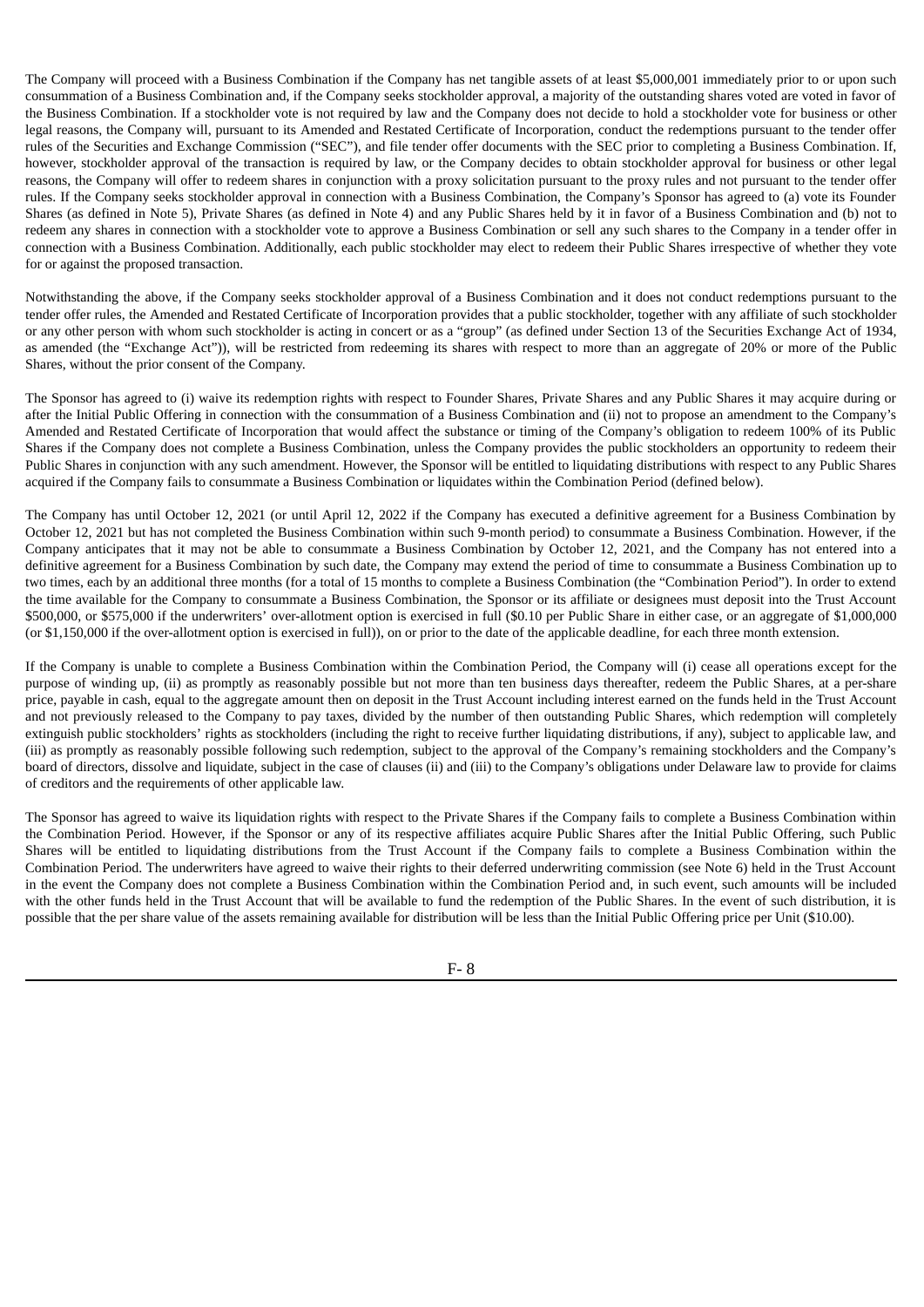In order to protect the amounts held in the Trust Account, the Sponsor has agreed to be liable to the Company if and to the extent any claims by a vendor for services rendered or products sold to the Company, or a prospective target business with which the Company has discussed entering into a transaction agreement, reduce the amounts in the Trust Account to below the lesser of (i) \$10.00 per Public Share and (ii) the actual amount per Public Share held in the Trust Account as of the date of the liquidation of the Trust Account, if less than \$10.00 per Public Share due to reductions in the value of the trust assets, less taxes payable, provided that such liability will not apply to any claims by a third party who executed a waiver of any and all rights to the monies held in the Trust Account nor will it apply to any claims under the Company's indemnity of the underwriters of Initial Public Offering against certain liabilities, including liabilities under the Securities Act of 1933, as amended (the "Securities Act"). Moreover, in the event that an executed waiver is deemed to be unenforceable against a third party, the Sponsor will not be responsible to the extent of any liability for such third-party claims. The Company will seek to reduce the possibility that the Sponsor will have to indemnify the Trust Account due to claims of creditors by endeavoring to have all vendors, service providers, prospective target businesses or other entities with which the Company does business, execute agreements with the Company waiving any right, title, interest or claim of any kind in or to monies held in the Trust Account.

#### *Going Concern and Management's Plan*

Prior to the completion of the initial public offering, the Company lacked the liquidity it needed to sustain operations for a reasonable period of time, which is considered to be one year from the issuance date of the financial statement. The Company has since competed its Initial Public Offering at which time capital in excess of the funds deposited in the Trust Account and/or used to fund offering expenses was released to the Company for general working capital purposes. Accordingly, management has since reevaluated the Company's liquidity and financial condition and determined that sufficient capital exists to sustain operations one year from the issuance date of these financial statements and therefore substantial doubt has been alleviated.

### *Risks and Uncertainties*

Management continues to evaluate the impact of the COVID-19 pandemic and has concluded that while it is reasonably possible that the virus could have a negative effect on the Company's financial position, results of its operations and/or search for a target company, the specific impact is not readily determinable as of the date of the financial statements. The financial statements do not include any adjustments that might result from the outcome of this uncertainty.

#### **NOTE 2 — SUMMARY OF SIGNIFICANT ACCOUNTING POLICIES**

#### *Basis of Presentation*

The accompanying financial statements have been prepared in accordance with accounting principles generally accepted in the United States of America ("U.S. GAAP") and pursuant to the rules and regulations of the SEC.

#### *Emerging Growth Company*

The Company is an "emerging growth company," as defined in Section 2(a) of the Securities Act, as modified by the Jumpstart Our Business Startups Act of 2012 (the "JOBS Act"), and it may take advantage of certain exemptions from various reporting requirements that are applicable to other public companies that are not emerging growth companies including, but not limited to, not being required to comply with the independent registered public accounting firm attestation requirements of Section 404 of the Sarbanes-Oxley Act of 2002, reduced disclosure obligations regarding executive compensation in its periodic reports and proxy statements, and exemptions from the requirements of holding a nonbinding advisory vote on executive compensation and Stockholder approval of any golden parachute payments not previously approved.

Further, Section 102(b)(1) of the JOBS Act exempts emerging growth companies from being required to comply with new or revised financial accounting standards until private companies (that is, those that have not had a Securities Act registration statement declared effective or do not have a class of securities registered under the Exchange Act) are required to comply with the new or revised financial accounting standards. The JOBS Act provides that a company can elect to opt out of the extended transition period and comply with the requirements that apply to non-emerging growth companies but any such election to opt out is irrevocable. The Company has elected not to opt out of such extended transition period which means that when a standard is issued or revised and it has different application dates for public or private companies, the Company, as an emerging growth company, can adopt the new or revised standard at the time private companies adopt the new or revised standard. This may make comparison of the Company's financial statements with another public company which is neither an emerging growth company nor an emerging growth company which has opted out of using the extended transition period difficult or impossible because of the potential differences in accounting standards used.

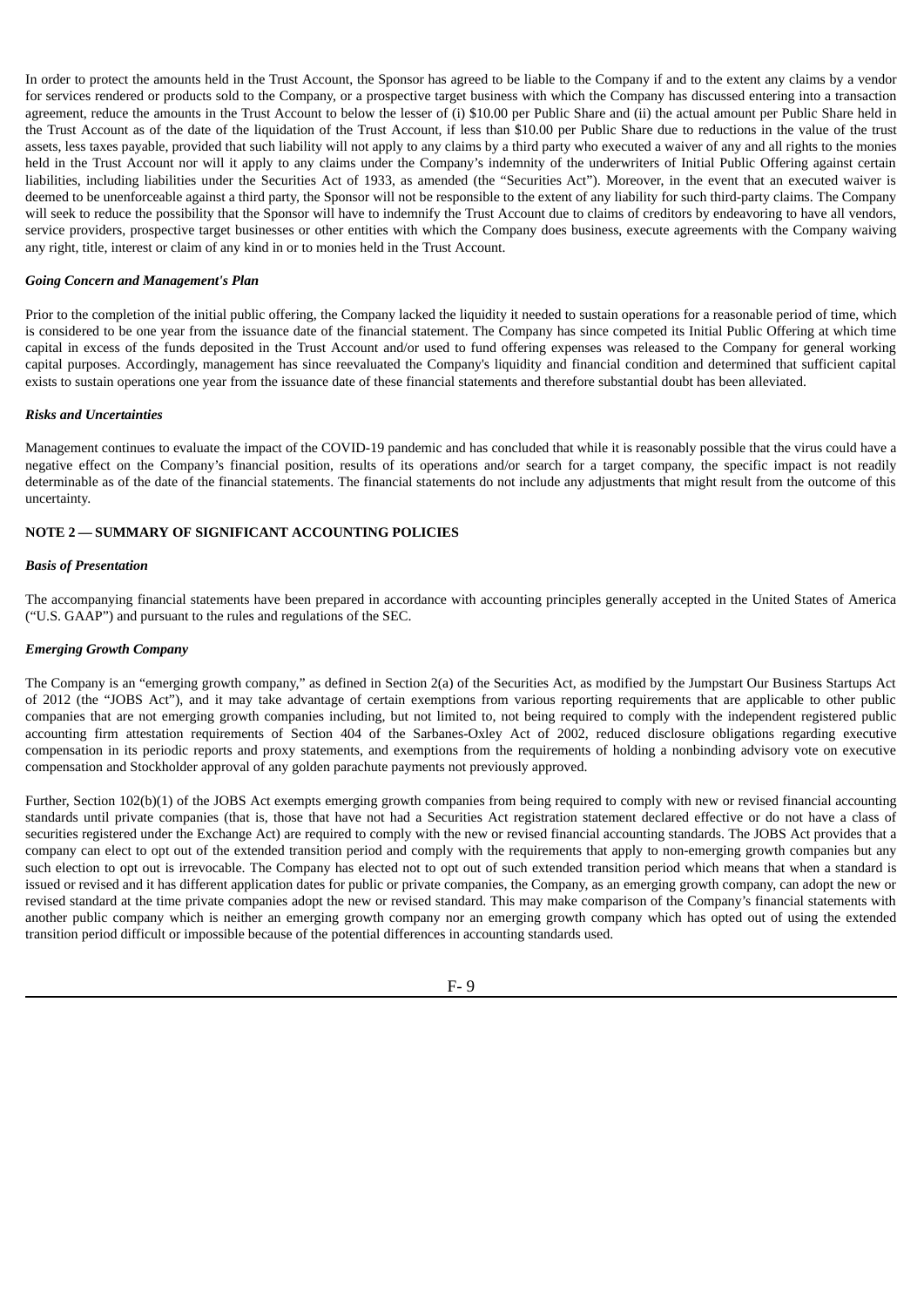### *Use of Estimates*

The preparation of financial statements in conformity with GAAP requires the Company's management to make estimates and assumptions that affect the reported amounts of assets and liabilities and disclosure of contingent assets and liabilities at the date of the financial statements and the reported amounts of expenses during the reporting period.

Making estimates requires management to exercise significant judgment. It is at least reasonably possible that the estimate of the effect of a condition, situation or set of circumstances that existed at the date of the financial statements, which management considered in formulating its estimate, could change in the near term due to one or more future confirming events. Accordingly, the actual results could differ significantly from those estimates.

### *Cash and Cash Equivalents*

The Company considers all short-term investments with an original maturity of three months or less when purchased to be cash equivalents. The Company did not have any cash equivalents as of December 31, 2020.

# *Deferred Offering Costs*

Deferred offering costs consisted of legal, accounting and other expenses incurred through the balance sheet date that were directly related to the Initial Public Offering. On January 12, 2021, offering costs amounting to \$4,844,093 were charged to stockholder's equity upon the completion of the Initial Public Offering (see Note 1). As of December 31, 2020, there were \$61,894 of deferred offering costs recorded in the accompanying balance sheet.

# *Income Taxes*

The Company follows the asset and liability method of accounting for income taxes under ASC 740, "Income Taxes." Deferred tax assets and liabilities are recognized for the estimated future tax consequences attributable to differences between the financial statement carrying amounts of existing assets and liabilities and their respective tax bases. Deferred tax assets and liabilities are measured using enacted tax rates expected to apply to taxable income in the years in which those temporary differences are expected to be recovered or settled. The effect on deferred tax assets and liabilities of a change in tax rates is recognized in income in the period that included the enactment date. Valuation allowances are established, when necessary, to reduce deferred tax assets to the amount expected to be realized.

ASC 740 prescribes a recognition threshold and a measurement attribute for the financial statement recognition and measurement of tax positions taken or expected to be taken in a tax return. For those benefits to be recognized, a tax position must be more likely than not to be sustained upon examination by taxing authorities. The Company recognizes accrued interest and penalties related to unrecognized tax benefits as income tax expense. There were no unrecognized tax benefits and no amounts accrued for interest and penalties as of December 31, 2020. The Company is currently not aware of any issues under review that could result in significant payments, accruals or material deviation from its position. The Company is subject to income tax examinations by major taxing authorities since inception.

# *Net Loss Per Common Share*

Net loss per share of common stock is computed by dividing net loss by the weighted average number of common shares outstanding during the period, excluding shares of common stock subject to forfeiture. Weighted average shares were reduced for the effect of an aggregate of 187,500 shares of common stock that were subject to forfeiture by the Sponsor if the over-allotment option is not exercised by the underwriter (see Note 5). At December 31, 2020, the Company did not have any dilutive securities and other contracts that could, potentially, be exercised or converted into common stock and then share in the earnings of the Company. As a result, diluted loss per share is the same as basic loss per share for the period presented.

#### *Concentration of Credit Risk*

Financial instruments that potentially subject the Company to concentrations of credit risk consist of a cash account in a financial institution, which, at times, may exceed the Federal Depository Insurance Coverage of \$250,000. The Company had not experienced losses on this account and management believes the Company is not exposed to significant risks on such account.

#### *Fair Value of Financial Instruments*

The fair value of the Company's assets and liabilities, which qualify as financial instruments under ASC Topic 820, "Fair Value Measurement," approximates the carrying amounts represented in the Company's balance sheet, primarily due to their short-term nature.

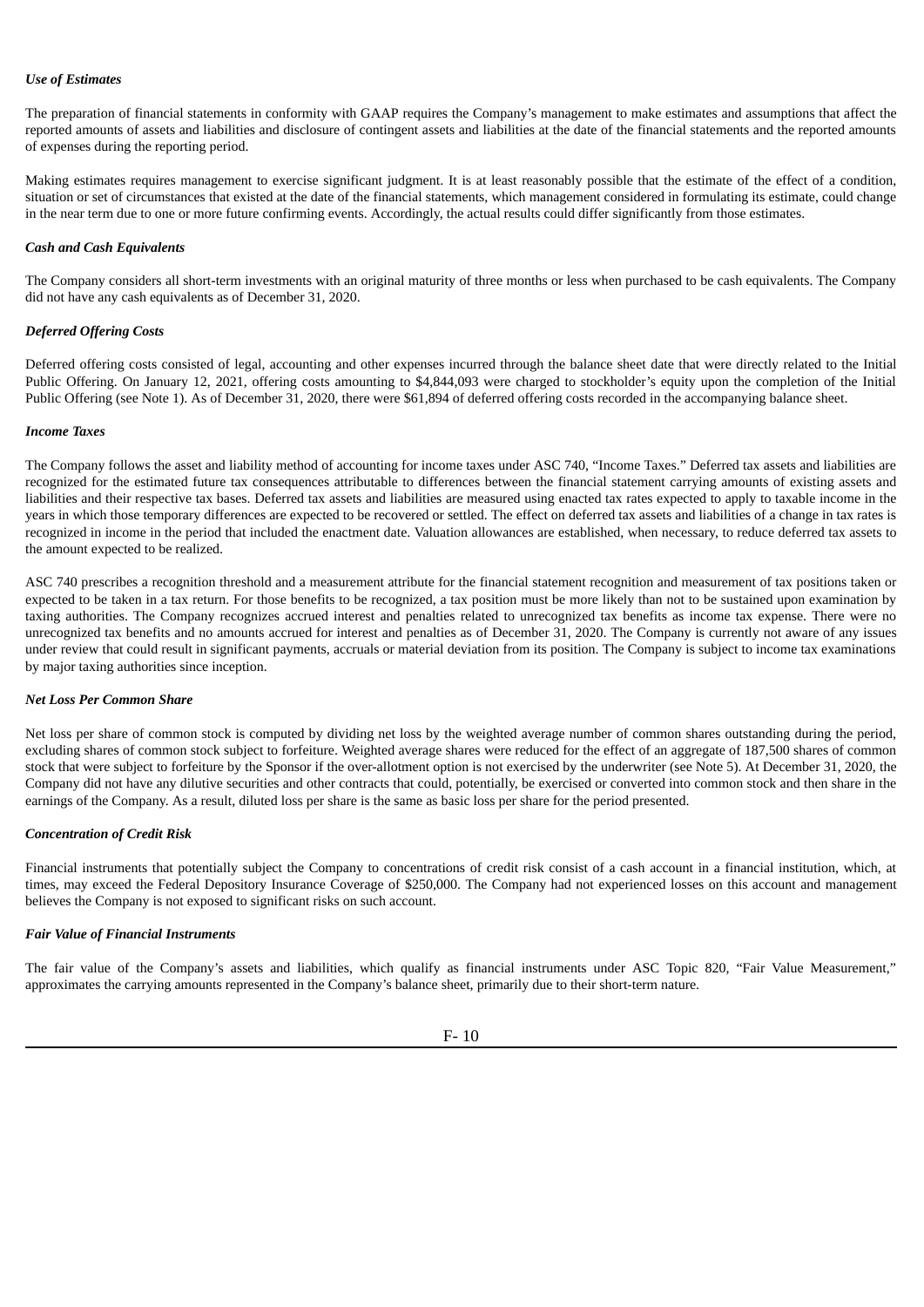### *Recent Accounting Standards*

Management does not believe that any recently issued, but not yet effective, accounting standards, if currently adopted, would have a material effect on the Company's financial statements.

# **NOTE 3 — INITIAL PUBLIC OFFERING**

Pursuant to the Initial Public Offering, the Company sold 5,750,000 Units, inclusive of 750,000 Units sold to the underwriters on January 14, 2021 upon the underwriters' election to fully exercise their over-allotment option at a purchase price of \$10.00 per Unit. Each Unit consists of one share of common stock and one right ("Public Right"). Each Public Right entitles the holder to receive one-tenth of one share of common stock at the closing of a Business Combination (see Note 7).

# **NOTE 4 — PRIVATE PLACEMENT**

Simultaneously with the closing of the Initial Public Offering, the Sponsor and Chardan (and/or their designees) purchased an aggregate of 185,000 Private Units, at a price of \$10.00 per Private Unit, for an aggregate purchase price of \$1,850,000, in a private placement. The Sponsor purchased 135,000 Private Units and Chardan purchased 50,000 Private Units. On January 14, 2021, in connection with the underwriters' election to fully exercise their overallotment option, the Company sold an additional 15,000 Private Units to the Sponsor, at a price of \$10.00 per Private Unit, generating additional gross proceeds of \$150,000. (see Note 8). Each Private Unit consists of one share of common stock ("Private Share") and one right ("Private Right"). Each Private Right entitles the holder to receive one-tenth of one share of common stock at the closing of a Business Combination. The proceeds from the Private Units were added to the proceeds from the Initial Public Offering held in the Trust Account. If the Company does not complete a Business Combination within the Combination Period, the proceeds from the sale of the Private Units will be used to fund the redemption of the Public Shares (subject to the requirements of applicable law), and the Private Units and all underlying securities will expire worthless.

### **NOTE 5 — RELATED PARTY TRANSACTIONS**

### *Founder Shares*

On October 16, 2020, the Company issued 1,437,500 shares of common stock (the "Founder Shares") to the Sponsor for an aggregate purchase price of \$25,000. The 1,437,500 Founder Shares include an aggregate of up to 187,500 shares subject to forfeiture by the Sponsor to the extent that the underwriters' over-allotment is not exercised in full or in part, so that the Sponsor will collectively own 20% of the Company's issued and outstanding shares after the Initial Public Offering (assuming the Sponsor does not purchase any Public Shares in the Initial Public Offering and excluding the Private Shares). As a result of the underwriters' election to fully exercise their over-allotment option on January 14, 2021, no Founder Shares are currently subject to forfeiture (see Note 8).

The Sponsor has agreed not to transfer, assign or sell any of the Founder Shares (except to certain permitted transferees) until, with respect to 50% of the Founder Shares, the earlier of six months after the date of the consummation of a Business Combination and the date on which the closing price of the Company's common stock equals or exceeds \$12.50 per share for any 20 trading days within a 30-trading day period following the consummation of a Business Combination and, with respect to the remaining 50% of the Founder Shares, six months after the date of the consummation of a Business Combination, or earlier in each case if, subsequent to a Business Combination, the Company completes a liquidation, merger, stock exchange or other similar transaction which results in all of the stockholders having the right to exchange their shares of common stock for cash, securities or other property.

#### *Administrative Services Agreement*

The Company entered into an agreement, commencing on January 12, 2021 through the earlier of the Company's consummation of a Business Combination and its liquidation, to pay the Sponsor a total of \$10,000 per month for office space, utilities and secretarial and administrative support. However, pursuant to the terms of such agreement, the Company may delay payment of such monthly fee upon a determination by the Company's Audit Committee that the Company lacks sufficient funds held outside the Trust Account to pay actual or anticipated expenses in connection with a Business Combination.

#### *Promissory Note — Related Party*

On August 1, 2020, the Company issued the Promissory Note to the Sponsor, pursuant to which the Company may borrow up to an aggregate amount of \$500,000 to cover expenses related to the Initial Public Offering. The Promissory Note is non-interest bearing and payable on the completion of the Initial Public Offering. As of December 31, 2020, there was \$61,894 in borrowings outstanding under the Promissory Note, which is currently due on demand.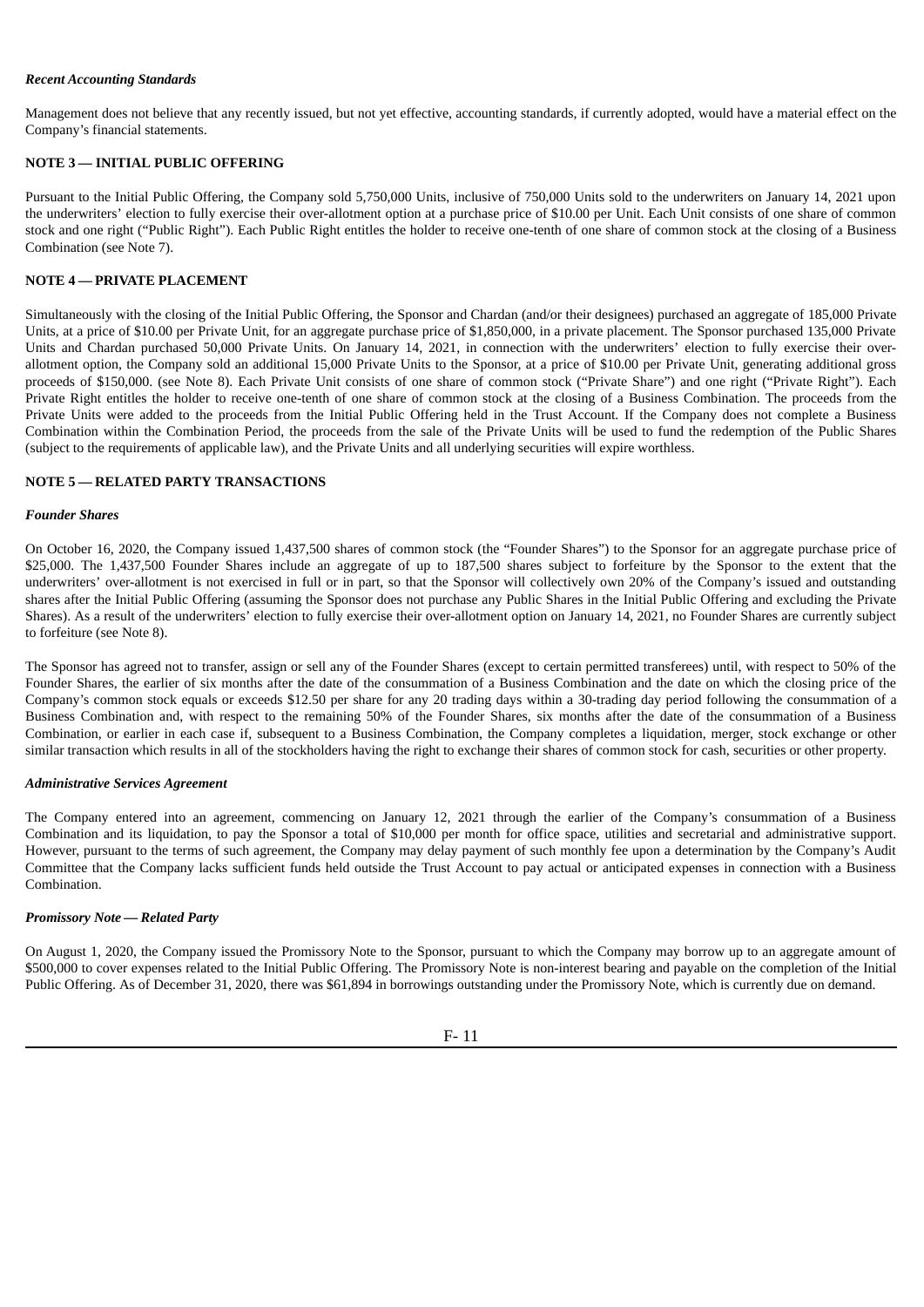### *Related Party Loans*

In order to finance transaction costs in connection with a Business Combination, the Sponsor, an affiliate of the Sponsor, or the Company's officers and directors may, but are not obligated to, loan the Company funds from time to time or at any time, as may be required ("Working Capital Loans"). Each Working Capital Loan would be evidenced by a promissory note. The Working Capital Loans would either be paid upon consummation of a Business Combination, without interest, or, at the holder's discretion, up to \$1,500,000 of the Working Capital Loans may be converted into private units at a price of \$10.00 per unit. The private units would be identical to the Private Units. In the event that a Business Combination does not close, the Company may use a portion of the proceeds held outside the Trust Account to repay the Working Capital Loans, but no proceeds held in the Trust Account would be used to repay the Working Capital Loans.

#### *Related Party Extension Loans*

As discussed in Note 1, the Company may extend the period of time to consummate a Business Combination up to two times, each by an additional three months (for a total of 15 months to complete a Business Combination). In order to extend the time available for the Company to consummate a Business Combination, the Sponsor or its affiliates or designees must deposit into the Trust Account \$500,000, or \$575,000 if the underwriters' over-allotment option is exercised in full (\$0.10 per Public Share in either case, or an aggregate of \$1,000,000 (or \$1,150,000 if the over-allotment option is exercised in full)), on or prior to the date of the applicable deadline, for each three month extension. Any such payments would be made in the form of a non-interest bearing, unsecured promissory note. Such notes would either be paid upon consummation of a Business Combination, or, at the relevant insider's discretion, converted upon consummation of a Business Combination into additional Private Units at a price of \$10.00 per Private Unit. The Sponsor and its affiliates or designees are not obligated to fund the Trust Account to extend the time for the Company to complete a Business Combination.

# **NOTE 6 — COMMITMENTS**

# *Registration Rights*

Pursuant to a registration rights agreement entered into on January 7, 2021, the holders of the Founder Shares, the Private Units, and any shares that may be issued in payment of Working Capital Loans (and all underlying securities) will be entitled to registration rights requiring the Company to register such securities for resale. The holders of a majority of these securities are entitled to make up to two demands that the Company register such securities. The holders of the majority of the Founders Shares can elect to exercise these registration rights at any time commencing three months prior to the date on which these shares of common stock are to be released from escrow. The holders of a majority of the Private Units (and underlying securities) and securities issued in payment of Working Capital Loans can elect to exercise these registration rights at any time commencing on the date that the Company consummates a Business Combination. In addition, the holders have certain "piggy-back" registration rights with respect to registration statements filed subsequent to the consummation of a Business Combination. Notwithstanding the foregoing, Chardan may not exercise its demand and "piggyback" registration rights after five (5) and seven (7) years, respectively, after the effective date of the Initial Public Offering and may not exercise its demand rights on more than one occasion. The registration rights agreement does not contain liquidating damages or other cash settlement provisions resulting from delays in registering the Company's securities. The Company will bear the expenses incurred in connection with the filing of any such registration statements.

#### *Underwriting Agreement*

The underwriters are entitled to 5.5% of the gross proceeds of the Company's IPO as underwriting discounts, of which 2.0% was paid at the closing of the Company's IPO. The payment of 3.5% of the gross proceeds of the Company's IPO was deferred until the consummation of a business combination involving the Company, out of which 3.0% will be paid in cash and 0.5% will be paid in the form of the Company's shares. On January 12, 2021, the Company consummated the IPO of 5,000,000 units, generating gross proceeds of \$50,000,000, and paid \$1,000,000 to the underwriters as the underwriting discounts.

The Company granted the underwriters a 45-day option from the date of the Initial Public Offering to purchase up to 750,000 additional Units to cover over-allotments, if any, at the Initial Public Offering price less the underwriting discounts and commissions. On January 14, 2021, the underwriter's elected to fully exercise the over-allotment option to purchase an additional 750,000 Public Shares at a price of \$10.00 per Public Share (see Note 8).

The underwriters are entitled to a deferred fee of \$0.30 per Unit, or \$1,725,000, upon the exercise of the over-allotment option, on January 14, 2021. The deferred fee will become payable to the underwriters from the amounts held in the Trust Account solely in the event that the Company completes a Business Combination, subject to the terms of the underwriting agreement.

In addition, the Company has agreed to issue Chardan and/or its designees at the close of a Business Combination, a deferred discount equal to 0.5% of the amount sold in the Initial Public Offering in the form of the Company's shares of common stock, at a price of \$10.00 per share (28,750 shares), see Note 8.

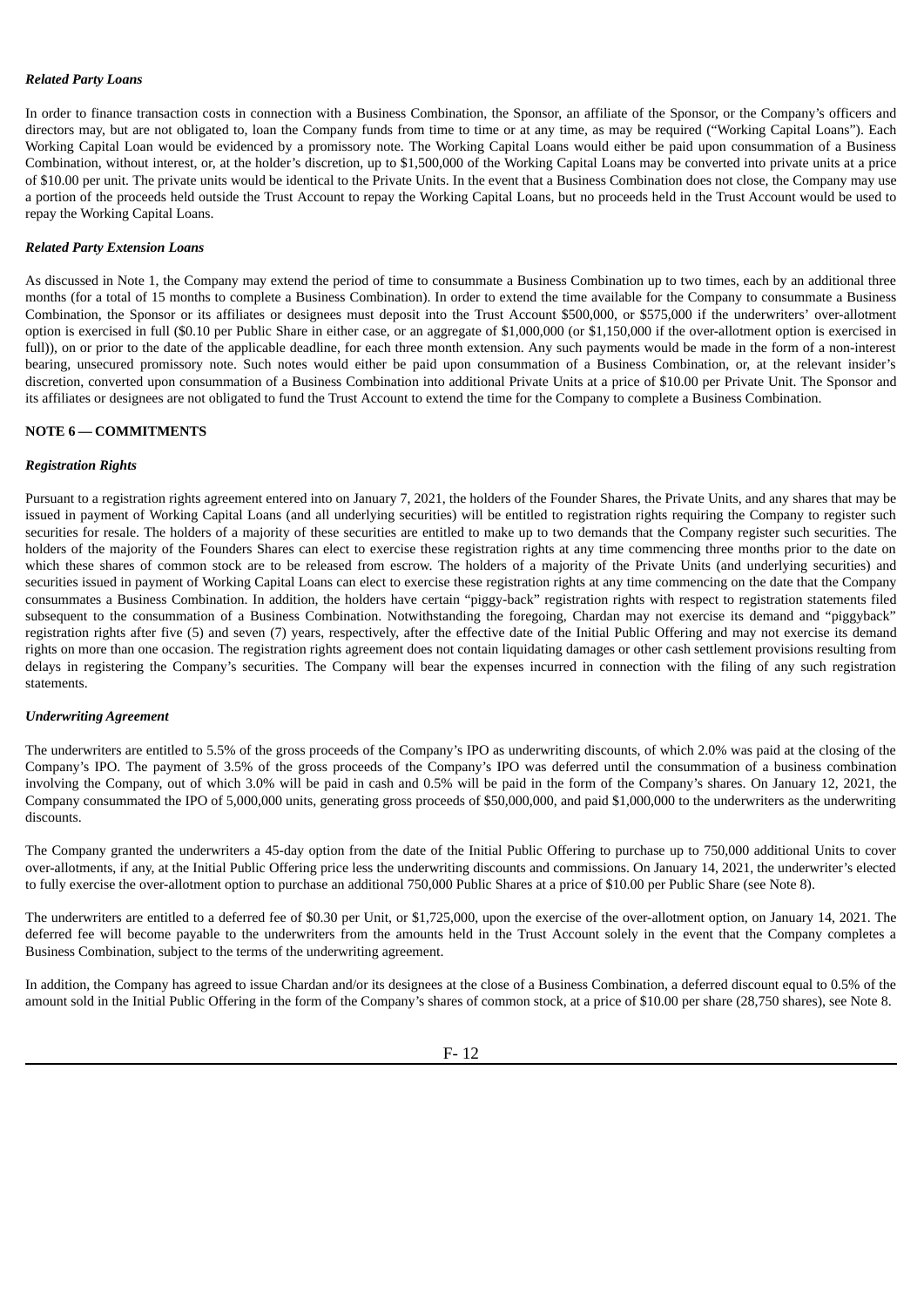# **NOTE 7 — STOCKHOLDER'S EQUITY**

*Common Stock* — The Company is authorized to issue 5,000,000 shares of common stock with a par value of \$0.0001 per share. At December 31, 2020, there were 1,437,500 shares of common stock issued and outstanding.

*Rights* — Except in cases where the Company is not the surviving company in a Business Combination, each holder of a Public Right will automatically receive one-tenth (1/10) of one share of common stock upon consummation of a Business Combination, even if the holder of a Public Right converted all shares held by him, her or it in connection with a Business Combination or an amendment to the Company's Amended and Restated Certificate of Incorporation with respect to its pre-business combination activities. In the event that the Company will not be the surviving company upon completion of a Business Combination, each holder of a Public Right will be required to affirmatively convert his, her or its rights in order to receive the one-tenth (1/10) of a share underlying each Public Right upon consummation of the Business Combination. No additional consideration will be required to be paid by a holder of Public Rights in order to receive his, her or its additional shares of common stock upon consummation of a Business Combination. The shares issuable upon exchange of the rights will be freely tradable (except to the extent held by affiliates of the Company). If the Company enters into a definitive agreement for a Business Combination in which the Company will not be the surviving entity, the definitive agreement will provide for the holders of Public Rights to receive the same per share consideration the holders of the common stock will receive in the transaction on an as-converted into common stock basis.

The Company will not issue fractional shares in connection with an exchange of Public Rights. Fractional shares will either be rounded down to the nearest whole share or otherwise addressed in accordance with the applicable provisions of the Delaware General Corporation Law. As a result, the holders of the Public Rights must hold rights in multiples of 8 in order to receive shares for all of the holders' rights upon closing of a Business Combination. If the Company is unable to complete a Business Combination within the Combination Period and the Company liquidates the funds held in the Trust Account, holders of Public Rights will not receive any of such funds with respect to their Public Rights, nor will they receive any distribution from the Company's assets held outside of the Trust Account with respect to such Public Rights, and the Public Rights will expire worthless. Further, there are no contractual penalties for failure to deliver securities to the holders of the Public Rights upon consummation of a Business Combination. Additionally, in no event will the Company be required to net cash settle the rights. Accordingly, the rights may expire worthless.

### *Representative Shares*

In January 2021, the Company intended to issue to Chardan and/or its designees 170,000 shares of common stock (the "Representative Shares"). The Company accounted for the Representative Shares as an expense of the Initial Public Offering, resulting in a charge directly to stockholders' equity. The Company estimated the fair value of Representative Shares to be \$1,700,000 based upon the offering price of the Units of \$10.00 per Unit. The holders of the Representative Shares have agreed not to transfer, assign or sell any such shares until the completion of a Business Combination. In addition, the holders have agreed (i) to waive their redemption rights with respect to such shares in connection with the completion of a Business Combination and (ii) to waive their rights to liquidating distributions from the Trust Account with respect to such shares if the Company fails to complete a Business Combination within the Combination Period.

The Representative Shares have been deemed compensation by the Financial Industry Regulatory Authority ("FINRA") and are therefore subject to a lockup for a period of 180 days immediately following the effective date of the registration statement related to the Initial Public Offering pursuant to Rule 5110(g)(1) of FINRA's NASD Conduct Rules. Pursuant to FINRA Rule 5110(g)(1), these securities will not be the subject of any hedging, short sale, derivative, put or call transaction that would result in the economic disposition of the securities by any person for a period of 180 days immediately following the effective date of the registration statements related to the Initial Public Offering, nor may they be sold, transferred, assigned, pledged or hypothecated for a period of 180 days immediately following the effective date of the registration statements related to the Initial Public Offering except to any underwriter and selected dealer participating in the Initial Public Offering and their bona fide officers or partners.

# **NOTE 8 — SUBSEQUENT EVENTS**

The Company evaluated subsequent events and transactions that occurred after the balance sheet date up to the date that the financial statements were issued. Other than described below, the Company did not identify any subsequent events that would have required adjustment or disclosure in the financial statements.

On January 12, 2021, the Company consummated the IPO of 5,000,000 units, which were sold at an offering price of \$10.00 per unit, generating gross proceeds of \$50,000,000. The Company granted the underwriters a 45-day option to purchase up to 750,000 additional Units to cover over-allotments. Simultaneously with the closing of the IPO, the Company consummated the private placement with Mountain Crest Capital LLC and Chardan Capital Markets, LLC of 185,000 units, generating total proceeds of \$1,850,000.

Transaction costs associated with the underwriters' full exercise of their over-allotment option amounted to \$375,000, consisting of \$150,000 in cash underwriting fees and \$225,000 of deferred underwriting fees. A total of \$7,500,000 was deposited into the Trust Account, bringing the aggregate proceeds held in the Trust Account to \$57,500,000.

As a result of the underwriters' election to fully exercise their over-allotment option, a total of 187,500 Founder Shares are no longer subject to forfeiture.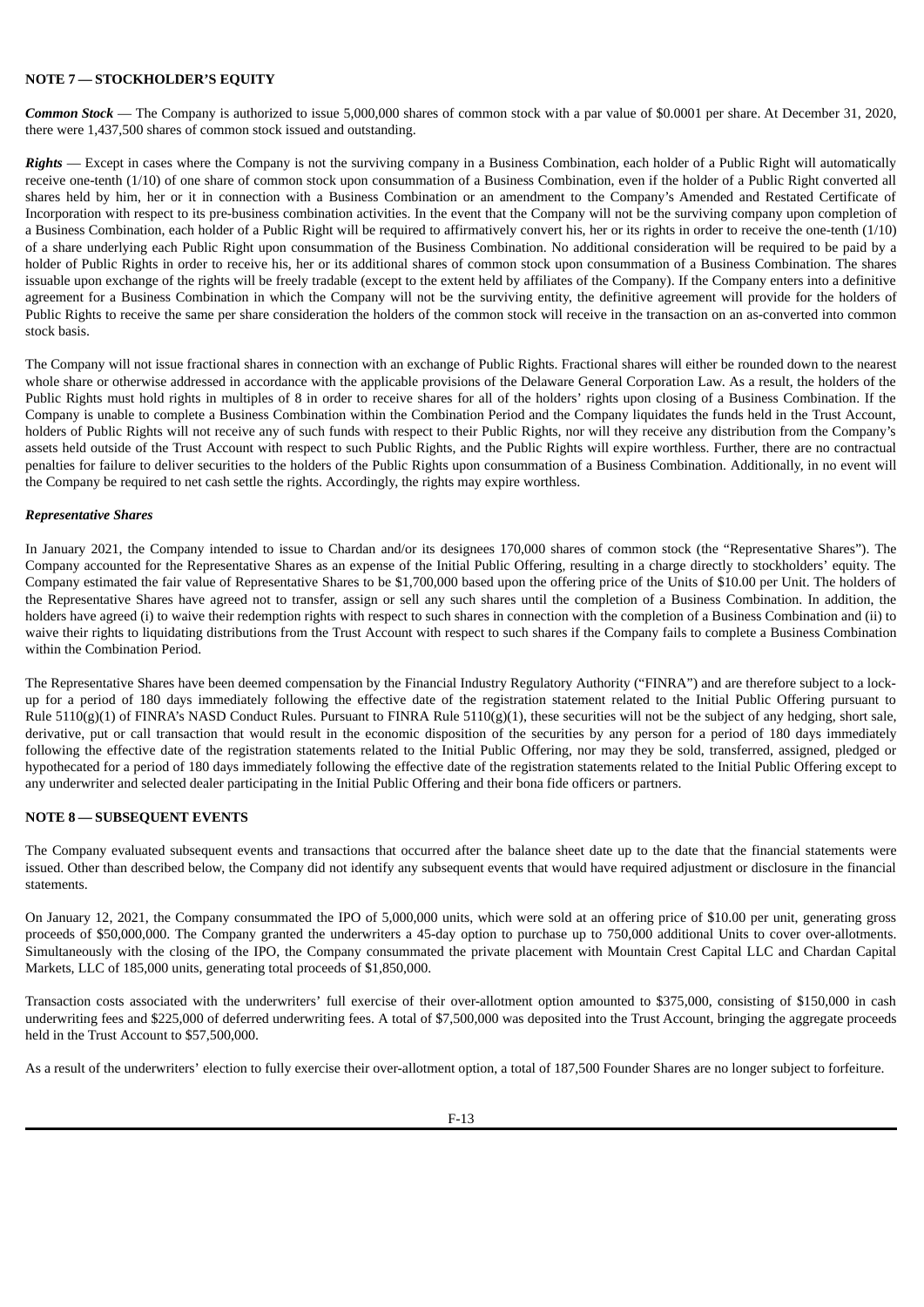# **DESCRIPTION OF REGISTRANT'S SECURITIES REGISTERED PURSUANT TO SECTION 12 OF THE SECURITIES EXCHANGE ACT OF 1934**

<span id="page-30-0"></span>As of December 31, 2020, the end of the period covered by this Annual Report on Form 10-K, the Company has three classes of securities registered under Section 12 of the Securities Exchange Act of 1934, as amended (the "Exchange Act"): the Company's common stock, \$0.0001 par value ("common stock"), rights to purchase common stock ("rights"), and units comprised of one share of common stock and one right.

The following description of the Company's capital stock and provisions of the Company's amended and restated certificate of incorporation, bylaws and the Delaware General Corporation Law are summaries and are qualified in their entirety by reference to the Company's amended and restated certificate of incorporation and bylaws and the text of the Delaware General Corporation Law. Copies of these documents have been filed with the SEC as exhibits to the Annual Report on Form 10-K to which this description has been filed as an exhibit.

The Company's authorized capital stock consists of 30,000,000 shares of common stock, par value \$0.0001 per share. The authorized and unissued shares of common stock are available for issuance without further action by the Company's stockholders, unless such action is required by applicable law or the rules of any stock exchange on which the Company's securities may be listed. Unless approval of stockholders is so required, the Company's board of directors will not seek stockholder approval for the issuance and sale of common stock.

# **Units**

Each unit consists of one share of common stock, \$0.0001 par value and one right to acquire 1/10 of one share of common stock upon the consummation of an initial business combination. In the event the Company will not be the surviving company upon completion of its initial business combination, each holder of a right will be required to affirmatively convert his, her or its rights in order to receive the one- tenth (1/10) of a share underlying each right upon consummation of the business combination. The Company will not issue fractional shares in connection with an exchange of rights. Fractional shares will either be rounded down to the nearest whole share or otherwise addressed in accordance with the applicable provisions of the Delaware General Corporation Law. As a result, shareholders must hold rights in multiples of 10 in order to receive shares for all of his, her, or its rights upon closing of a business combination. The private units held by the Company's sponsor and underwriters are identical to the public units described above.

### **Common Stock**

Holders of record of the Company's common stock are entitled to one vote for each share held on all matters to be voted on by stockholders. In connection with any vote held to approve the Company's initial business combination, the Company's insiders, officers and directors, have agreed to vote their respective shares of common stock owned by them in favor of the proposed business combination.

The Company will consummate its initial business combination only if public stockholders do not exercise conversion rights in an amount that would cause its net tangible assets to be less than \$5,000,001 and a majority of the outstanding shares of common stock voted are voted in favor of the business combination.

The Company's board of directors is divided into three classes, each of which will generally serve for a term of three years with only one class of directors being elected in each year. There is no cumulative voting with respect to the election of directors, with the result that the holders of more than 50% of the shares eligible to vote for the election of directors can elect all of the directors.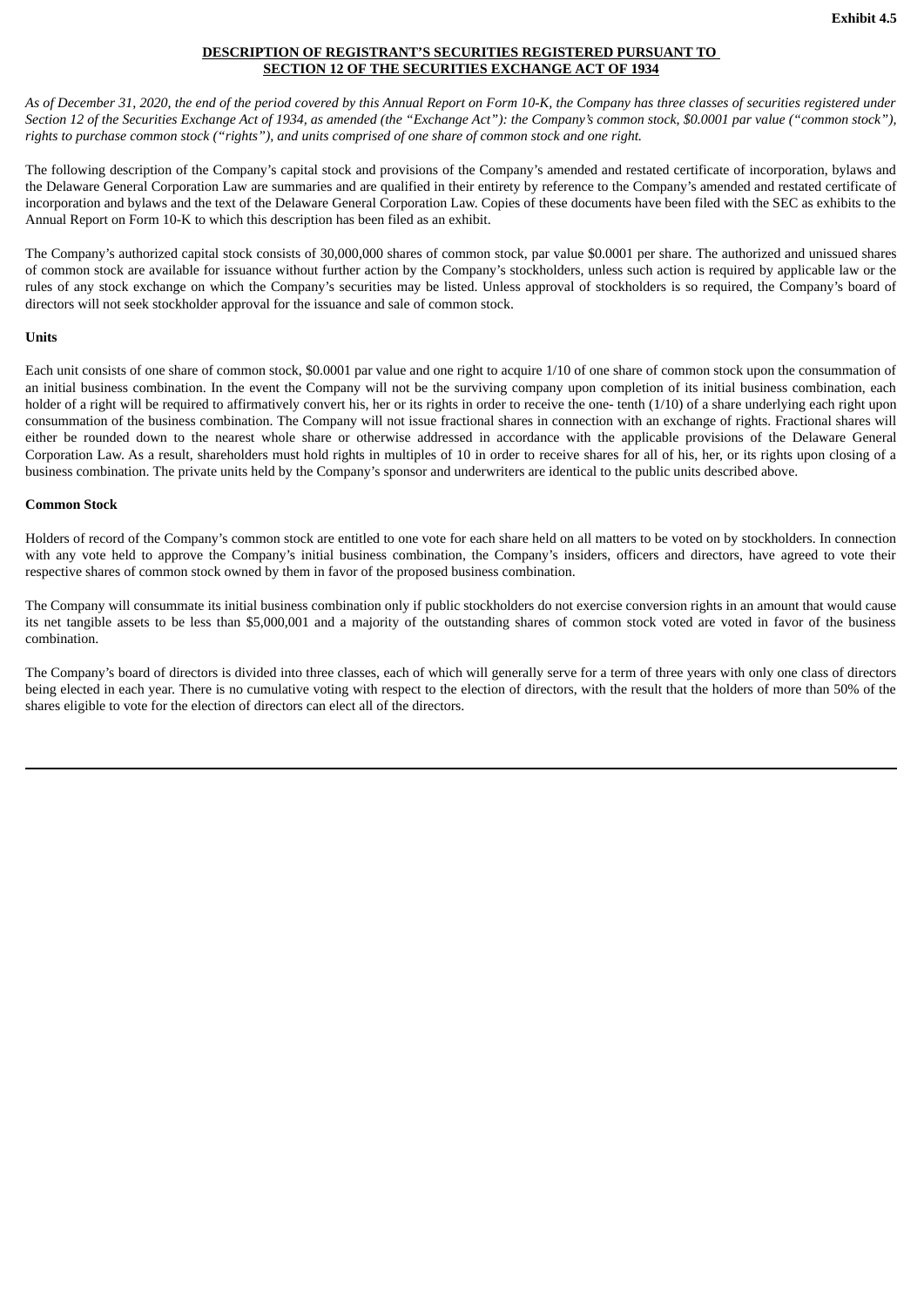Pursuant to the Company's amended and restated certificate of incorporation, if the Company does not consummate its initial business combination within 9 months of its initial public offering (the "IPO") (or 15 months from the closing of its IPO if the Company has executed a definitive agreement for an initial business combination within 9 months from the closing of its IPO but have not completed the initial business combination within such 9-month period), the Company will (i) cease all operations except for the purpose of winding up, (ii) as promptly as reasonably possible but not more than ten business days thereafter, redeem 100% of the outstanding public shares, which redemption will completely extinguish public stockholders' rights as stockholders (including the right to receive further liquidation distributions, if any), subject to applicable law, and (iii) as promptly as reasonably possible following such redemption, subject to the approval of the Company's remaining stockholders and its board of directors, dissolve and liquidate, subject (in the case of (ii) and (iii) above) to its obligations under Delaware law to provide for claims of creditors and the requirements of other applicable law. The Company's insiders have agreed to waive their rights to share in any distribution with respect to their insider shares and private shares. However, if the Company anticipates that it may not be able to consummate its initial business combination within 9 months from the closing of its IPO and it has not entered into a definitive agreement for an initial business combination by such date, the Company's insiders or their affiliates may, but are not obligated to, extend the period of time to consummate a business combination two times by an additional three months each time (for a total of up to 15 months to complete a business combination), provided that, pursuant to the terms of its amended and restated certificate of incorporation and the trust agreement entered between the Company and Continental Stock Transfer & Trust Company on January 7, 2021, the only way to extend the time available for the Company to consummate its initial business combination in the absence of a definitive agreement is for the Company's insiders or their affiliates or designees, upon five days' advance notice prior to the applicable deadline, to deposit into the trust account \$575,000 (\$0.10 per share, or an aggregate of \$1,150,000), on or prior to the date of the applicable deadline. In the event that they elected to extend the time to complete a business combination and deposited the applicable amount of money into trust, the insiders would receive a non-interest bearing, unsecured promissory note equal to the amount of any such deposit that will not be repaid in the event that the Company is unable to close a business combination unless there are funds available outside the trust account to do so. Such notes would either be paid upon consummation of the Company's initial business combination, or, at the relevant insider's discretion, converted upon consummation of its business combination into additional private units at a price of \$10.00 per unit. The Company's shareholders have approved the issuance of the private units upon conversion of such notes, to the extent the holder wishes to so convert such notes at the time of the consummation of its initial business combination. In the event that the Company receives notice from its insiders five days prior to the applicable deadline of their intent to effect an extension, the Company intends to issue a press release announcing such intention at least three days prior to the applicable deadline. In addition, the Company intends to issue a press release the day after the applicable deadline announcing whether or not the funds had been timely deposited. The Company's insiders and their affiliates or designees are not obligated to fund the trust account to extend the time for the Company to complete its initial business combination. To the extent that some, but not all, of the Company's insiders, decide to extend the period of time to consummate the Company's initial business combination, such insiders (or their affiliates or designees) may deposit the entire amount required.

The Company's stockholders have no conversion, preemptive or other subscription rights and there are no sinking fund or redemption provisions applicable to the shares of common stock, except that public stockholders have the right to sell their shares to the Company in any tender offer or have their shares of common stock converted to cash equal to their pro rata share of the trust account if they vote on the proposed business combination and the business combination is completed. If the Company hold a stockholder vote to amend any provisions of the Company's certificate of incorporation relating to stockholder's rights or pre-business combination activity (including the substance or timing within which the Company has to complete a business combination), the Company will provide its public stockholders with the opportunity to redeem their shares of common stock upon approval of any such amendment at a per-share price, payable in cash, equal to the aggregate amount then on deposit in the trust account, including interest earned on the funds held in the trust account and not previously released to the Company to pay its franchise and income taxes, divided by the number of then outstanding public shares, in connection with any such vote. In either of such events, converting stockholders would be paid their pro rata portion of the trust account promptly following consummation of the business combination or the approval of the amendment to the certificate of incorporation. If the business combination is not consummated or the amendment is not approved, stockholders will not be paid such amounts.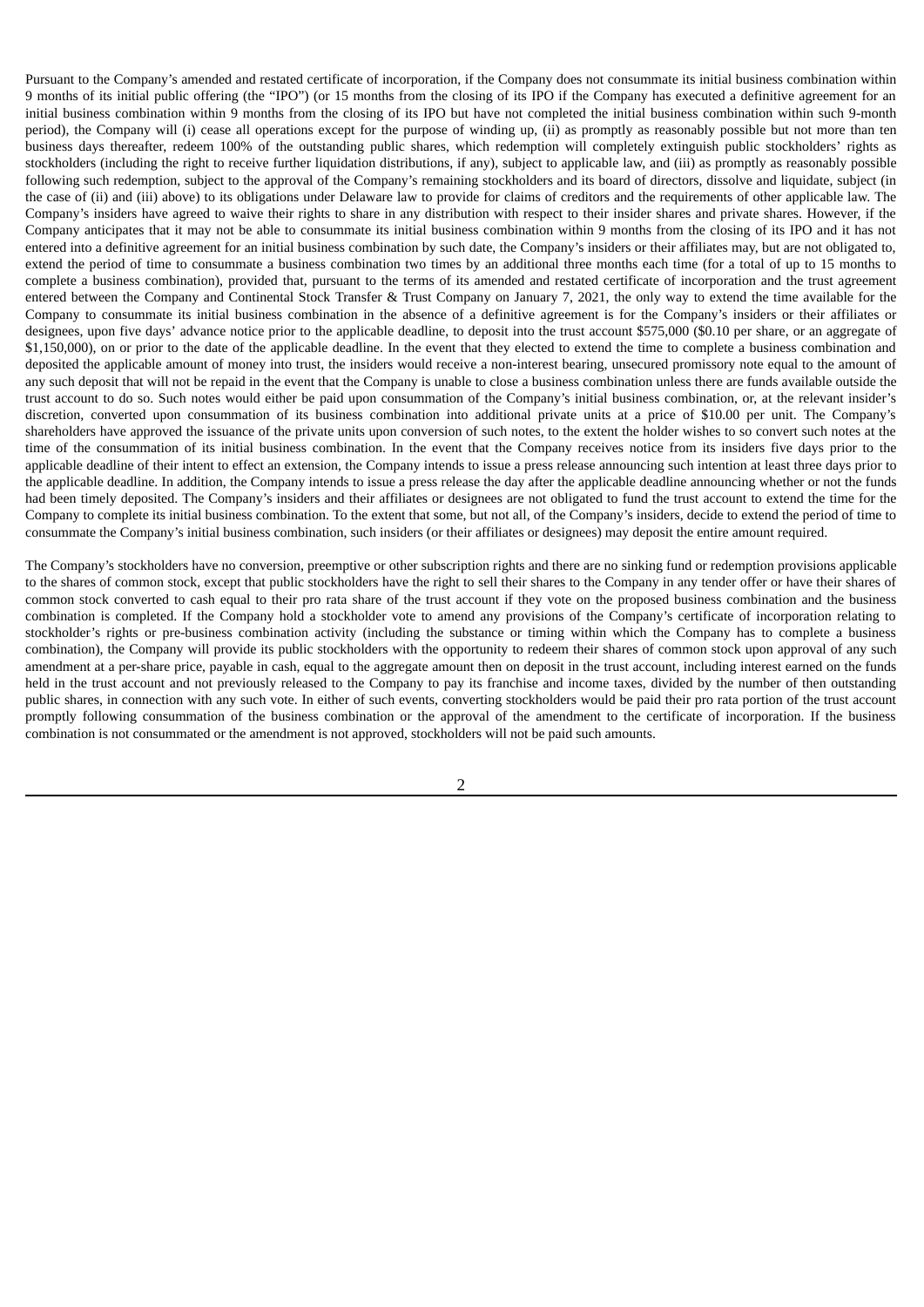### **Rights included as part of units**

Except in cases where the Company is not the surviving company in a business combination, each holder of a right will automatically receive one- tenth (1/10) of a share of common stock upon consummation of the Company's initial business combination, even if the holder of a public right converted all shares of common stock held by him, her or it in connection with the initial business combination or an amendment to the Company's certificate of incorporation with respect to the Company's pre-business combination activities. In the event the Company will not be the surviving company upon completion of its initial business combination, each holder of a right will be required to affirmatively convert his, her or its rights in order to receive the one- tenth (1/10) of a share underlying each right upon consummation of the business combination. No additional consideration will be required to be paid by a holder of rights in order to receive his, her or its additional shares of common stock upon consummation of an initial business combination. The shares issuable upon exchange of the rights will be freely tradable (except to the extent held by affiliates of the Company). If the Company enter into a definitive agreement for a business combination in which it will not be the surviving entity, the definitive agreement will provide for the holders of rights to receive the same per share consideration the holders of the common stock will receive in the transaction on an as-converted into common stock basis.

The Company will not issue fractional shares in connection with an exchange of rights. Fractional shares will either be rounded down to the nearest whole share or otherwise addressed in accordance with the applicable provisions of the Delaware General Corporation Law. As a result, holders must hold rights in multiples of 10 in order to receive shares for all of the holders' rights upon closing of a business combination. If the Company is unable to complete an initial business combination within the required time period and it liquidate the funds held in the trust account, holders of rights will not receive any of such funds with respect to their rights, nor will they receive any distribution from the Company's assets held outside of the trust account with respect to such rights, and the rights will expire worthless. Further, there are no contractual penalties for failure to deliver securities to the holders of the rights upon consummation of an initial business combination. Additionally, in no event will the Company be required to net cash settle the rights. Accordingly, the rights may expire worthless.

# Certain Anti-Takeover Effects of Delaware Law and Provisions of the Company's Amended and Restated Certificate of Incorporation and Bylaws

The Company is subject to the provisions of Section 203 of the DGCL regulating corporate takeovers. This statute prevents certain Delaware corporations, under certain circumstances, from engaging in a "business combination" with:

- a stockholder who owns 10% or more of our outstanding voting stock (otherwise known as an "interested stockholder");
- an affiliate of an interested stockholder; or
- an associate of an interested stockholder, for three years following the date that the stockholder became an interested stockholder.

A "business combination" includes a merger or sale of more than 10% of the Company's assets. However, the above provisions of Section 203 do not apply if:

- the board of directors approves the transaction that made the stockholder an "interested stockholder," prior to the date of the transaction;
- after the completion of the transaction that resulted in the stockholder becoming an interested stockholder, that stockholder owned at least 85% of our voting stock outstanding at the time the transaction commenced, other than statutorily excluded shares of common stock; or
- on or subsequent to the date of the transaction, the business combination is approved by the board of directors and authorized at a meeting of stockholders, and not by written consent, by an affirmative vote of at least two-thirds of the outstanding voting stock not owned by the interested stockholder.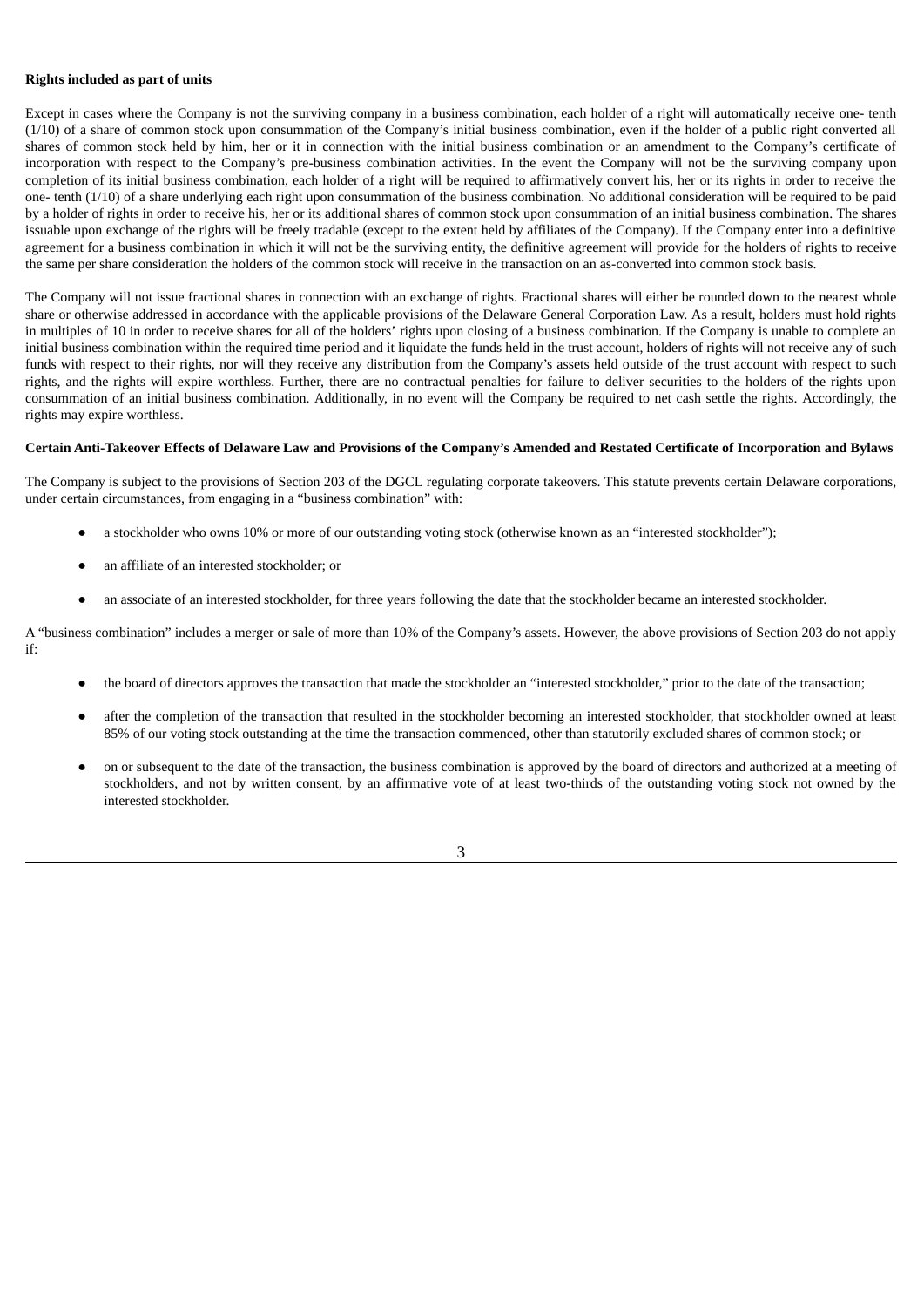### **Exclusive Forum For Certain Lawsuits**

The Company's amended and restated certificate of incorporation requires that derivative actions brought in the Company's name, actions against directors, officers and employees for breach of fiduciary duty and other similar actions not including claims that arise under the Securities Act or Exchange Act, may be brought only in the Court of Chancery in the State of Delaware. This provision may have the effect of discouraging lawsuits against the Company's directors and officers.

#### **Special meeting of stockholders**

The Company's bylaws provide that special meetings of stockholders may be called by resolution of the board of directors, or by the Chairman or the President.

### **Advance notice requirements for stockholder proposals and director nominations**

The Company's bylaws provide that written or printed notice of a stockholder meeting stating the place, day and hour of the meeting and, in case of a special meeting, stating the purpose or purposes for which the meeting is called, and in case of a meeting held by remote communication stating such means, will need to be delivered to the Company's Chairman or the President, the Secretary, or the persons calling the meeting, not later than the close of business not less than 10 nor more than 60 days before the date of the meeting of stockholders. These provisions may preclude our stockholders from bringing matters before an annual meeting of stockholders or from making nominations for directors at an annual meeting of stockholders.

#### **Authorized but unissued shares**

The Company's authorized but unissued common stock is available for future issuances without stockholder approval and could be utilized for a variety of corporate purposes, including future offerings to raise additional capital, acquisitions and employee benefit plans. The existence of authorized but unissued and unreserved common stock could render more difficult or discourage an attempt to obtain control of the Company by means of a proxy contest, tender offer, merger or otherwise.

| I |
|---|
|   |
|   |
|   |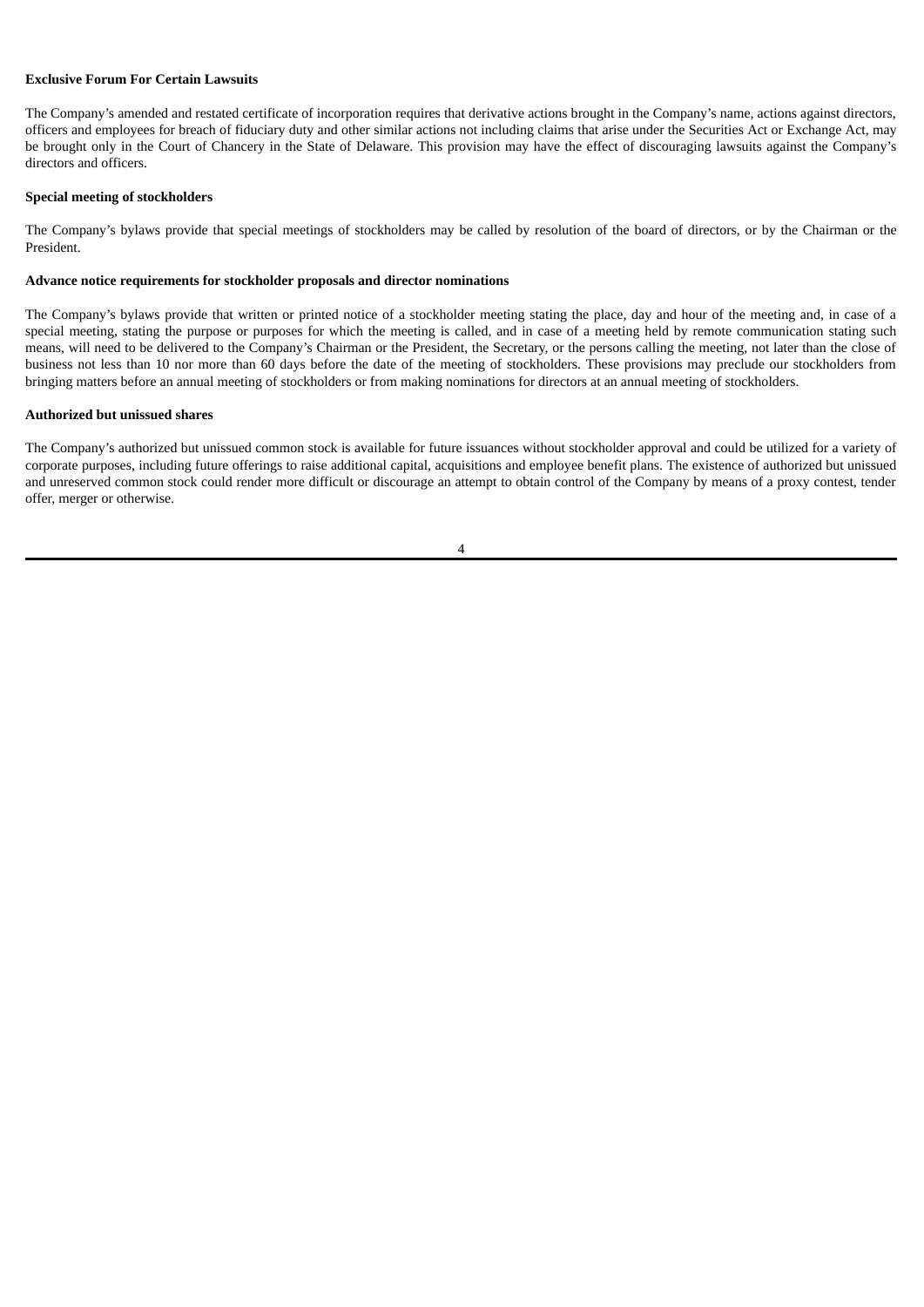# **CERTIFICATION OF CHIEF EXECUTIVE OFFICER PURSUANT TO RULE 13A-14(A) UNDER THE SECURITIES EXCHANGE ACT OF 1934, AS ADOPTED PURSUANT TO SECTION 302 OF THE SARBANES-OXLEY ACT OF 2002**

<span id="page-34-0"></span>I, Suying Liu, certify that:

- 1. I have reviewed this Annual Report on Form 10-K of Mountain Crest Acquisition Corp. II;
- 2. Based on my knowledge, this report does not contain any untrue statement of a material fact or omit to state a material fact necessary to make the statements made, in light of the circumstances under which such statements were made, not misleading with respect to the period covered by this report;
- 3. Based on my knowledge, the financial statements, and other financial information included in this report, fairly present in all material respects the financial condition, results of operations and cash flows of the registrant as of, and for, the periods presented in this report;
- 4. The registrant's other certifying officer(s) and I are responsible for establishing and maintaining disclosure controls and procedures (as defined in Exchange Act Rules 13a-15(e) and 15d-15(e)) for the registrant and internal control over financial reporting (as defined in Exchange Act Rules 13a-15(f) and 15d-15(f)) for the registrant and have:
	- a) Designed such disclosure controls and procedures, or caused such disclosure controls and procedures to be designed under my supervision, to ensure that material information relating to the registrant, is made known to us by others within those entities, particularly during the period in which this report is being prepared; and
	- b) (Paragraph omitted pursuant to SEC Release Nos. and 33-8392/34-49313); and
	- c) Evaluated the effectiveness of the registrant's disclosure controls and procedures and presented in this report my conclusions about the effectiveness of the disclosure controls and procedures, as of the end of the period covered by this report based on such evaluation; and
	- d) Disclosed in this report any change in the registrant's internal control over financial reporting that occurred during the registrant's most recent fiscal quarter that has materially affected, or is reasonably likely to materially affect, the registrant's internal control over financial reporting; and
- 5. The registrant's other certifying officer(s) and I have disclosed, based on our most recent evaluation of internal control over financial reporting, to the registrant's auditors and the audit committee of the registrant's board of directors (or persons performing the equivalent functions):
	- a) All significant deficiencies and material weaknesses in the design or operation of internal control over financial reporting which are reasonably likely to adversely affect the registrant's ability to record, process, summarize and report financial information; and
	- b) Any fraud, whether or not material, that involves management or other employees who have a significant role in the registrant's internal control over financial reporting.

Date: March 30, 2021

/s/ Suying Liu

Suying Liu Chief Executive Officer (Principal executive officer)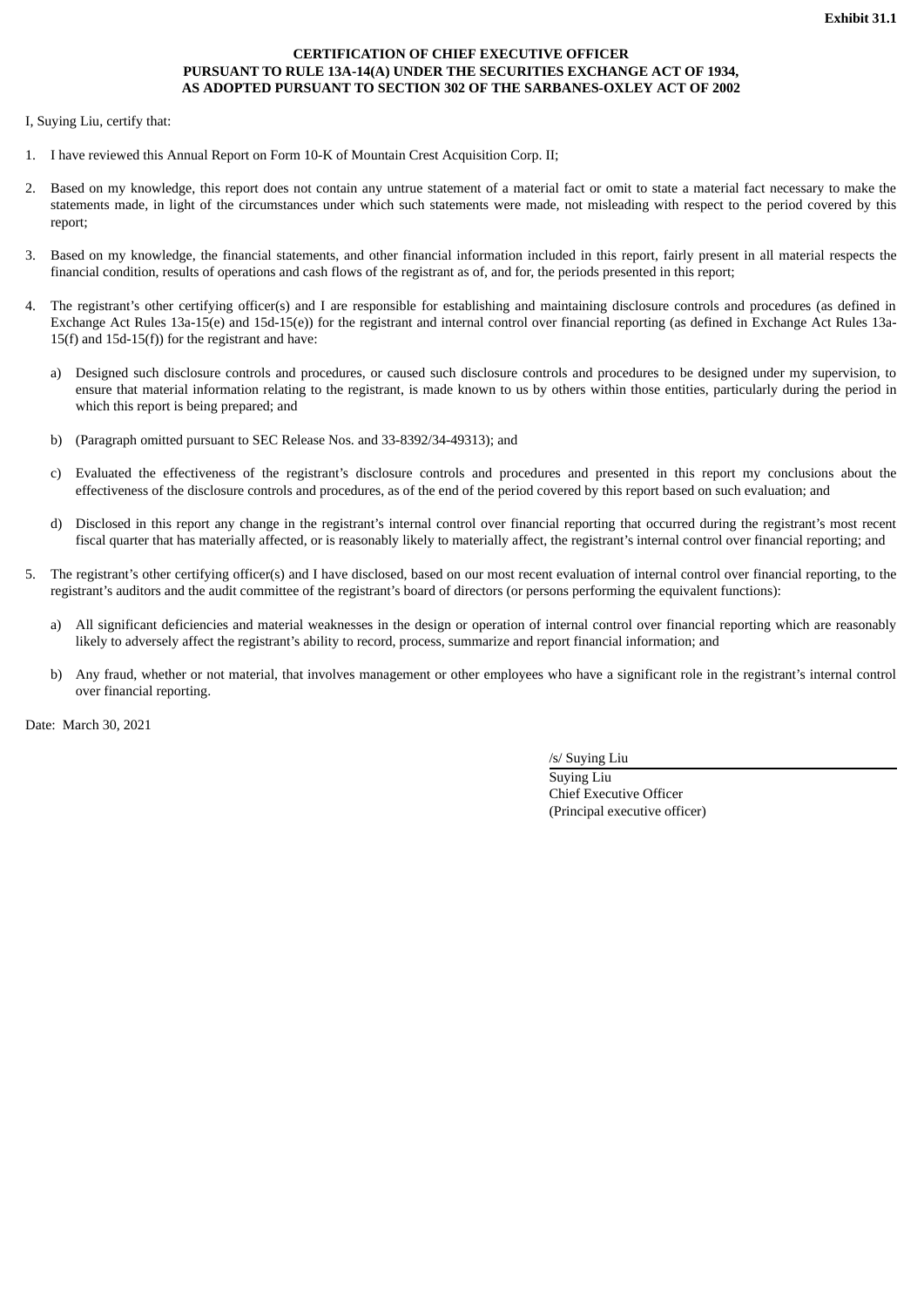# **CERTIFICATION OF CHIEF FINANCIAL OFFICER PURSUANT TO RULE 13A-14(A) UNDER THE SECURITIES EXCHANGE ACT OF 1934, AS ADOPTED PURSUANT TO SECTION 302 OF THE SARBANES-OXLEY ACT OF 2002**

<span id="page-35-0"></span>I, Dong Liu, certify that:

- 1. I have reviewed this Annual Report on Form 10-K of Mountain Crest Acquisition Corp. II;
- 2. Based on my knowledge, this report does not contain any untrue statement of a material fact or omit to state a material fact necessary to make the statements made, in light of the circumstances under which such statements were made, not misleading with respect to the period covered by this report;
- 3. Based on my knowledge, the financial statements, and other financial information included in this report, fairly present in all material respects the financial condition, results of operations and cash flows of the registrant as of, and for, the periods presented in this report;
- 4. The registrant's other certifying officer(s) and I are responsible for establishing and maintaining disclosure controls and procedures (as defined in Exchange Act Rules 13a-15(e) and 15d-15(e)) for the registrant and internal control over financial reporting (as defined in Exchange Act Rules 13a-15(f) and 15d-15(f)) for the registrant and have:
	- a) Designed such disclosure controls and procedures, or caused such disclosure controls and procedures to be designed under my supervision, to ensure that material information relating to the registrant, is made known to us by others within those entities, particularly during the period in which this report is being prepared; and
	- b) (Paragraph omitted pursuant to SEC Release Nos. 33-8238/34-47986 and 33-8392/34-49313); and
	- c) Evaluated the effectiveness of the registrant's disclosure controls and procedures and presented in this report my conclusions about the effectiveness of the disclosure controls and procedures, as of the end of the period covered by this report based on such evaluation; and
	- d) Disclosed in this report any change in the registrant's internal control over financial reporting that occurred during the registrant's most recent fiscal quarter that has materially affected, or is reasonably likely to materially affect, the registrant's internal control over financial reporting; and
- 5. The registrant's other certifying officer(s) and I have disclosed, based on our most recent evaluation of internal control over financial reporting, to the registrant's auditors and the audit committee of the registrant's board of directors (or persons performing the equivalent functions):
	- a) All significant deficiencies and material weaknesses in the design or operation of internal control over financial reporting which are reasonably likely to adversely affect the registrant's ability to record, process, summarize and report financial information; and
	- b) Any fraud, whether or not material, that involves management or other employees who have a significant role in the registrant's internal control over financial reporting.

Date: March 30, 2021

/s/ Dong Liu

Dong Liu Chief Financial Officer (Principal financial and accounting officer)